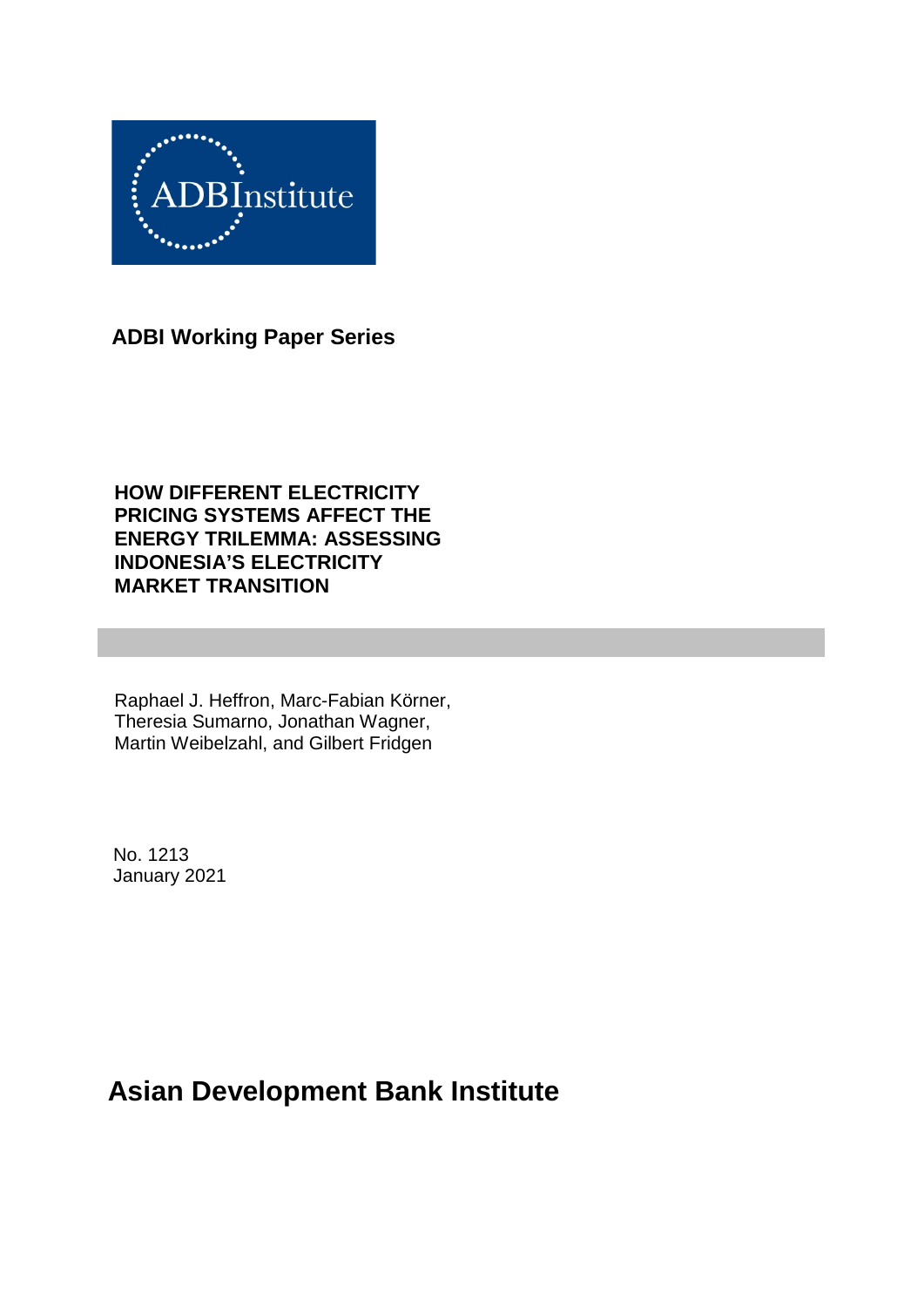Raphael J. Heffron is a professor for Global Energy Law & Sustainability at the Centre for Energy, Petroleum and Mineral Law and Policy at the University of Dundee, Scotland, UK and a Jean Monet Professor in the Just Transition to a Low-Carbon Economy awarded by the European Commission. Marc-Fabian Körner and Jonathan Wagner are doctoral candidates and research assistants at the FIM Research Center at the University of Bayreuth, Germany, and at the Project Group Business & Information Systems Engineering of the Fraunhofer FIT, Germany. Theresia Sumarno is an energy policy consultant at the International Institute for Sustainable Development (IISD) in Geneva, Switzerland. Martin Weibelzahl is a postdoctoral researcher at the FIM Research Center at the University of Bayreuth, Germany, and at the Project Group Business & Information Systems Engineering of the Fraunhofer FIT, Germany. Gilbert Fridgen is PayPal-FNR PEARL chair in Digital Financial Services at the SnT, the Interdisciplinary Centre for Security, Reliability and Trust at the University of Luxembourg, Luxembourg.

The views expressed in this paper are the views of the author and do not necessarily reflect the views or policies of ADBI, ADB, its Board of Directors, or the governments they represent. ADBI does not guarantee the accuracy of the data included in this paper and accepts no responsibility for any consequences of their use. Terminology used may not necessarily be consistent with ADB official terms.

Working papers are subject to formal revision and correction before they are finalized and considered published.

The Working Paper series is a continuation of the formerly named Discussion Paper series; the numbering of the papers continued without interruption or change. ADBI's working papers reflect initial ideas on a topic and are posted online for discussion. Some working papers may develop into other forms of publication.

Suggested citation:

Heffron, R. J., M.-F, Körner, T. Sumarno, J. Wagner, M. Weibelzahl, and G. Fridgen. 2021. How Different Electricity Pricing Systems Affect the Energy Trilemma: Assessing Indonesia's Electricity Market Transition. ADBI Working Paper 1213. Tokyo: Asian Development Bank Institute. Available: https://www.adb.org/publications/how-different-electricity-pricing-systems-affect-energy-trilemmaindonesia

Please contact the authors for information about this paper.

Email: jonathan.wagner@fit.fraunhofer.de

The authors gratefully acknowledge the financial support of the Kopernikus-Project "SynErgie" of the Federal Ministry of Education and Research of Germany (BMBF) and the project supervision of the project management organization Projektträger Jülich (PtJ).

We gratefully acknowledge the Luxembourg National Research Fund (FNR) and PayPal for their support of the PEARL project "P17/IS/13342933/PayPal-FNR/Chair in DFS/Gilbert Fridgen" that made this paper possible.

Furthermore, we would like to thank Christoph Neumann and Maximilian Rinck for their valuable comments.

Asian Development Bank Institute Kasumigaseki Building, 8th Floor 3-2-5 Kasumigaseki, Chiyoda-ku Tokyo 100-6008, Japan

Tel: +81-3-3593-5500 Fax: +81-3-3593-5571 URL: www.adbi.org E-mail: info@adbi.org

© 2021 Asian Development Bank Institute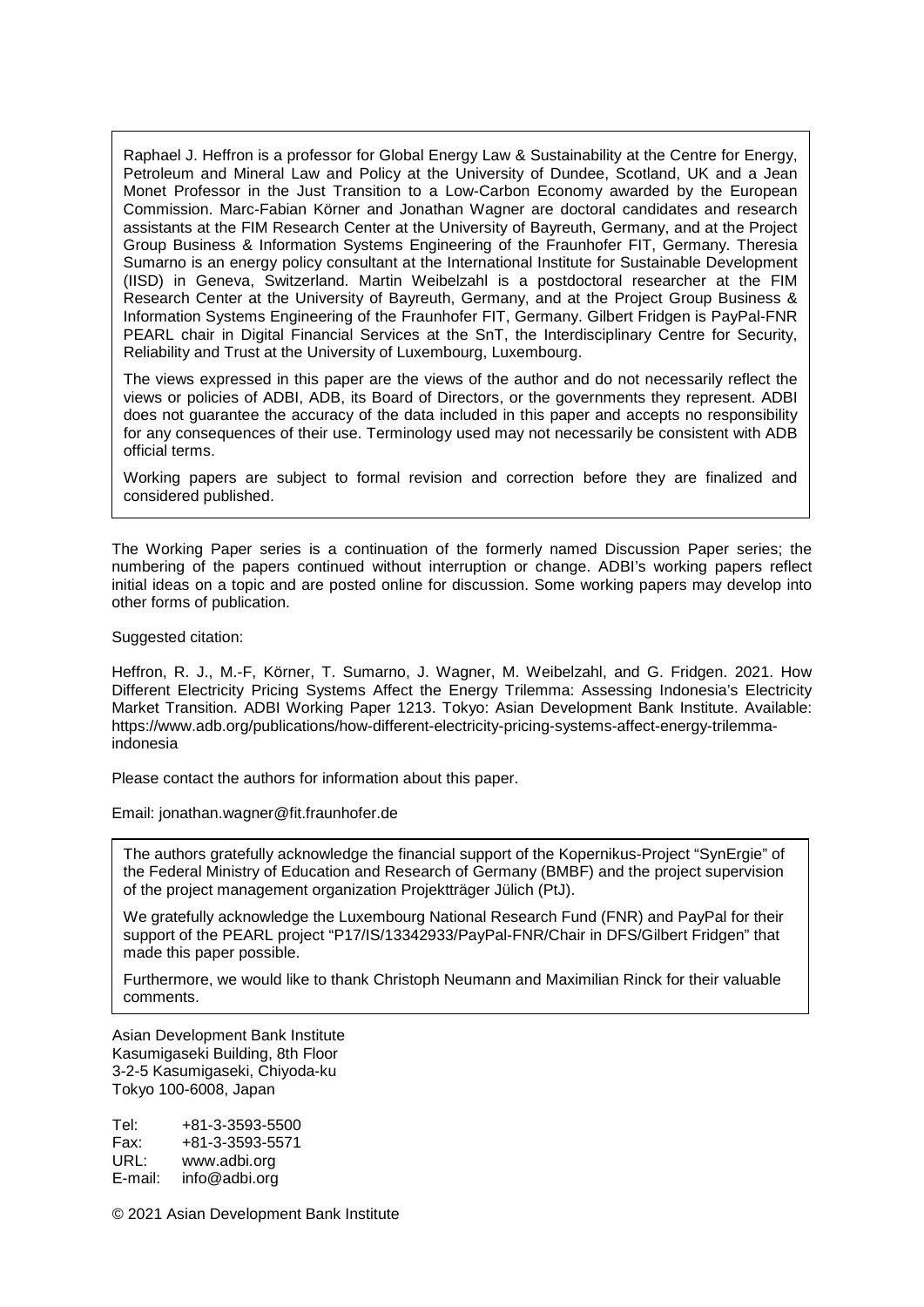### **Abstract**

Many countries have a clear policy objective of increasing their share of renewable energy sources (RESs). However, a major impediment to higher RES penetration often lies in the historically grown structures of a country's electricity sector. In Indonesia, policymakers have relied on cheap fossil fuels and state control to provide the population with access to both reliable and affordable electricity. However, this focus on only two of the three horns of the energy trilemma, namely energy security and energy equity (and not sustainability), may put Indonesia at risk of missing its ambitious RES targets. In this context, a number of smallscale reform attempts to promote RES integration in recent years have proved to be relatively unsuccessful. Like many other countries, Indonesia needs clear policy directions to avoid an unsustainable lock-in into a fossil fuel future. In the last decades, several other countries have successfully restructured their electricity sectors, for example by introducing a wholesale market for electricity under different electricity pricing systems, including nodal, zonal, or uniform pricing. These countries may hold valuable experiences of overcoming the historically grown barriers to successful RES integration through a greater role for market mechanisms. This paper develops three generic models that allow policymakers to analyze the impact of introducing either a nodal, a zonal, or a uniform pricing system on the three horns of the energy trilemma in their country. We evaluate our model using a simplified network representation of the Indonesian electricity sector. Our results indicate that each of the pricing systems is able to foster specific horns of the energy trilemma. Considering that any major reform intended to improve energy sustainability in Indonesia will only be a success if it also addresses energy security and energy equity, we also discuss our results from the perspective of energy justice and the need to balance the country's energy trilemma. Ultimately, we illustrate a transformation pathway for a more sustainable and just transition to a low-carbon economy in Indonesia.

**Keywords**: electricity pricing system, electricity market liberalization, energy trilemma, energy justice, Indonesia, renewable energy sources

**JEL Classification**: Q400, Q410, Q420, Q480, L510, L110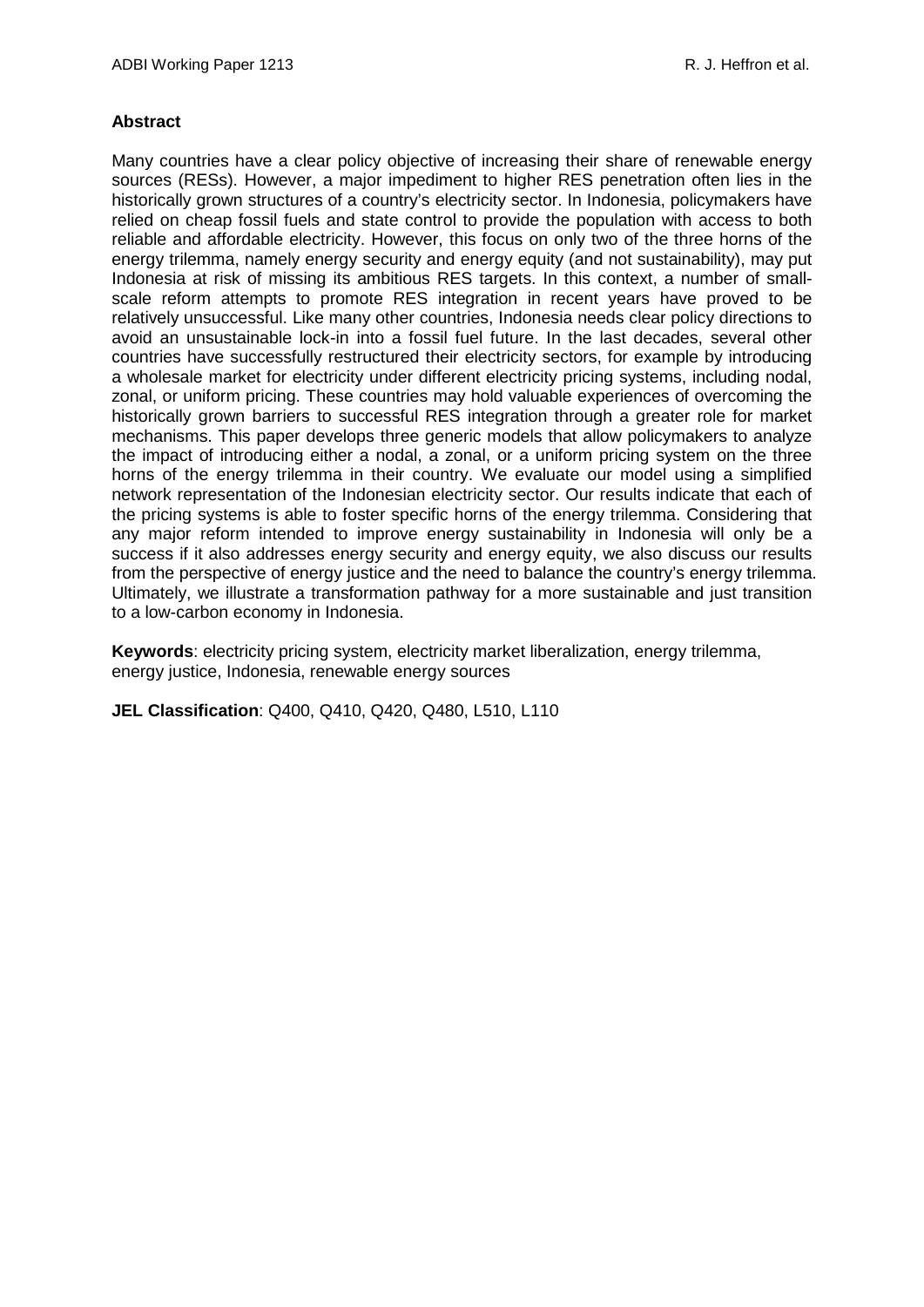# **Contents**

| 1.               |                     |                                                                 |  |  |  |  |  |
|------------------|---------------------|-----------------------------------------------------------------|--|--|--|--|--|
| 2.               |                     |                                                                 |  |  |  |  |  |
|                  | 2.1<br>2.2          |                                                                 |  |  |  |  |  |
| 3.               |                     |                                                                 |  |  |  |  |  |
|                  | 3.1<br>3.2          |                                                                 |  |  |  |  |  |
| $\overline{4}$ . |                     |                                                                 |  |  |  |  |  |
|                  | 4.1<br>4.2<br>4.3   |                                                                 |  |  |  |  |  |
| 5.               |                     |                                                                 |  |  |  |  |  |
| 6.               |                     |                                                                 |  |  |  |  |  |
|                  | 6.1<br>6.2<br>6.3   | An Energy Justice Perspective on Indonesia's Energy Trilemma 20 |  |  |  |  |  |
| $\overline{7}$ . |                     |                                                                 |  |  |  |  |  |
|                  |                     |                                                                 |  |  |  |  |  |
|                  | <b>APPENDIXES</b>   |                                                                 |  |  |  |  |  |
|                  | 1<br>$\overline{2}$ |                                                                 |  |  |  |  |  |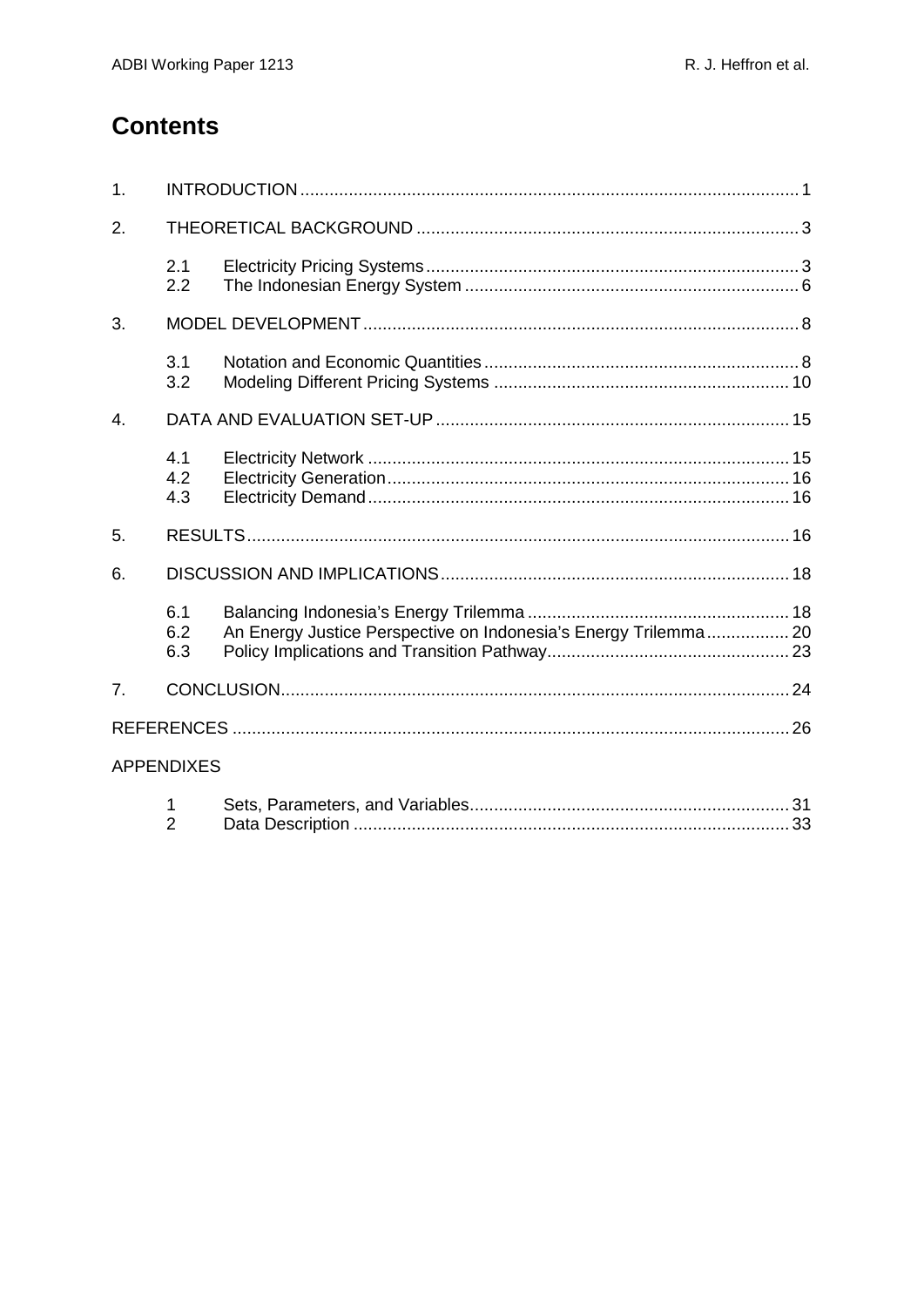# <span id="page-4-0"></span>**1. INTRODUCTION**

Many countries around the world are implementing measures to increase the share of renewable energy sources (RESs). Historically, the focus of policymakers was primarily on achieving the first two horns of the energy trilemma, namely energy security and energy equity (Heffron, McCauley, and Rubens 2018). In particular, during the first wave of global electricity market restructuring that began in Chile, England and Wales, and Norway in the mid-1980s (Hogan 2002), policymakers aimed to improve both the operational and the economic efficiency of their energy systems (Conejo and Sioshansi 2018). Corresponding reforms intended to improve the ability of the energy system to provide consumers with electricity reliably (referring to energy security) and at low costs (referring to energy equity). Because people generally viewed fossil fuel-based power plants as being more reliable and cost-efficient than RESs, project developers have primarily invested in conventional generation capacity.

Today, as the negative consequences of fossil fuel-based electricity generation are becoming increasingly apparent in many countries, policymakers around the world are introducing new reforms to transform their energy systems from high-carbon into low-carbon systems; in particular, policymakers aim to replace conventional power plants with RESs. More than the first wave of electricity system reforms, international efforts such as the United Nation's Sustainable Development Goals (SDGs) or the 2015 Paris Agreement will accelerate these new reforms—putting additional external pressure on energy policymakers to make their energy systems more sustainable. Here, it is becoming increasingly apparent that the past improvements in energy security and energy equity came at the expense of the third horn of the energy trilemma, namely energy sustainability: the RES uptake is still slow in many countries, and this is particularly true for developing and emerging countries (Tabrizian 2019). Therefore, policymakers may rebalance the energy trilemma and place more emphasis on environmental sustainability if the RES uptake and the energy transition are to be successful.

One prime example of a country where a misfit of RES targets and actual policy reforms is apparent is Indonesia (Gunningham 2013). For many years, policymakers in Indonesia have relied on fossil power plants, mainly coal-fired power plants, to provide the population with reliable (i.e., energy security) and affordable (i.e., energy equity) electricity. Since Indonesia has not made much progress with regard to the liberalization described above, its current energy system is still heavily dependent on state control. As the country has considerable coal, gas, and oil resources, policymakers currently see fossil power plants as a low-cost way to generate electricity. In 2014, the government announced ambitious plans to increase the share of RESs in Indonesia's energy mix. Given these targets, reforms of Indonesia's energy system are now necessary to shift the country's emphasis from fossil fuels to RESs. However, the past reforms that the country undertook to make renewables more cost-competitive with conventional power plants have so far proven to be less successful in Indonesia (Ditjen EBTKE 2019). Therefore, the government is in search of clear policy directions to push the RES uptake in the coming years.

While the literature has discussed some small- to medium-scale reforms with respect to increasing the share of RESs in the Indonesian energy system (see, e.g., ADB 2019 or Burke et al. 2019), in our paper, we instead suggest and address a major reform of the Indonesian electricity sector, namely the introduction of an energy-only wholesale market for electricity that currently does not exist, and, in particular, a corresponding new electricity pricing system. The latter relates to the method of implementing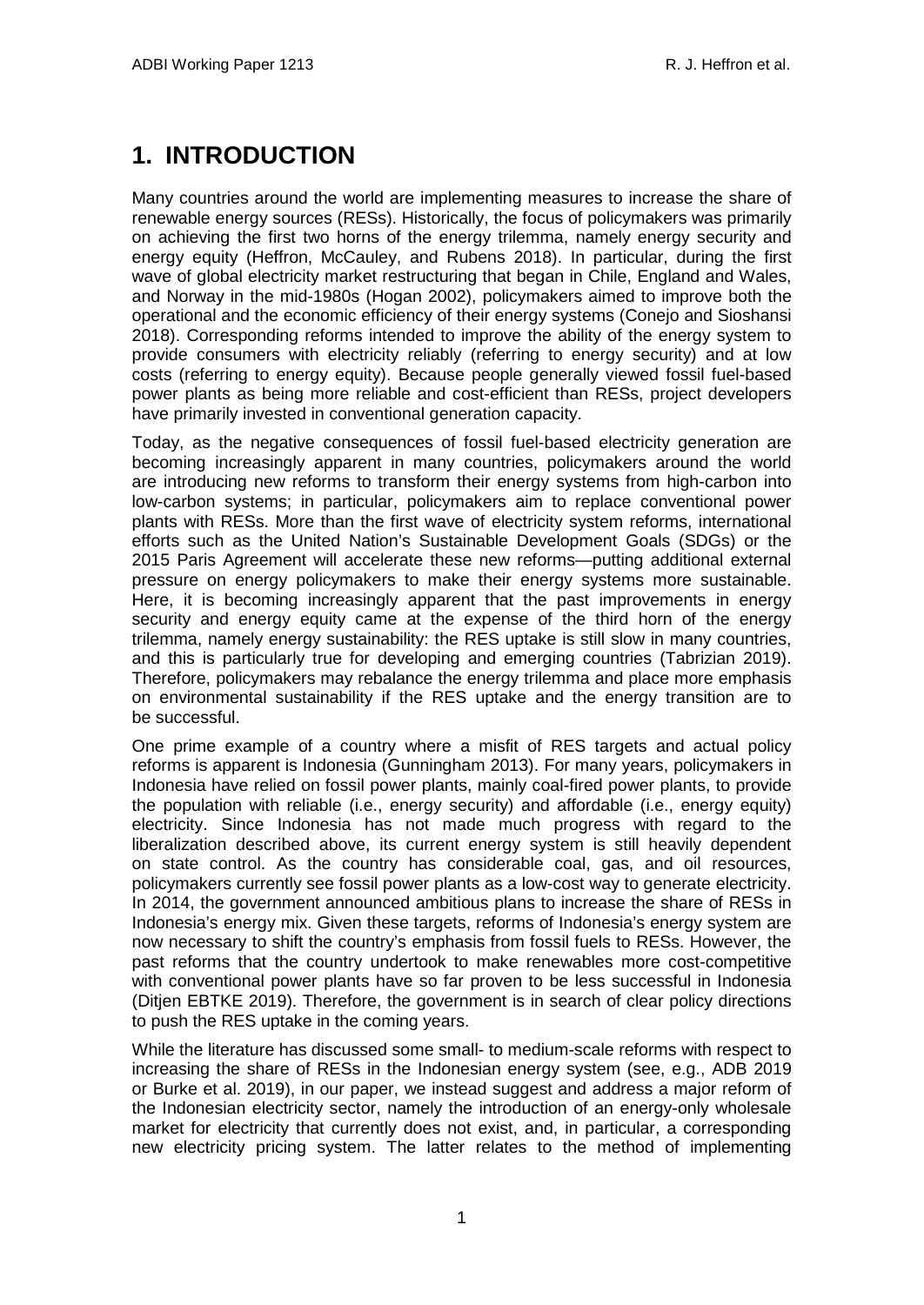wholesale prices, for instance in the form of a nodal pricing, a zonal pricing, or a uniform pricing system (Weibelzahl 2017). These three systems differ in the extent to which electricity trade accounts for the scarce transmission capacities of the network and whether post-trade redispatch is necessary. We rely on experiences from countries that have already successfully restructured their energy systems, including countries in Europe and the US. In particular, we draw on experiences from these countries regarding the benefits and challenges of each pricing system.

Central to our research is the idea that any major reform that aims at improving energy sustainability in Indonesia must also meet the other two ongoing major objectives of the government (i.e., energy security and energy equity). Hence, the focus of our research is on answering the following research question (RQ):

#### *How can different electricity pricing systems support Indonesia in balancing its energy trilemma?*

To answer our RQ, we develop an economic model that we base on analytical modeling and that allows us to analyze private and public investment decisions in liberalized electricity markets; that is, we consider both generation and transmission investments. In particular, we develop a model for each of the three standard pricing systems that have emerged from the first wave of electricity market restructuring, specifically nodal pricing, zonal pricing, and uniform pricing (Weibelzahl 2017). The three model variants allow us to examine and to compare the investments under each of the three pricing systems and the respective impact on the energy trilemma.

To illustrate the applicability of our model, we evaluate it with a simplified version of the Indonesian electricity network, focusing particularly on the Sumatra and Java–Bali electricity subnetworks. Subsequently, we discuss our results in the light of our RQ. In particular, we broaden the discussion toward an energy justice perspective on the energy trilemma, as Heffron, McCauley, and Rubens (2018) proposed. The concept of energy justice basically aims to enforce the observance of human rights across the entire energy life cycle. It has five forms at its core: distributive, procedural, recognition, restorative, and cosmopolitan justice (Heffron and McCauley 2017). Thus, we demonstrate the importance for Indonesian policymakers not only to improve energy sustainability but also to balance it with the interests of energy equity and energy security. Ultimately, we outline a first transformation pathway for a more sustainable and just transition to a low-carbon economy in Indonesia.

With our paper, we aim to contribute to research and practice in at least five ways. First, based on our models, we illustrate how the introduction of liberalized markets, and of market-based pricing in particular, may support countries like Indonesia in balancing the energy trilemma and in reaching goals concerning increased RES penetration. Second, building on the experiences from other countries that have already implemented market-based pricing mechanisms, our paper describes how the models may work in practice and specifically how they may work in Indonesia, an emerging lower-middle-income economy (World Bank 2020c). Third, our paper analyzes and discusses the first and preliminary results using a simplified network model of Indonesia (i.e., the introduction of markets and different electricity pricing systems) from an energy justice perspective. Fourth, our model may generally provide policy-relevant insights for investment institutions (e.g., for development banks or other investment funds) by supporting decisions on funding strategies concerning energy transition projects. Finally, our research demonstrates how reform in the electricity sector can result in more just outcomes for society from policy decisions that aim to develop a low-carbon economy.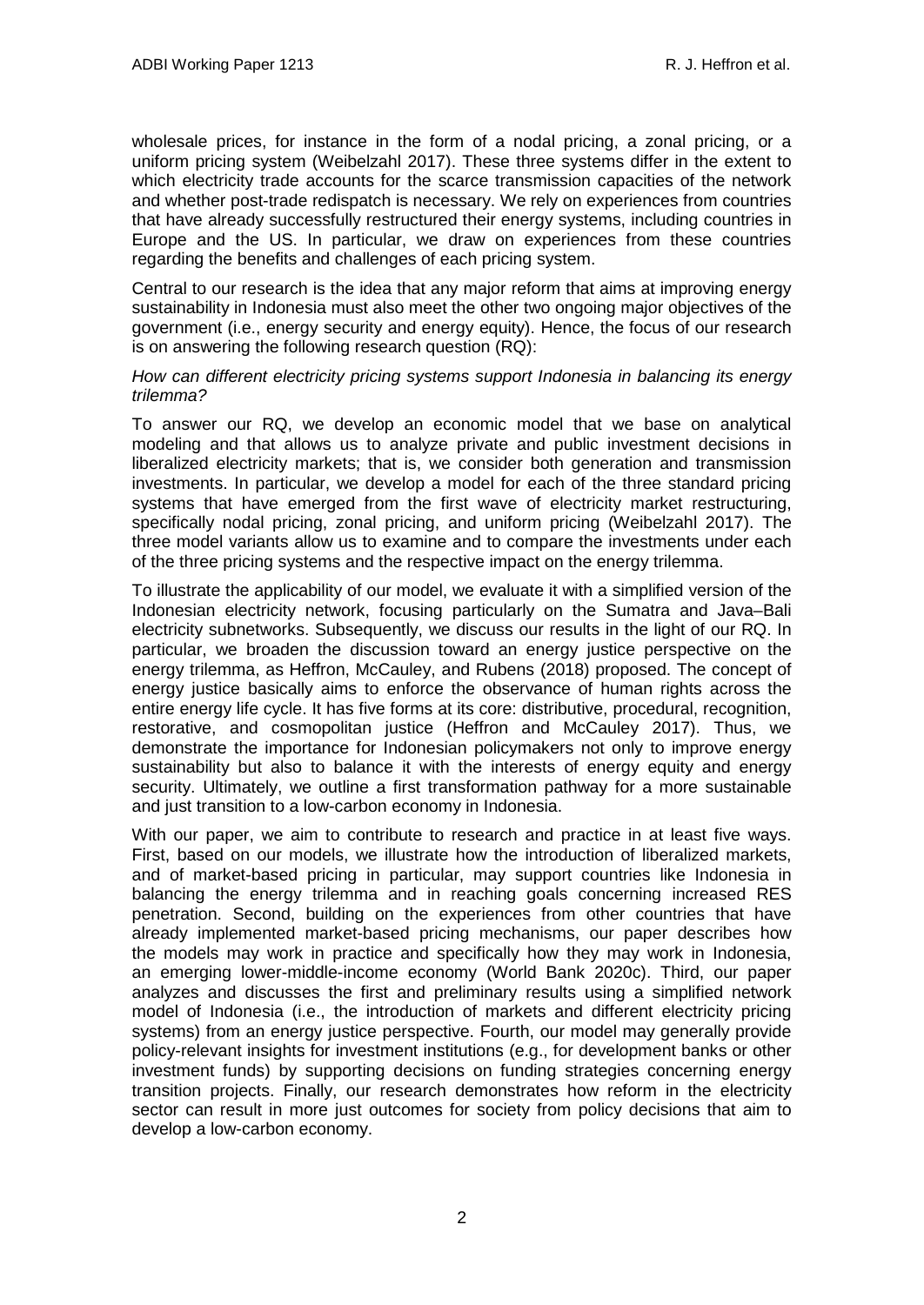The structure of the paper is as follows. Section 2 first presents the insights and experiences that we obtained from the existing literature on electricity pricing systems; second, it outlines the status quo of the Indonesian energy system and previous reform attempts. In Section 3, we develop our pricing models. Section 4 presents the data basis for the simplified Sumatra and Java–Bali electricity networks that we use in our evaluation. Section 5 discusses the results of our three pricing systems; in particular, we consider the results from an energy justice perspective on the energy trilemma. The penultimate section of our paper, Section 6, summarizes the implications for research and policymakers. Finally, Section 7 concludes the paper.

# <span id="page-6-0"></span>**2. THEORETICAL BACKGROUND**

This section provides the relevant background for our analysis: First, we provide a brief overview of electricity pricing systems in the context of the worldwide electricity market liberalization; second, we describe the current Indonesian energy sector and the respective policy reforms that build the basis for our model evaluation (see Sections 4–6).

## <span id="page-6-1"></span>**2.1 Electricity Pricing Systems**

Within the last decades, the worldwide era of liberalization has affected many energy systems (Pollitt 2012). In the case of electricity systems, restructuring has typically taken shape through the introduction of wholesale markets for electricity and the corresponding implementation of different electricity pricing systems (Weibelzahl 2017). Policymakers in Chile, England and Wales, and Norway were among the first to introduce wholesale markets for electricity (Hogan 2002); others in many more countries around the world followed their example. By introducing these new markets, policymakers aimed at improving both the operational and the economic efficiency of electricity sectors to be able to provide consumers with electricity reliably (i.e., energy security) and at low costs (i.e., energy equity) (Conejo and Sioshansi 2018). Not only by creating markets for free trade but also by breaking up vertically integrated monopolies, policymakers intended to foster competition, thereby lowering the prices and incentivizing private project developers to invest in generation capacity (Pollitt 2012).

Various forms of restructured electricity markets have emerged around the world. They typically have in common a transmission sector that remains highly regulated, as are the associated public network investments (Vogelsang 2006). However, there are differences, particularly with respect to how wholesale market trade is organized using different design options for trade between different market players, including electricity generating companies and consumers. The literature has mainly discussed three different electricity pricing systems, namely nodal pricing, zonal pricing, and uniform pricing (Gan and Bourcier 2002; Leuthold, Weigt, and Hirschhausen 2008; Weibelzahl 2017). These different pricing systems vary in the way in which they manage the limited transmission capacities of the network and in the way in which pricing rules take these scarce capacities into account.

Under a nodal pricing system, all the economic and physical restrictions of the system are perfectly "integrated"; that is, the market equilibrium takes the relevant production-related, consumption-related, and transmission-related constraints into account (Singh, Hao, and Papalexopoulos 1998). Therefore, the resulting node-specific prices adequately reflect the local and temporal scarcity in the form of price peaks; for more original work on nodal pricing, see, for example, Bohn, Caramanis, and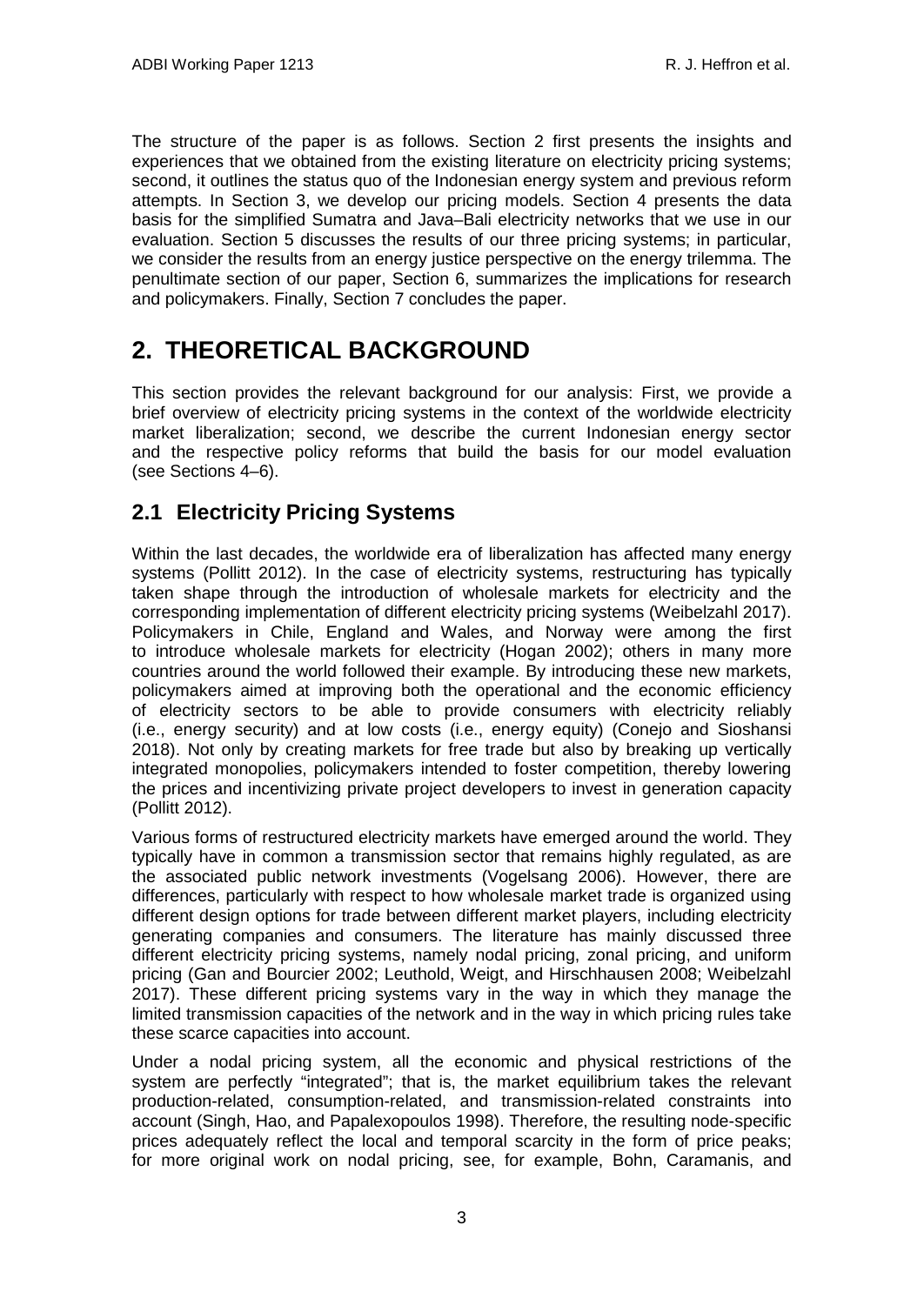Schweppe (1984), Schweppe et al. (1988), Hogan (1992), and Chao and Peck (1996). In contrast, a zonal pricing system pools nodes into different pricing zones that share a common price (Bjørndal and Jørnsten 2001). Hence, the zonal system considers the physical restrictions between the assumed price zones while neglecting the intra-zonal transmission restrictions. This requires ex post redispatch of the transmission system operator (TSO) resulting from the relaxation of the relevant physical transmission rules within zones during spot market trade, as the responsible TSO may not be able to transport the produced electricity to the corresponding consumers. Therefore, redispatch takes place in a second step, restoring physical feasibility at minimal cost (Burstedde 2012; Egerer, Weibezahn, and Hermann 2016). In this context, redispatch refers to either the upregulation or the downregulation of different electricity generators to ensure feasible electricity flows in the network without an overflow on the transmission lines; for more original work on zonal pricing, see, for example, Bjørndal, Jørnsten, and Pignon (2003) and Oggioni and Smeers (2013). Finally, a uniform pricing system completely ignores the physical transmission constraints at the electricity exchange (Kahn et al. 2001). It accounts only for production-related and consumptionrelated constraints. As a direct consequence, redispatch takes place in a second step to deal with the corresponding transmission infeasibility.

The chosen pricing systems directly determine the profitability of private investments in new generation capacity. Obviously, while the investors/operators of a power plant receive no location-specific investment signals under a uniform pricing system, nodal prices reward investments in locations where the generation capacity is scarce to a greater extent. Nevertheless, the large number of different prices in a nodal pricing system makes it highly complex and electricity consumers may perceive it to be unfair, as people in different network locations will typically pay different prices. Ultimately, the issue of choosing an adequate pricing system is a highly complex decision for policymakers. For all three of the systems, there are valuable experiences regarding the benefits and challenges from countries that have already successfully liberalized their electricity markets, for example the US (currently using nodal pricing; see, e.g., Gil and Lin 2013), Norway (currently using zonal pricing; see, e.g., Bjørndal and Jørnsten 2001), and Germany (currently using uniform pricing; see, e.g., Müsgens, Ockenfels, and Peek 2014). Against this background, Table 1 summarizes some of the main benefits and challenges of the three different pricing systems that countries have experienced in the past.

As already highlighted, the transmission sector is typically highly regulated, which implies that some kind of public entity often makes network investment decisions. In addition to the already high complexity of a pure cost–benefit analysis (with respect to the effects on the short-run network operation) of a possible network extension project, what complicates network investment decisions even more is the fact that they will generally affect electricity prices under the chosen pricing system. In turn, the price changes may influence private investments in new generation capacity, as described above. Therefore, the chosen pricing system will also have a severe impact on the question of which public network investments are necessary to avoid negatively affecting the investment behavior of private companies. Ultimately, this clearly highlights the high degree of interdependency of the different investment decisions and the many possible side effects associated with the introduction of a pricing system that policymakers can hardly anticipate without the help of quantitative economic models, such as the ones that we introduce in Section 3.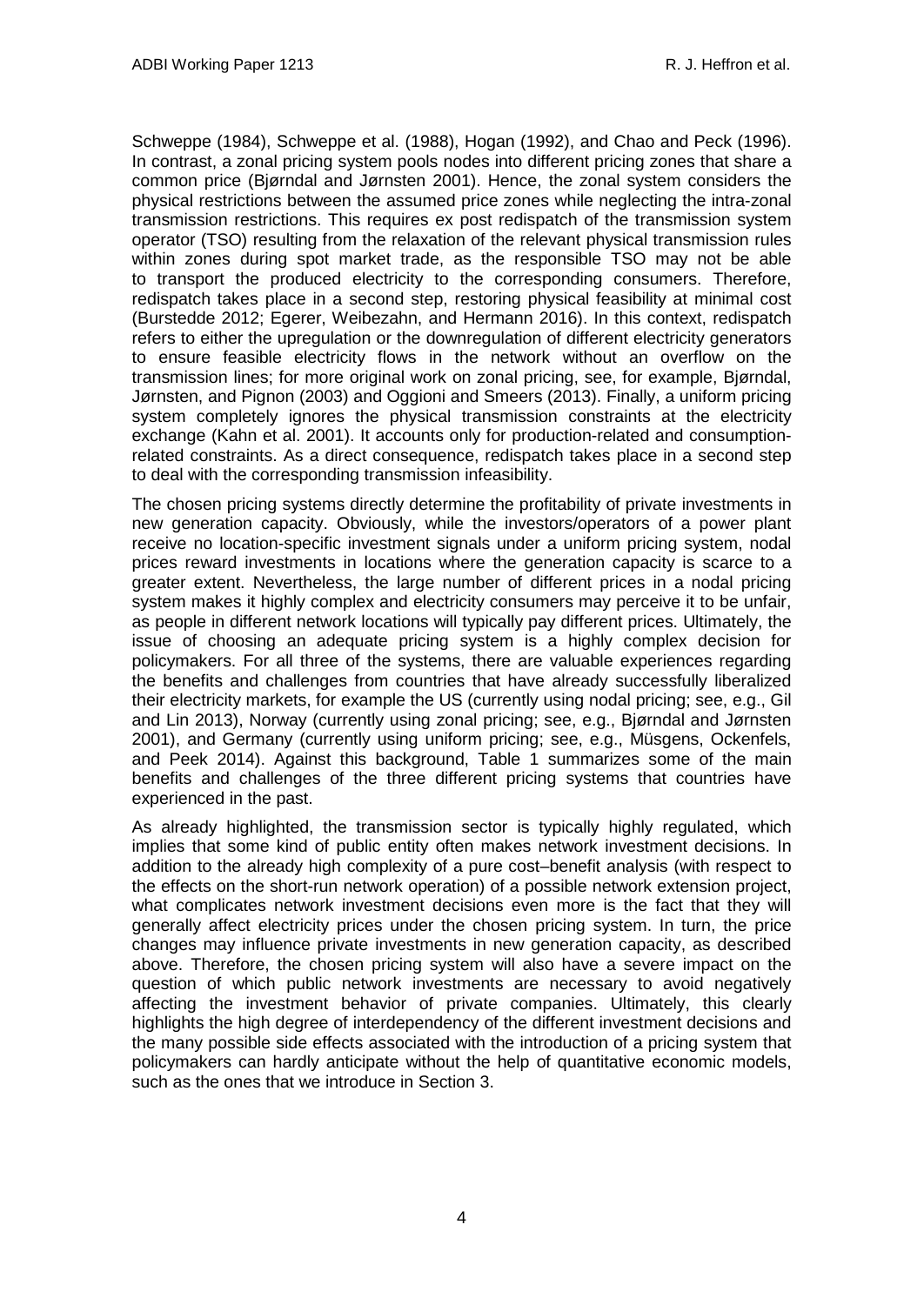| <b>Pricing System</b> | <b>Benefits</b>                                                                                                                   | <b>Challenges</b>                                                                                                                                                                                                                                                                                                                           |
|-----------------------|-----------------------------------------------------------------------------------------------------------------------------------|---------------------------------------------------------------------------------------------------------------------------------------------------------------------------------------------------------------------------------------------------------------------------------------------------------------------------------------------|
| Nodal pricing         | • Efficient dispatch of generation<br>Local signals/incentives in long-run<br>investments<br>No redispatch necessary<br>$\bullet$ | • High system complexity<br>Many small submarkets with possibly low<br>competition and market power abuse<br>• Fluctuating local prices                                                                                                                                                                                                     |
| Zonal pricing         | Reduced number of different prices<br>٠<br>Increased intra-zonal competition<br>Price stability                                   | • Possibly inefficient dispatch of power<br>plants<br>• Reduced signals for flexibility<br>No local signals/incentives for long-run<br>investments<br>Difficult determination of zonal<br>boundaries<br>• Possibly high redispatch costs and<br>associated reallocation issues<br>Defining adequate remuneration for<br>redispatch services |
| Uniform pricing       | • High market liquidity<br>Low system complexity<br>Relatively high competition<br>Price stability<br>$\bullet$                   | • Possibly inefficient dispatch of power<br>plants<br>• Possibly inefficient long-run investments<br>• Possibly high redispatch costs and<br>associated reallocation issues                                                                                                                                                                 |

**Table 1: Experiences with Different Pricing Systems** 

Source: Authors' creation from the review of Bjørndal and Jørnsten (2001), Gil and Lin (2013), Müsgens, Ockenfels, and Peek (2014), and Weibelzahl (2017).





Source: Authors' creation.

To give an overview of the relevant public and private decision making under each of the three pricing systems, we illustrate the corresponding decision sequences accounting for both long-run investment decisions and short-run market clearing in Figure 1. Here, public network investment choices (decision level 1) are followed by expected private generation investments and spot market trade (decision level 2).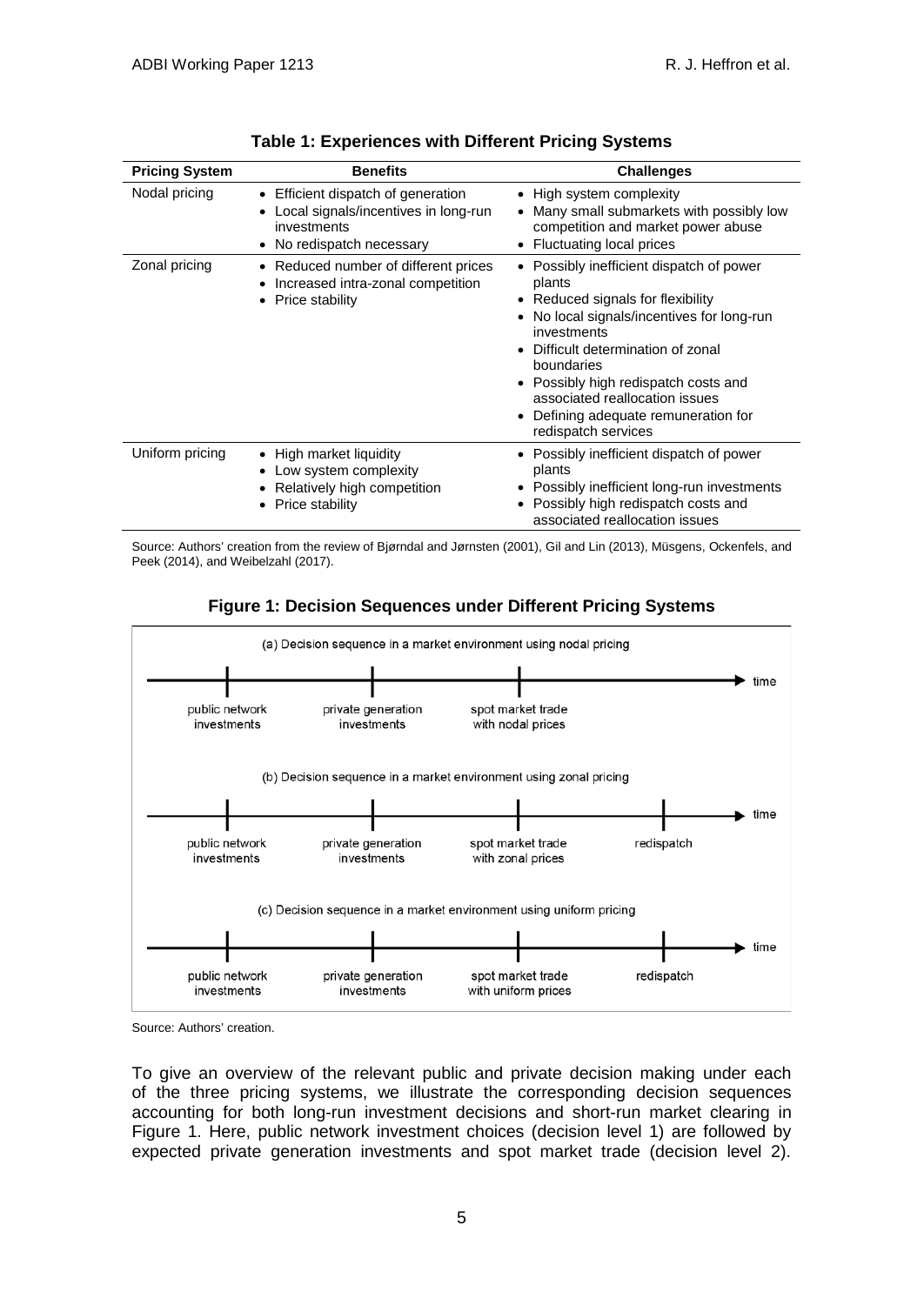In the case of zonal and uniform pricing, spot market trade is followed by redispatch of the TSO (decision level 3) to restore the transmission feasibility.

# <span id="page-9-0"></span>**2.2 The Indonesian Energy System**

Given the different pricing systems, our paper investigates how these pricing systems may support Indonesia in increasing its RES generation. Therefore, we provide a brief overview of the Indonesian energy sector.

With more than 267 million citizens, Indonesia is the world's fourth most populous country (World Bank 2019b). It has the biggest economy in Southeast Asia and ranks 16th among the world's economies in terms of total GDP (World Bank 2019a). Positioned between the Indian Ocean and the Pacific Ocean, Indonesia is additionally the world's biggest island state, consisting of 17,508 islands, around 6,000 of which are inhabited. With respect to its electricity sector, the term "archipelago" perfectly describes the Indonesian electricity network, which consists of eight major and around 600 isolated networks (Burke et al. 2019). During the first wave of global electricity market restructuring, Indonesia made its first privatization efforts by opening its electricity generation sector to independent power producers (IPPs) in the 1990s (Maulidia et al. 2019). Today, however, there are only a few IPPs in Indonesia and the liberalization appears to be incomplete. In particular, the state-owned enterprise *Perusahaan Listrik Negara* (PLN) and its subsidiaries still own more than 75% of the generation capacity in the country (Maulidia et al. 2019). No further significant privatization has taken place, which is why—except for electricity generation—the state controls Indonesia's electricity sector; that is, PLN controls the network and sells electricity to consumers (Burke et al. 2019). The current organization of the Indonesian electricity sector is as a single-buyer market (Sakya et al. 2006). Typically, under such a market design, countries preserve an artificial monopoly over the electricity sector even after formally unbundling the vertically integrated state-owned enterprise (i.e., PLN in Indonesia) (Lovei 2000). In fact, PLN buys all the electricity produced in Indonesia (as a single buyer) and resells it to electricity consumers at regulated prices.

In terms of energy security, Indonesia has struggled to provide its citizens with access to electricity and has performed poorly for many years in this respect compared with other Southeast Asian countries (Maulidia et al. 2019). In 2010, roughly 14 million Indonesians (i.e., 5.85% of the population) had no access to electricity (World Bank 2020a), which is why improving the electrification rate has been a key priority of policymakers in the past decade (Maulidia et al. 2019). Indeed, by 2017, the electrification rate had improved: now only 4.9 million Indonesians (i.e., 1.86% of the population) are without electricity access (World Bank 2020a). However, this number is misleading. First, electrification varies from region to region in Indonesia. For example, while the electrification rate is 100% in Java, outside of Java it is only 90.45%; in regions like Papua (42.5%) or Jambi (51.91%), the electrification rate is significantly lower (PT PLN 2019a). Second, power cuts are frequent for many Indonesians across all regions (Gunningham 2013). The Indonesian electricity network is still very unreliable since there is a lack of generation and network capacity.

In terms of energy equity, Indonesia is making efforts to keep retail prices low for its citizens to combat poverty. In 2010, roughly 38 million Indonesians (i.e., 15.7%) lived in poverty, that is, on \$1.90 a day (World Bank 2020b). Against this background, ensuring low retail prices for electricity was and still is a key measure for the Indonesian Government in its fight against poverty (Maulidia et al. 2019). This is why retail prices are set by the government in Indonesia, as described above. To improve both energy security and energy equity, Indonesia's policymakers have focused on the expansion of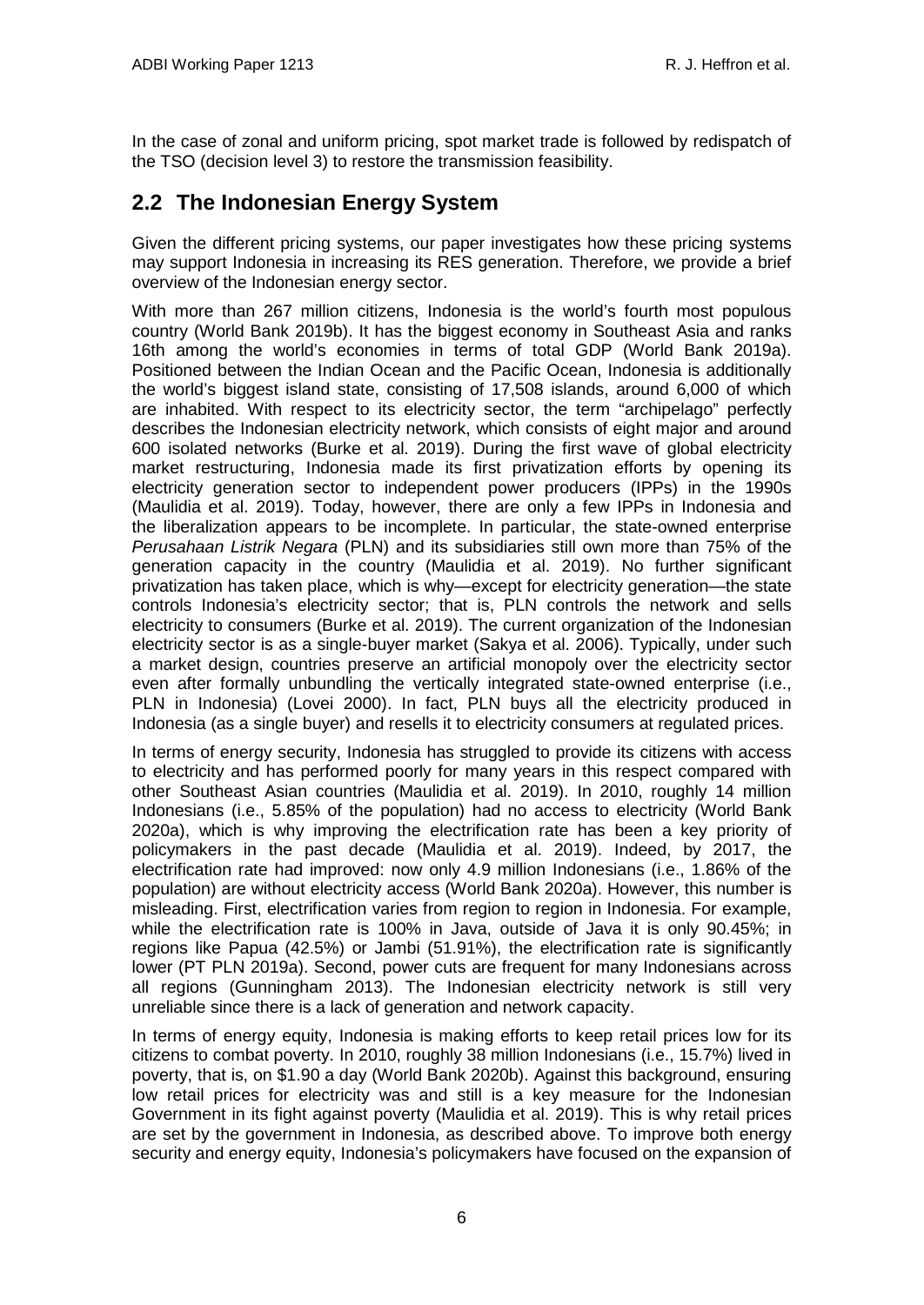fossil power plants—above all, coal-fired power plants. Here, the policymakers base their rationale on the supposed advantages of coal over other options. Not only does Indonesia have large domestic coal reserves, but also its coal-fired power plants are capable of providing the necessary base load power (Gunningham 2013). Further, policymakers view coal-fired power plants as being easy to finance and quick to build. To support the domestic production and thereby ensure an adequate electricity supply and lower the costs of electricity production, the government ultimately subsidizes fossil fuels like coal or oil.

This focus on an energy supply chain based on fossil fuels has resulted in a situation that mainly neglects the third horn of the energy trilemma, energy sustainability, in Indonesia. Today, RESs like solar or wind power only make up a fraction of Indonesia's energy mix—despite the country having huge renewable potential (Dutu 2016). Only in 2014 did the government announce ambitious goals to develop RESs in Indonesia: compared with 6% in 2014, RESs are to account for 23% of the energy mix by 2025 and even 31% by 2050 (Maulidia et al. 2019). However, recent estimates have suggested that Indonesia will not reach its 2025 and 2050 goals at the current RES development rates (Burke et al. 2019). One of the key barriers to RES development is that the current design of the Indonesian energy system does not allow RESs to become competitive with fossil power plants (Burke et al. 2019; Maulidia et al. 2019). What is therefore necessary is a fundamental reform of the energy system so that Indonesia is able to achieve its RES targets—and avoids ending up locked into a fossil fuel future (Liebman et al. 2019).

Indeed, the Indonesian Government has launched a series of reforms over the past ten years to strengthen RESs. However, these reforms were not very successful in terms of the market penetration of RESs. For example, within the last ten years, the Ministry of Energy and Mineral Resources (MEMR) has made repeated efforts to push the development of solar PV in Indonesia. From 2013 onwards, the MEMR tried to improve the situation for developers through five key regulations (i.e., No. 17/2013, 19/2016, 12/2017, 50/2017, and 4/2020) (Kennedy 2018). In 2013, the MEMR introduced the first auction program for solar PV in Indonesia (Reg. No. 17/2013) (MEMR 2013). Although the program covered 140 MW in over 80 locations, it only realized two projects due to protests from PLN and local manufacturers, who opposed the favorable tariffs for solar PV developers. Moreover, it was not private investors but rather two state-owned companies that implemented the two actually realized projects (Kennedy 2018).

In 2016, the MEMR introduced a feed-in tariff for solar PV projects, collectively covering at least 5,000 MW (Reg. No. 19/2016) (MEMR 2016). However, the regulation included restrictions on the project size and foreign ownership, discouraging international developers. Only a couple of months later, it abandoned these feed-in tariffs (Kennedy 2018). Instead, from 2017 onward, the MEMR regulated the tariffs that solar PV developers can charge to PLN (Reg. No. 12/2017) (MEMR 2017b), basing tariffs on and limiting them to a maximum of 85% of the local and national average costs of generation. In addition, it differentiated them geographically (Kennedy 2018). Reacting to stakeholders' new protests, it eventually replaced Reg. No. 12/2017 with Reg. No. 50/2017 (MEMR 2017a). One major difference between the two regulations is that the new one forced RES developers to transfer ownership of their facilities to PLN on completion of power purchase agreements. In combination with the tariff limits, the situation for investments in RES plants was not attractive in terms of recovering project costs (Kennedy 2018). In 2020, the MEMR introduced Reg. No. 4/2020, which stipulates amendments for Reg. No. 50/2017 to overcome key items in Reg. No. 50/2017 that had become barriers to RES development (e.g., at the end of power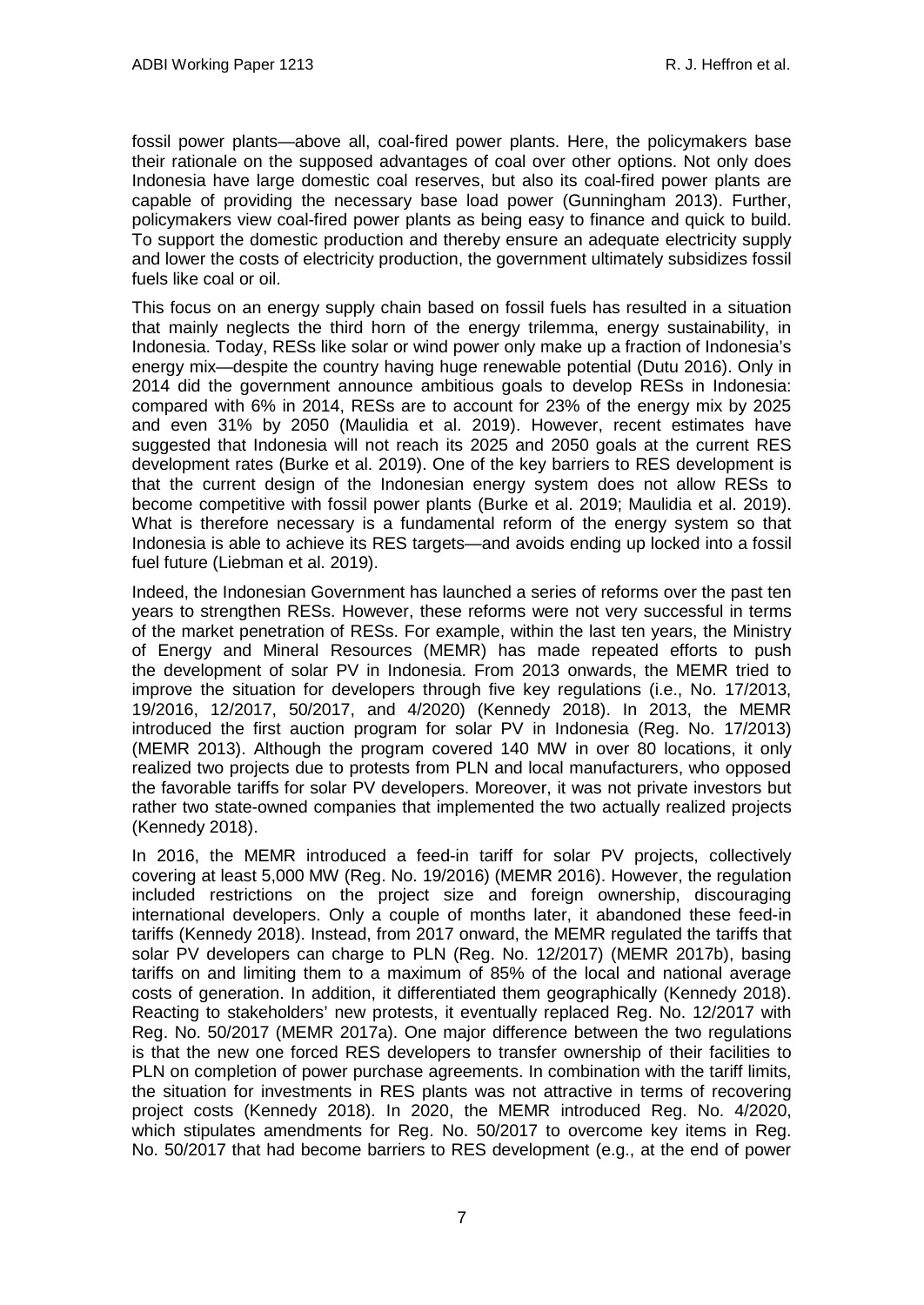purchase agreements, IPPs no longer had to transfer the ownership of their facilities to PLN). The amendments provide more flexibility for investors and aim to accelerate RES growth in Indonesia.

To summarize, Indonesia's energy policy to promote RES development to date has suffered from several major changes in direction (e.g., the shift from feed-in tariffs to regulated tariffs) as well as from an overall tendency to retain at least some state control over new projects. The government's RES development strategy has therefore not proven to be successful so far. Ultimately, the government is in search of clear policy directions to promote an increase in the number of RES plants in the coming years. In the next section, we will therefore develop a model to assess the impacts of a major reform in Indonesia that builds on the introduction of an energy-only wholesale market.

# <span id="page-11-0"></span>**3. MODEL DEVELOPMENT**

## <span id="page-11-1"></span>**3.1 Notation and Economic Quantities**

In this section, we first introduce the economic set-up for the three pricing models of nodal, zonal, and uniform pricing, which we will present in more detail in Section 3.2. [Table 4,](#page-34-1) [Table 5,](#page-34-2) and [Table 6](#page-35-0) in Appendix 1 provide a short summary of the main sets, parameters, and variables that we use in our paper.

### **3.1.1 Planning Horizon and Electricity Network**

 $T = \{1, ..., |T|\}$  describes the finite planning horizon. In addition, we assume an electricity network  $G = (N, L)$  that consists of a set of network nodes N and a set of transmission lines  $L$  interconnecting the different nodes.

We describe each transmission line  $l \in L$  using its maximal transmission capacity  $\bar{f}_l$ and its susceptance  $B_l$ . Accounting for possible network investments from a public entity like a responsible TSO, the subset  $L^{\text{new}} \subseteq L$  collects all the candidate transmission lines for the responsible TSO's investments. In analogy, subset  $L^{ex} \subseteq L \setminus$  $L<sup>new</sup>$  collects all the existing transmission lines of network  $G$ .

As new transmission lines are typically characterized by high fixed costs, we model network investments as zero–one decisions using a binary variable  $w_l \in \{0, 1\}$ . The latter is equal to one if and only if the TSO builds  $l \in L^{new}$ . The given cost parameter  $i_l$  describes investments in line  $l$ .

### **3.1.2 Electricity Demand**

 $C \subseteq N$  collects all the nodes of the network containing electricity consumers. We assume an elastic long-term demand for each time period t and demand node  $c \in C$ using the following linear demand function:

$$
\pi_{ct}(d_{ct}) = a_{ct} - b_c d_{ct} \quad \forall c \in C, t \in T.
$$
\n
$$
(1)
$$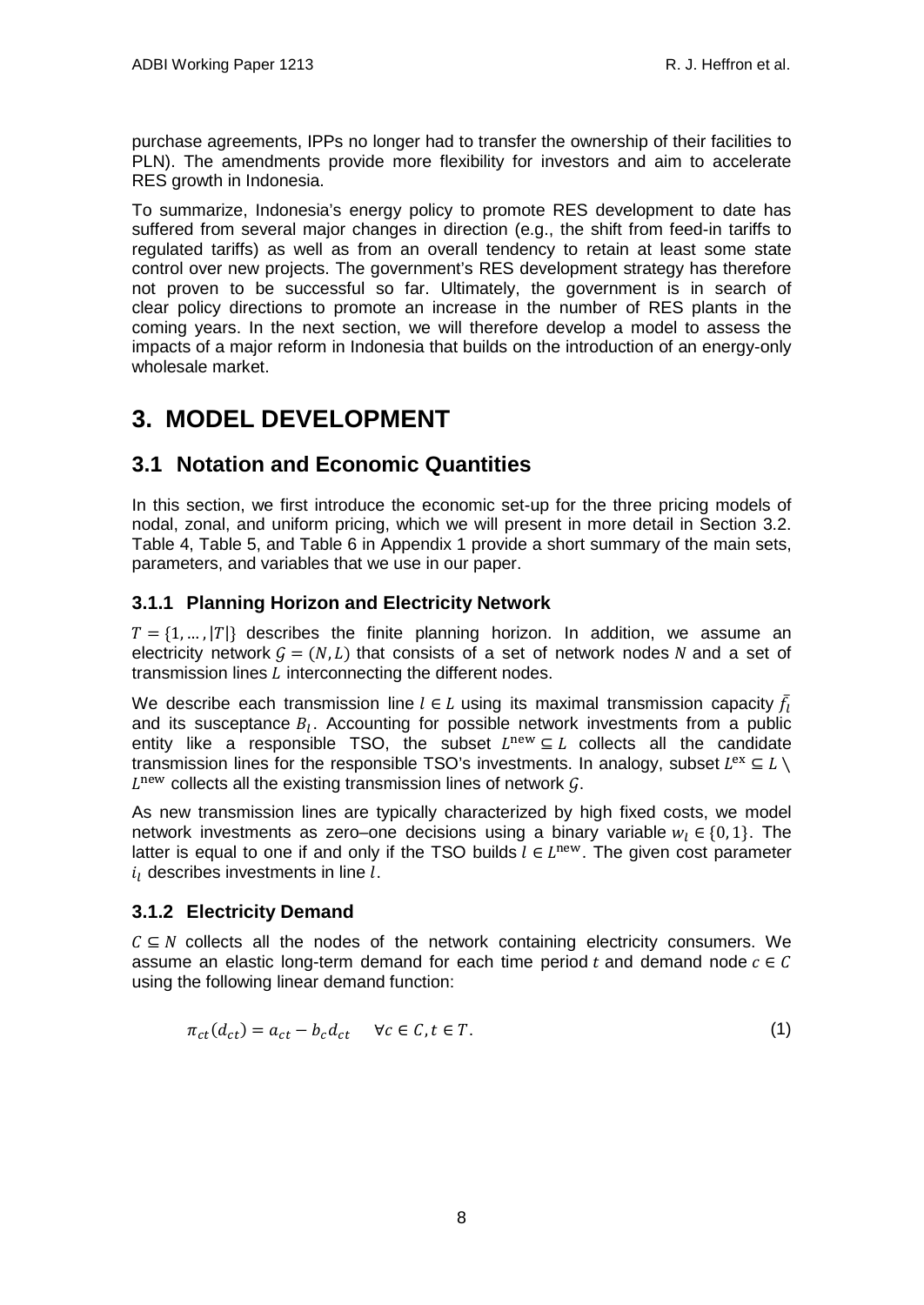In the inverse demand function (1),  $d_{ct}$  denotes the endogenous demand quantity of consumer c in time period t while  $a_{ct}$  and  $b_c$  are the ex ante given parameters that specify the actual demand function.  $\pi_{ct}(d_{ct})$  gives the resulting prices for a given quantity of  $d_{ct}$ . We note that the assumption of an elastic demand is quite common in the electricity market literature; see, for example, Chao and Peck (1996), Bjørndal and Jørnsten (2001), Bjørndal, Jørnsten, and Pignon (2003), Ehrenmann and Smeers (2005), Bjørndal and Jørnsten (2007), Pechan (2017), or Weibelzahl and Märtz (2020).

Using the above demand function, the following gives the gross consumer surplus, which describes the aggregated monetary consumer benefits:

$$
\sum_{t \in T} \sum_{c \in C} \int_0^{d_{ct}} \pi_{ct}(h) dh = \sum_{t \in T} \sum_{c \in C} \left( a_{ct} - \frac{b_c}{2} d_{ct} \right) d_{ct}.
$$
 (2)

### **3.1.3 Electricity Generation**

#### **Renewable Electricity Generators**

Let us use a set of carbon-neutral, renewable electricity generators  $R$ . The subset  $R_n \subseteq R$  comprises all the renewable generators that are located at network node  $n \in N$ .

We assume that the set of generators  *consists of both existing and candidate* generators; that is, we partition the set of renewable generators  *into a set of existing* generators  $R<sup>ex</sup>$  and a set of candidate generators  $R<sup>new</sup>$ . Corresponding investments of  $i_r$  per unit of installed generation capacity  $\bar{y}_r^{\text{new}}$  arise for each candidate generator. In analogy,  $\bar{x}_r^\text{ex}$  describes the installed capacity of an existing generator.

Accounting for fluctuations in power production, for each generator  $r$ , we assume relative availability  $\alpha_{rt} \in [0, 1]$  of electricity generation capacity in time period t. As this parameter refers to the relative availability of the corresponding resources, like wind or sun, it depends both on the time period  $t$  and on the location of the generator; for example, at night, there will be no sun, meaning that there is availability of zero. Thus, in each time period and for each renewable generator,  $\alpha_{rt}\bar{x}_{rt}$  limits the maximum electricity output. Given this capacity bound, we then model the actually chosen electricity output using the variable  $x_{rt} \geq 0$ .  $v_r \geq 0$  describes the variable per-unit production costs.

### **Conventional Electricity Generators**

Set  $G$  contains all the conventional electricity generators in the system. Analogous to the renewable generators above, we describe with  $G_n \subseteq G$  the subset of conventional electricity generators located at network node  $n \in N$ .

We describe generator  $g \in G$  using its variable per-unit production cost  $v_a \geq 0$ . The endogenous variable  $y_{at} \geq 0$  gives the realized electricity output of generator g in period  $t$ . Similar to renewable generators, we partition the set of conventional generators  $G$  into a set of pre-existing generators  $G<sup>ex</sup>$  and a set of candidate generators  $G<sup>new</sup>$ . It is possible to invest in the latter with investments of  $i_a$  per unit of installed generation capacity  $\bar{y}^{\text{new}}_g$ . For all existing generators, the corresponding generation capacity is  $\bar{y}_g^\text{ex}.$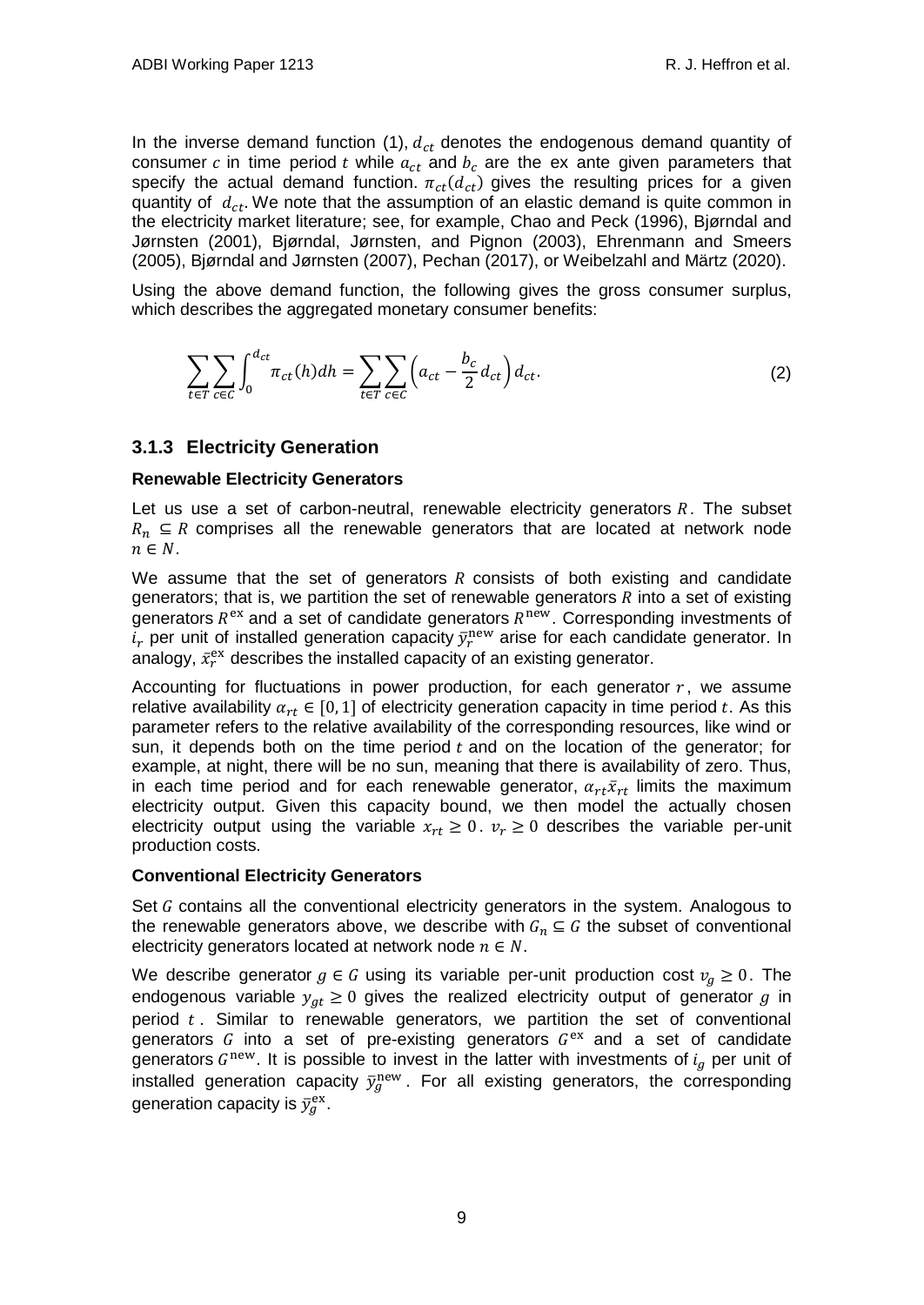## <span id="page-13-0"></span>**3.2 Modeling Different Pricing Systems**

In the following, we develop the models for the three different pricing systems; see also Grimm et al. (2016) and Weibelzahl and Märtz (2020) for similar models. In particular, we will present step by step the decision levels (hereinafter levels) under each of the pricing systems according to Figure 1 in Section 2.1. From a mathematical point of view, our models represent multilevel optimization problems, in which the different players anticipate the optimal decisions that the other players take on subsequent levels; for example, the TSO chooses the optimal line investments on the first level, forming expectations of the optimal private generation investments, spot market outcomes, and necessary redispatch interventions on the subsequent levels.

The formulation of the public network investments of the TSO, that is, decision level 1 (see Section 3.2.1), is identical for all three of the systems. As decision level 2, that is, expected private generation investments and spot market trade, as well as decision level 3, that is, necessary redispatch of the TSO, differ for each of the systems, we model these levels in system-specific sections (see Sections 3.2.2, 3.2.3, and 3.2.4).

### **3.2.1 Public Network Investments of the TSO (Decision Level 1)**

On the first level and for all three pricing systems, we assume a benevolent TSO that chooses a network expansion plan that maximizes the welfare of the whole system:

$$
\max \sum_{c \in C} \sum_{t \in T} \int_0^{d_{ct}} \pi_{ct}(h) dh - \sum_{r \in R} \sum_{t \in T} v_r x_{rt} - \sum_{g \in G} \sum_{t \in T} v_g y_{gt} - \sum_{g \in R^{\text{new}}} i_r \bar{x}_r
$$
  
- 
$$
\sum_{g \in G^{\text{new}}} i_g \bar{y}_g - \sum_{l \in L^{\text{new}}} i_l w_l
$$
 (3)

The TSO accounts for the integrality of its network investment decisions and expects optimal private generation investments as well as spot market (and redispatch) outcomes of the subsequent levels (see also the following sections).

$$
w_l \in \{0, 1\} \qquad \forall l \in L^{\text{new}}.\tag{4}
$$

### **3.2.2 Nodal Pricing (Decision Level 2)**

On the second level, we model the investment and spot market bidding of perfectly competitive companies for a nodal pricing system; see, for example, Boucher and Smeers (2001), Daxhelet and Smeers (2007), Grimm et al. (2016), and Weibelzahl (2017) for the assumption of perfect competition on electricity markets. As a wellknown and established standard in the literature, perfect competition allows us to formulate investment and market clearing as a single welfare maximization problem given the above network investments of the TSO: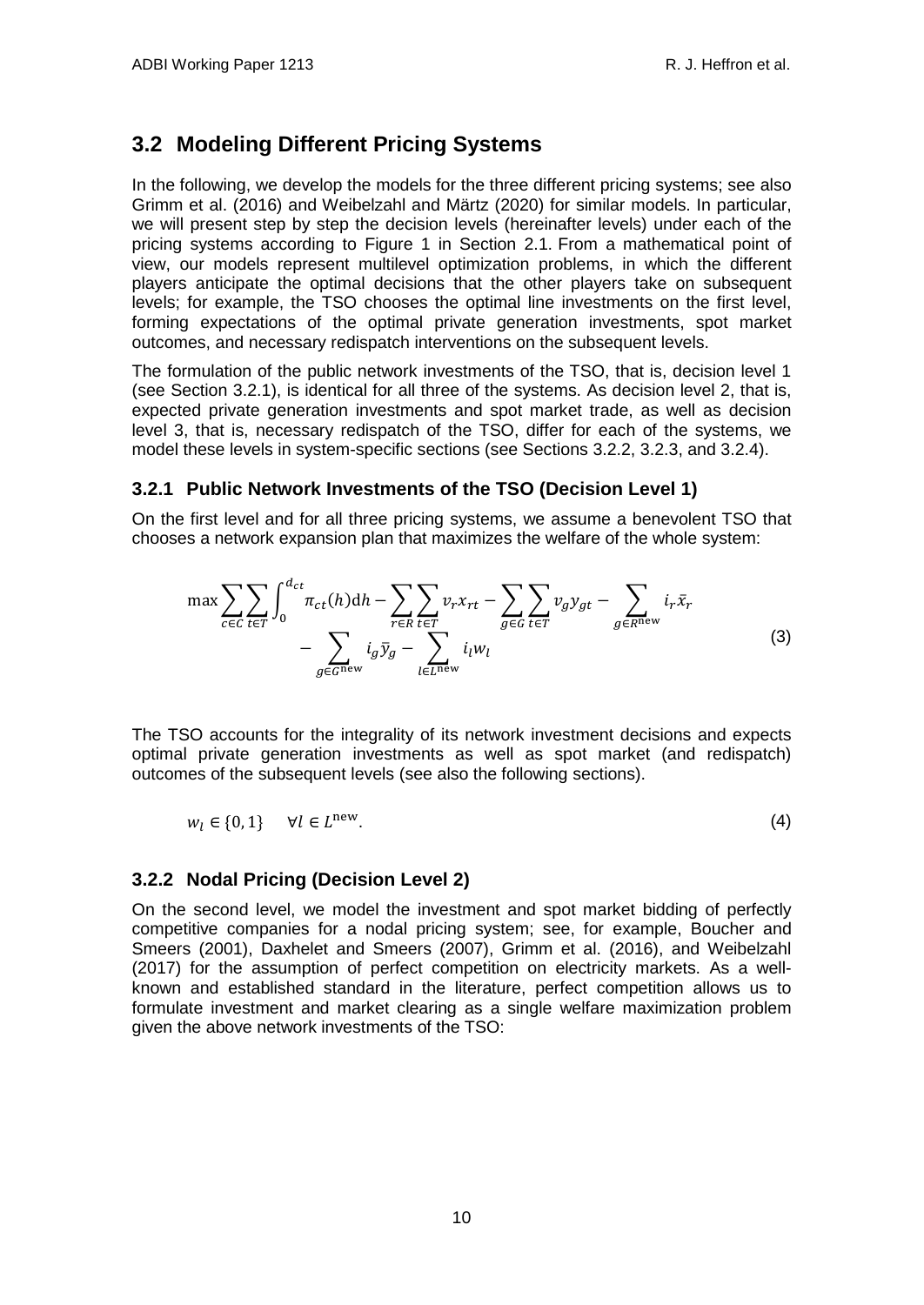$$
\max \sum_{c \in C} \sum_{t \in T} \int_{0}^{d_{ct}} \pi_{ct}(h) dh - \sum_{r \in R} \sum_{t \in T} v_{r} x_{rt} - \sum_{g \in G} \sum_{t \in T} v_{g} y_{gt} - \sum_{g \in R^{new}} i_{r} \bar{x}_{r}
$$
  
- 
$$
\sum_{g \in G^{new}} i_{g} \bar{y}_{g}
$$
 (5)

We first require a nodal flow balance according to

$$
d_{nt} = \sum_{r \in R_n} x_{rt} + \sum_{g \in G_n} y_{gt} + \sum_{l \in \delta_n^{\text{in}}(L)} f_{lt} - \sum_{l \in \delta_n^{\text{out}}(L)} f_{lt} \quad \forall n \in N, t \in T,
$$
 (6)

where  $\delta_n^{\text{in}}(L)$  and  $\delta_n^{\text{out}}(L)$  collect all the ingoing and outgoing lines of node *n*, respectively. In addition, all the power flows must account for their lower and upper flow bounds:

$$
-\bar{f}_l \le f_{lt} \le \bar{f}_l \quad \forall l \in L^{\text{ex}}, t \in T,
$$
\n
$$
(7)
$$

$$
-\bar{f}_l w_l \le f_{lt} \le \bar{f}_l w_l \quad \forall l \in L^{\text{new}}, t \in T. \tag{8}
$$

According to Kirchhoff's Laws, the following determines the power flows on the different transmission lines:

$$
f_{lt} = B_l(\theta_{nt} - \theta_{mt}) \quad \forall l = (n, m) \in L^{\text{ex}}, t \in T,
$$
\n(9)

$$
-M(1-w_l) \le f_{lt} - B_l(\theta_{nt} - \theta_{mt}) \le M(1-w_l) \quad \forall l = (n,m) \in L^{\text{new}}, t \in T. \tag{10}
$$

In the above constraints,  $\theta_{nt}$  gives the phase angle at node *n* in time period *t*. In addition, parameter *M* is a sufficiently large constant that we denote as big-M.

The phase angle of reference node 1 is set to zero, ensuring unique phase angle values in the electricity system:

$$
\theta_{1t} = 0 \quad \forall t \in T. \tag{11}
$$

Given the current weather conditions together with the private generation investments undertaken, the power production is limited according to:

$$
0 \le x_{rt} \le \alpha_{rt} \bar{x}_r^{\text{ex}} \qquad \forall r \in R^{\text{ex}}, t \in T,
$$
\n
$$
(12)
$$

$$
0 \le x_{rt} \le \alpha_{rt} \bar{x}_r^{\text{new}} \quad \forall r \in R^{\text{new}}, t \in T,
$$
\n
$$
(13)
$$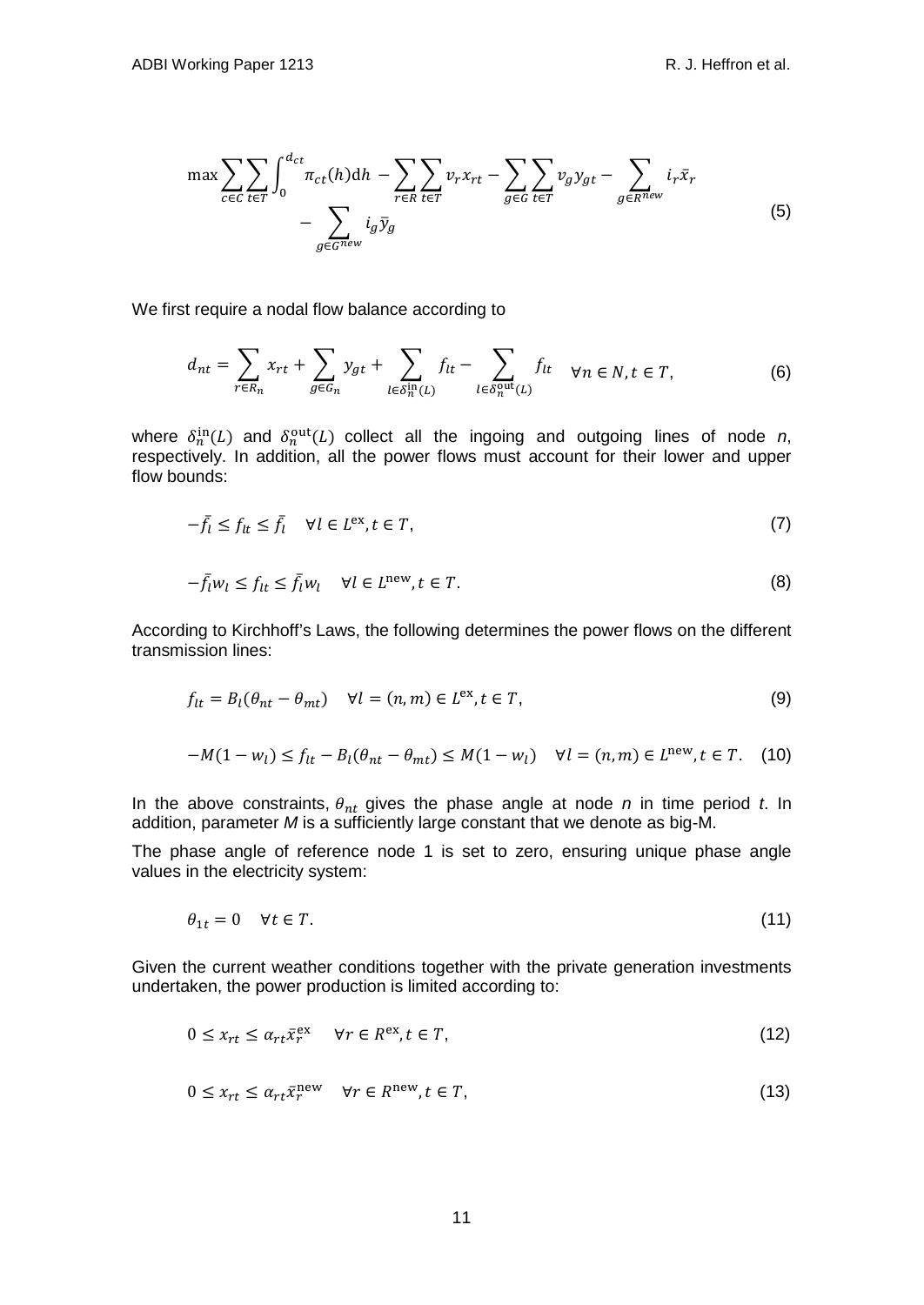$$
0 \le y_{gt} \le \bar{y}_g^{\text{ex}} \quad \forall g \in G^{\text{ex}}, t \in T,
$$
\n
$$
(14)
$$

$$
0 \le y_{gt} \le \bar{y}_g^{\text{new}} \quad \forall g \in G^{\text{new}}, t \in T \tag{15}
$$

Finally, all the investment variables  $\bar{x}_r^{\rm new}$ ,  $\bar{y}_g^{\rm new}$  must be non-negative:

$$
\bar{x}_r^{\text{new}} \ge 0 \quad \forall r \in R^{\text{new}},\tag{16}
$$

$$
\bar{y}_g^{\text{new}} \ge 0 \quad \forall g \in G^{\text{new}}.\tag{17}
$$

### **3.2.3 Zonal Pricing (Decision Levels 2 and 3)**

#### **Spot Market Trade and Private Investments in New Generation Capacities**

In the case of zonal pricing, we partition the node set  $N$  into  $k$  connected, non-empty price zones  $Z_1, ..., Z_k$ .  $Z = \{1, ..., k\}$  gives the set of price zone indices, for which the responsible public entities, for example regulators, governments, or TSOs, specify  $k$  ex ante. In the following, we assume transfer capacity-based market coupling, that is, we use only restrictions relating to the available transfer capacities between zones. As a consequence, the zone-specific prices do not account for possible intra-zonal network congestion, but companies exclusively receive price signals incentivizing them not to exceed the inter-zonal transmission capacities. For the ease of notation, we let  $L^{inter}$  be the set of all inter-zone transmission lines. Again, we model the optimal investment behavior and market clearing as a single welfare maximization problem:

$$
\max \sum_{c \in C} \sum_{t \in T} \int_0^{d_{ct}} \pi_{ct}(h) dh - \sum_{r \in R} \sum_{t \in T} v_r x_{rt} - \sum_{g \in G} \sum_{t \in T} v_g y_{gt} - \sum_{g \in R^{\text{new}}} i_r \bar{x}_r
$$
\n
$$
- \sum_{g \in G^{\text{new}}} i_g \bar{y}_g. \tag{18}
$$

In contrast to nodal flow balance, we now only require zonal flow balance:

$$
\sum_{n \in \mathbb{Z}_i} d_{nt} = \sum_{n \in \mathbb{Z}_i} \left( \sum_{r \in R_n} x_{rt} + \sum_{g \in G_n} y_{gt} + \sum_{l \in \delta_{\mathbb{Z}_i}^{\text{in}}(L)} f_{lt} - \sum_{l \in \delta_{\mathbb{Z}_i}^{\text{out}}(L)} f_{lt} \right) \forall i \in \mathbb{Z}, t \in T. \tag{19}
$$

 $\Delta$ 

The following restrict the power flows on inter-zonal transmission lines:

$$
-\bar{f}_l \le f_{lt} \le \bar{f}_l \quad \forall l \in L^{\text{ex}} \cap L^{\text{inter}}, t \in T,
$$
\n
$$
(20)
$$

$$
-\bar{f}_l w_l \le f_{lt} \le \bar{f}_l w_l \quad \forall l \in L^{\text{new}} \cap L^{\text{inter}}, t \in T.
$$
\n(21)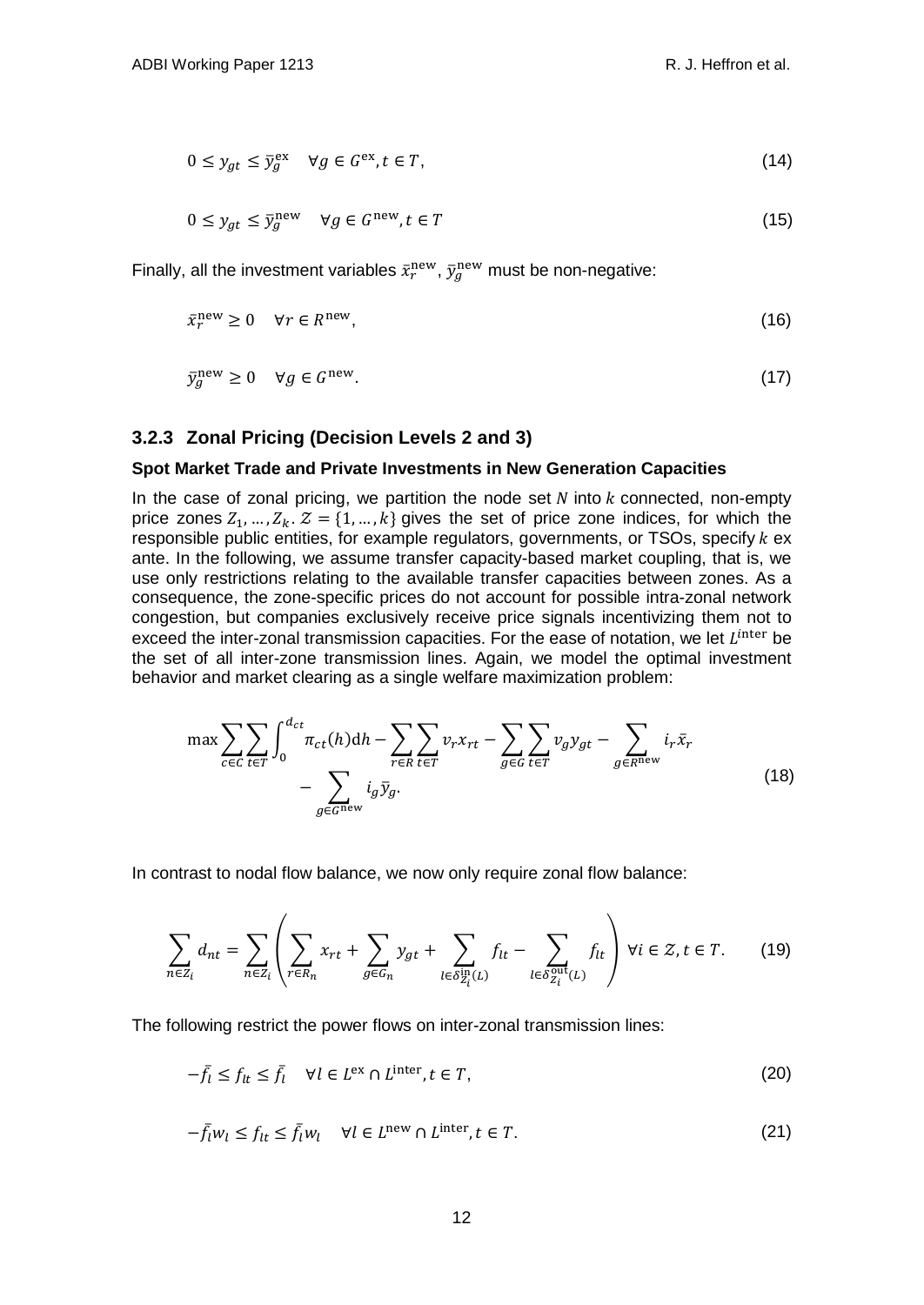Again, given the current weather conditions and the generation investment, the power production must be feasible:

$$
0 \le x_{rt} \le \alpha_{rt} \bar{x}_r^{\text{ex}} \quad \forall r \in R^{\text{ex}}, t \in T,
$$
\n
$$
(22)
$$

$$
0 \le x_{rt} \le \alpha_{rt} \bar{x}_r^{\text{new}} \quad \forall r \in R^{\text{new}}, t \in T,
$$
\n
$$
(23)
$$

$$
0 \le y_{gt} \le \bar{y}_g^{\text{ex}} \quad \forall g \in G^{\text{ex}}, t \in T \tag{24}
$$

$$
0 \le y_{gt} \le \bar{y}_g^{\text{new}} \quad \forall g \in G^{\text{new}}, t \in T \tag{25}
$$

Finally, as with nodal pricing, all the investment variables must be non-negative:

$$
\bar{x}_r^{\text{new}} \ge 0 \quad \forall r \in R^{\text{new}},\tag{26}
$$

$$
\bar{y}_g^{\text{new}} \ge 0 \quad \forall g \in G^{\text{new}}.\tag{27}
$$

#### **Redispatch**

On the redispatch level, the TSO redispatches the contracted spot market volumes, restoring the feasibility of power flows while minimizing the arising redispatch costs. Here, the final quantities after redispatch may be smaller than, equal to, or larger than the pre-redispatch quantities, that is, the contracted spot market quantities. Throughout the paper, we indicate redispatch adjustments with  $\Delta$ ; for example,  $\Delta_{\gamma_{1,2}}= 5$  indicates that the TSO asks conventional power generator 1 to increase its production by 5 units in period 2. In the following, we will use a cost-based redispatch mechanism that is, for instance, in use in Germany. Under such a mechanism, redispatch is profit neutral and only accounts for additional or saved costs associated with a redispatch intervention to avoid gaming problems or market power abuse. We can therefore state the redispatch cost minimization for given spot market outcomes as

$$
\min \sum_{t \in T} \left( \sum_{c \in C} \int_{d_{ct} + \Delta d_{ct}}^{d_{ct}} \pi_{ct}(h) dh + \sum_{r \in R} v_r \Delta x_{rt} + \sum_{g \in G} v_g \Delta y_{gt} \right),\tag{28}
$$

where we also assume that redispatch can apply to both producers and consumers.

Similar to the above nodal pricing formulation, power balance is imposed for each node on the redispatch level:

$$
d_{nt} + \Delta d_{nt} = \sum_{r \in R_n} (x_{rt} + \Delta x_{rt}) + \sum_{g \in G_n} (y_{gt} + \Delta y_{gt})
$$
  
+ 
$$
\sum_{l \in \delta_n^{\text{in}}(L)} (f_{lt} + \Delta f_{lt}) - \sum_{l \in \delta_n^{\text{out}}(L)} (f_{lt} + \Delta f_{lt})
$$
  

$$
\forall n \in N, t \in T.
$$
 (29)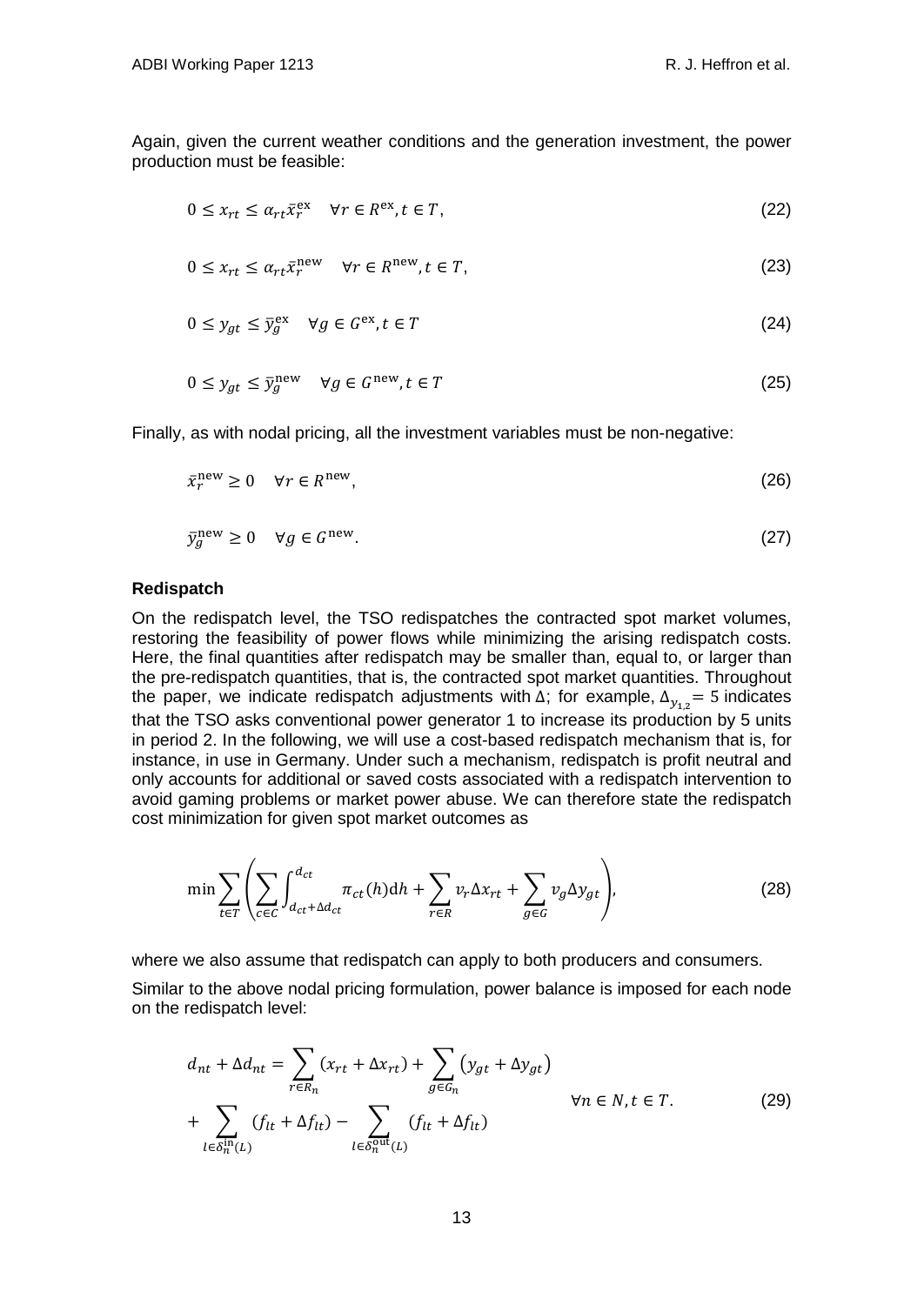After redispatch, all the power flows must be physically feasible:

$$
-\bar{f}_l \le f_{lt} + \Delta f_{lt} \le \bar{f}_l \quad \forall l \in L^{\text{ex}}, t \in T,
$$
\n(30)

$$
-\bar{f}_l w_l \le f_{lt} + \Delta f_{lt} \le \bar{f}_l w_l \quad \forall l \in L^{\text{new}}, t \in T,
$$
\n(31)

$$
f_{lt} + \Delta f_{lt} = B_l(\theta_{nt} - \theta_{mt}) \quad \forall l = (n, m) \in L^{\text{ex}}, t \in T,
$$
\n(32)

$$
-M(1 - w_l) \le f_{lt} + \Delta f_{lt} - B_l(\theta_{nt} - \theta_{mt}) \quad \forall l = (n, m) \in L^{\text{new}}, t \in T,
$$
  
\n
$$
\le M(1 - w_l)
$$
\n(33)

$$
\theta_{1t} = 0 \quad \forall t \in T. \tag{34}
$$

Finally, when choosing the optimal redispatch, the TSO must take both the private generation investments and the exogenous weather conditions into account:

$$
0 \le x_{rt} + \Delta x_{rt} \le \alpha_{rt} \bar{x}_r^{\text{ex}} \quad \forall r \in R^{\text{ex}}, t \in T,
$$
\n(35)

$$
0 \le x_{rt} + \Delta x_{rt} \le \alpha_{rt} \bar{x}_r^{\text{new}} \quad \forall r \in R^{\text{new}}, t \in T,
$$
\n(36)

$$
0 \le y_{gt} + \Delta y_{gt} \le \bar{y}_g^{\text{ex}} \quad \forall g \in G^{\text{ex}}, t \in T,
$$
\n(37)

$$
0 \le y_{gt} + \Delta y_{gt} \le \bar{y}_g^{\text{new}} \quad \forall g \in G^{\text{new}}, t \in T. \tag{38}
$$

#### **3.2.4 Uniform Pricing (Decision Levels 2 and 3)**

#### **Spot Market Trade and Private Investments in New Generation Capacities**

It is possible to view uniform pricing as a special case of the above zonal pricing model in which we only have a single price zone, that is,  $k = 1$ . As a direct consequence, we have the same model as in Section 3.2.3 except for the fact, instead of zonal balance, we have a single market-clearing constraint for the whole market:

$$
\sum_{n \in N} d_{nt} = \sum_{r \in R} x_{rt} + \sum_{g \in G} y_{gt} \quad \forall t \in T.
$$
\n(39)

#### **Redispatch**

Similar to the case of zonal pricing, uniform pricing will also in general require redispatch to ensure transmission feasibility. Such redispatch can be modeled in the same way as in Section 3.2.3.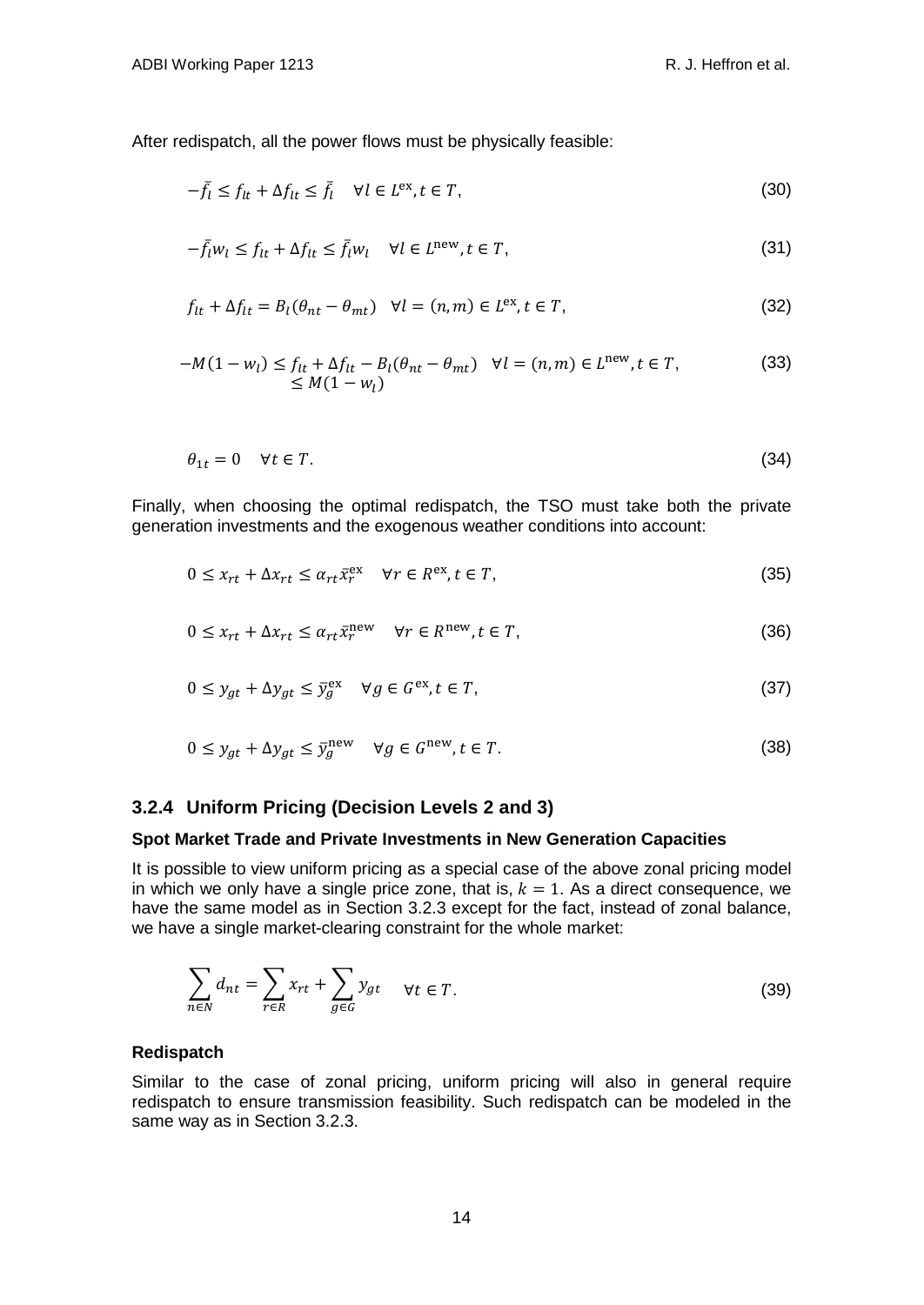# <span id="page-18-0"></span>**4. DATA AND EVALUATION SET-UP**

In this section, we apply the models that we developed in Section 3 to a simplified representation of the Indonesian electricity sector. In particular, we restrict our analysis to the electricity systems of Sumatra and Java–Bali. Subsequently, we briefly outline the data basis for our computations; we provide additional information on the data that we use in Appendix 2.

## <span id="page-18-1"></span>**4.1 Electricity Network**

Our network of Sumatra and Java–Bali consists of 16 nodes: one node per province in the geographical units of Sumatra and Java and one node for Bali in the geographical unit of the Lesser Sunda Islands; see also Table 6 in Appendix 2. We based our data and assumptions concerning the existing transmission lines on IESR (2019a) and MEMR (2019). Currently, the two islands of Sumatra and Java–Bali are not connected. We allowed investments in new lines between neighboring nodes, as well as between nodes 6, 7, and 9 (Sumatra) and nodes 10, 11, and 12 (Java), to enable a possible interconnection between the two islands. For the cost parameters of network investments, we referred to Chang and Li (2015). Figure 2 illustrates our network topology with the considered nodes and lines.



**Figure 2: Network Topology Illustrating the Considered Nodes and Lines**

Source: Authors' creation.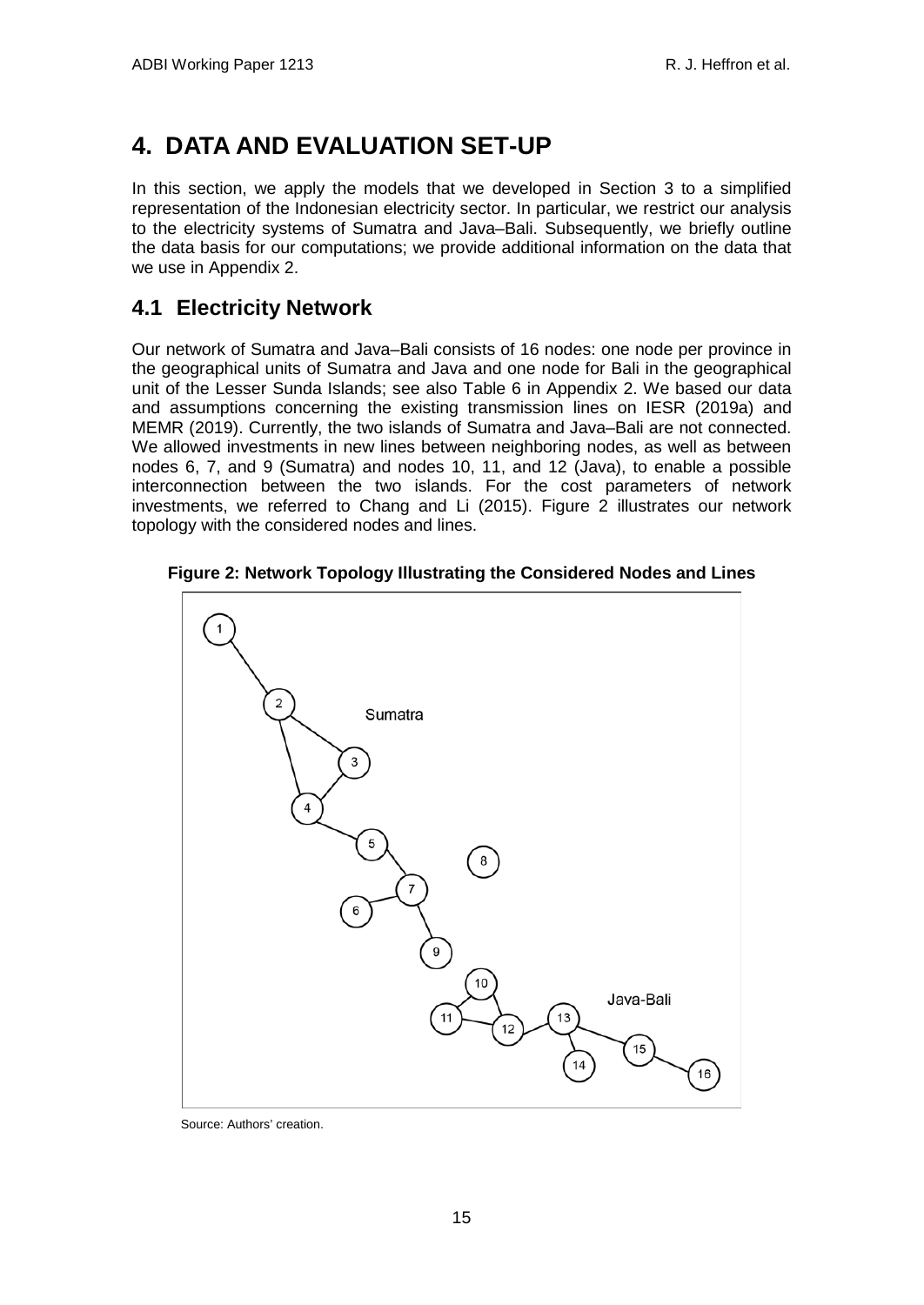## <span id="page-19-0"></span>**4.2 Electricity Generation**

We based the data concerning the existing generation capacities on PLN's 2018 *Rencana Usaha Penyediaan Tenaga Listrik* [Power Supply Business Plan] (PT PLN 2018); see Table 7 in Appendix 2 for an overview of the existing generation capacities located at each node. We considered all the power plants that are currently installed as existing power plants in our model. As [Table 8](#page-36-1) shows, currently around 88% of the installed generation capacity relates to conventional power plants, with coal-fired power plants accounting for 53% of the total installed generation capacity. Table 8 in Appendix 2 summarizes the assumptions concerning the techno-economic parameters of each generation technology. Except for coal-fired power plants, we allowed investments in new generation units at all nodes. We restricted investments in new coal-fired power plants to those nodes where coal-fired power plants are currently at the planning or construction stages, that is, nodes 2, 7, 9, 12, 13, and 16 (Global Energy Monitor 2020). This approach in particular aimed to exclude the possibility of building coal-fired power plants in regions where this is probably not possible due to real-life restrictions, such as geographical conditions or political resistance to coal-fired power plants. For investments in RESs, we set limits that determine the maximum amount of cumulated capacity that it is possible to invest in at each node. We intended these limits to reflect the respective potentials of each RES technology in each province; we took these data from Ditjen EBTKE (2016).

# <span id="page-19-1"></span>**4.3 Electricity Demand**

As we could not observe the real-world electricity demand functions of consumers in Indonesia because the government still sets the prices, we calibrated hourly demand functions for a representative day (with 24 hourly time intervals) at each node. Here, we based our derivation of demand functions on the cumulative annual demand at each node (PT PLN 2019b), the average retail price at each node (PT PLN 2019a), the characteristics of a typical daily load curve of the Java–Bali electricity sector (Batih and Sorapipatana 2016), and the long-term price elasticity of demand of Indonesian consumers (Burke and Kurniawati 2018). We assume here that the demand curves that we calculated tend to be a rather conservative estimate—the actual demand could therefore be higher.

# <span id="page-19-2"></span>**5. RESULTS**

In this section, we present the computational results of our evaluation (i.e., for the Sumatra and Java–Bali electricity sectors). For a detailed analysis and discussion of the results, see Section 6. We implemented the three pricing systems using the modeling language Zimpl (see Koch 2004) and used SCIP 6.0.2 (see Gleixner et al. 2018) to generate corresponding mps files. We then solved the problems with the CPLEX 12.10 solver (see IBM 2019). Given the corresponding results, we then calculated various key indicators for all three pricing systems. In particular, we computed (1) the welfare level and the consumer surplus, (2) private generation investments, (3) public network investments, (4) redispatch costs, and (5) resulting electricity prices; see Table 2 for an overview of the main computational results of the three models. For the zonal pricing system, we partitioned the 16 nodes into two price zones, in which nodes 1–9 belong to one price zone (hereinafter: "Sumatra") and nodes 10–16 belong to another price zone (hereinafter: "Java–Bali"). This partition reflects the two islands of Sumatra and Java–Bali (see Figure 2).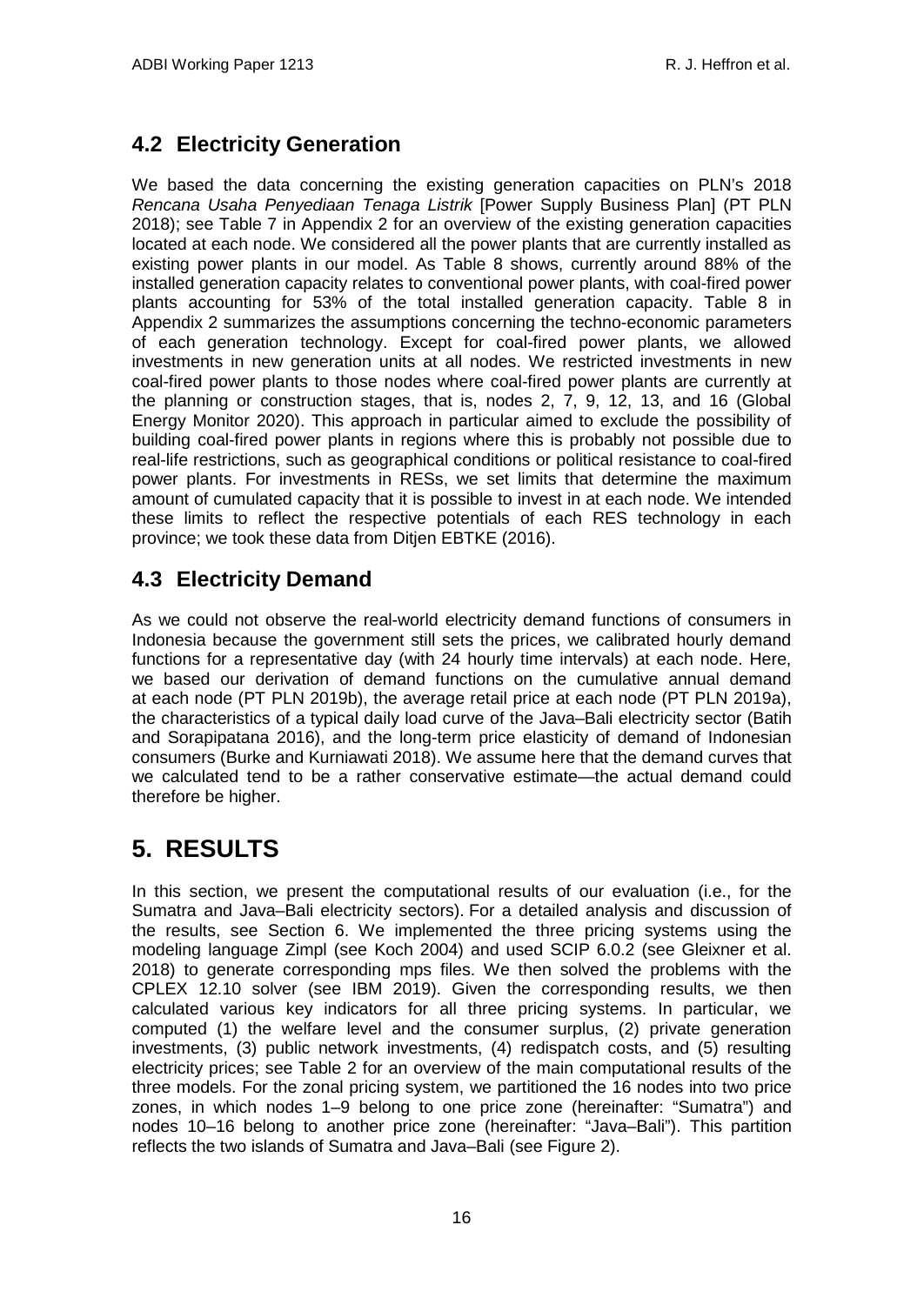|                                           |           | <b>Pricing System</b> |            |                |  |
|-------------------------------------------|-----------|-----------------------|------------|----------------|--|
|                                           | Unit      | <b>Nodal</b>          | Zonal      | <b>Uniform</b> |  |
| Normalized welfare                        | $\%$      | 100                   | 99.34      | 94.06          |  |
| Absolute welfare                          | \$        | 65,881,637            | 65,446,813 | 61,968,708     |  |
| Consumer surplus                          | \$        | 83,211,566            | 82,540,830 | 81,128,565     |  |
| Redispatch costs                          | \$        |                       | 1,123,400  | 4,514,538      |  |
| Aggregated renewable capacity added       | <b>MW</b> | 54,153                | 56,162     | 64,406         |  |
| Aggregated conventional capacity added    | <b>MW</b> | 19,435                | 16,123     | 7,105          |  |
| Overall generation capacity added         | <b>MW</b> | 73,588                | 72,285     | 71,511         |  |
| Aggregated network capacity added         | <b>MW</b> | 3,000                 | 4,400      | 12,544         |  |
| Number of lines added                     |           | 3                     | 5          | 13             |  |
| Aggregated renewable investment           | \$        | 7,864,540             | 8,403,509  | 10,646,770     |  |
| Aggregated conventional investment        | \$        | 2,706,683             | 2,245,415  | 989,516        |  |
| Aggregated network investment             | \$        | 216,000               | 316,800    | 903,168        |  |
| Average electricity price                 | \$/MWh    | 29.06                 | 31.33      | 32.45          |  |
| - for consumers in price zone "Sumatra"   | \$/MWh    | 26.21                 | 30.28      | 32.45          |  |
| - for consumers in price zone "Java-Bali" | \$/MWh    | 32.72                 | 32.69      | 32.45          |  |
| Aggregated renewable generation           | MWh       | 450,705               | 466,524    | 430,912        |  |
| Aggregated conventional generation        | MWh       | 248,025               | 218,583    | 222,275        |  |
| Aggregated electricity consumption        | MWh       | 698,730               | 685,107    | 653,187        |  |

| Table 2: Computational Results for All Three Pricing Systems; All Values Except |
|---------------------------------------------------------------------------------|
| for Normalized Welfare and Electricity Prices Are Rounded to Full Values        |

Abbreviations:  $MW =$  megawatt,  $MWh =$  megawatt-hour.

Source: Authors' creation.

First, we calculated the welfare levels realized under the three pricing systems (i.e., we calculated the aggregated difference between the consumer surplus and all the costs of production and investments). In line with the literature that considered nodal pricing to be the most efficient in terms of welfare (Weibelzahl 2017), we normalized the realized welfare under the nodal pricing system to 100%. Our results illustrate that the welfare decreases when pooling nodes into one or more zones: under zonal and uniform pricing, the normalized welfare is 99.34% and 94.06%, respectively. However, when comparing the uniform with the zonal pricing system, our results illustrate that market splitting (i.e., introducing two price zones) increases welfare. In addition to the welfare levels, we computed the (gross) consumer surpluses under each pricing system (i.e., the monetary benefits for consumers). Here, the order is the same as before, with nodal pricing yielding the highest and uniform pricing yielding the lowest consumer surplus. While we noted that the levels of welfare and consumer surplus do not differ enormously over the three pricing systems, our results highlight a clear decreasing trend of welfare and consumer surplus from nodal over zonal to uniform pricing.

Second, we computed the private investments in renewable and conventional generation. With respect to renewables, the maximum capacity of 64,406 MW occurs under the uniform pricing system. The zonal and nodal pricing systems show approximately 8,000–10,000 MW less of renewables, with 56,162 MW and 54,153 MW, respectively. With respect to conventional generators, the order is exactly the opposite: 19,435 MW under the nodal pricing system, 16,123 MW under the zonal pricing system, and only 7,105 MW under the uniform pricing system.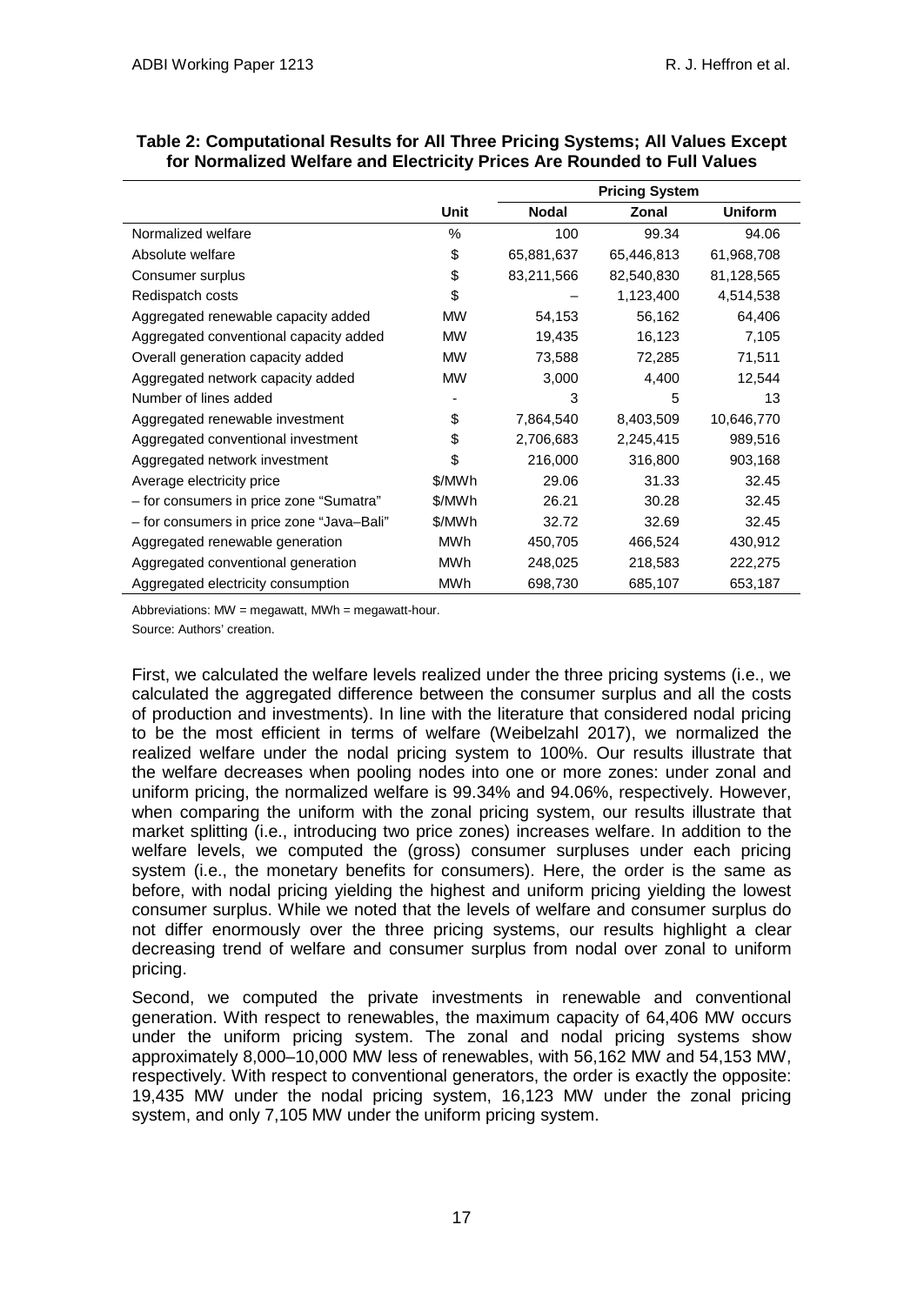Third, we calculated the corresponding network investments. Under the nodal pricing system, there are three transmission lines; under the zonal pricing system, there are five transmission lines; and under the uniform pricing system, there are 13 lines. Moreover, our results illustrate that, under all three pricing systems, transmission lines connect the two islands of Sumatra and Java-Bali. It is possible to explain the considerably higher number of lines under the uniform pricing system by referring to the decision levels of the three models: under the uniform pricing system, private firms cannot and/or do not take network constraints into account and make their investment decisions independently from these constraints, meaning that they consider the network as a "copperplate" (Weibelzahl 2017) and do not receive location-specific investment signals. Accordingly, the TSO must adapt the network to the anticipated higher generation level and invest in the appropriate lines to transport electricity to the respective consumers. The respective redispatch costs also reflect this.

Fourth, we compute the redispatch costs. Under uniform pricing, the redispatch costs are roughly four times higher than the redispatch costs under zonal pricing. Following a similar logic as with the number of constructed lines, the higher redispatch costs that we observed under uniform pricing again result from private firms completely ignoring the network constraints when making their investment decisions. In contrast, while private firms do not consider the intra-zonal network constraints under zonal pricing, they nevertheless account for the inter-zonal network constraints. Therefore, in line with the literature (Ding and Fuller 2005), the redispatch costs are lower under the zonal pricing system than under the uniform pricing system.

Fifth, we calculated the resulting electricity prices for the three pricing systems. On average (i.e., over all nodes and time periods), consumers pay the lowest electricity price under the nodal pricing system, followed by the zonal pricing system. The highest average electricity price occurs under the uniform pricing system; see Section 6.2 for a more in-depth analysis and discussion of the resulting electricity prices.

# <span id="page-21-0"></span>**6. DISCUSSION AND IMPLICATIONS**

In this section, we discuss our results and derive implications for policy and research. In particular, we examine the results from three perspectives. First, we address our RQ and discuss how the three pricing systems may support Indonesia in balancing its energy trilemma. Second, we broaden our discussion toward an energy justice perspective on the energy trilemma. Finally, we summarize the implications that follow the previous steps and highlight a transition path for Indonesia toward a just low-carbon energy system.

## <span id="page-21-1"></span>**6.1 Balancing Indonesia's Energy Trilemma**

To date, as Section 2.2 discussed in detail, Indonesian policymakers have traditionally focused on energy security and energy equity. In 2014, by announcing its ambitious goals to develop RESs, the government demonstrated its political will to put more emphasis on the previously neglected third horn of the energy trilemma, namely energy sustainability. In line with our RQ, our primary aim in this paper is to investigate how the introduction of a wholesale market for electricity, and of different electricity pricing systems in particular, may support Indonesia in balancing its energy trilemma. Hence, we analyze and discuss the impacts of the three pricing systems on the horns of the energy trilemma in the following.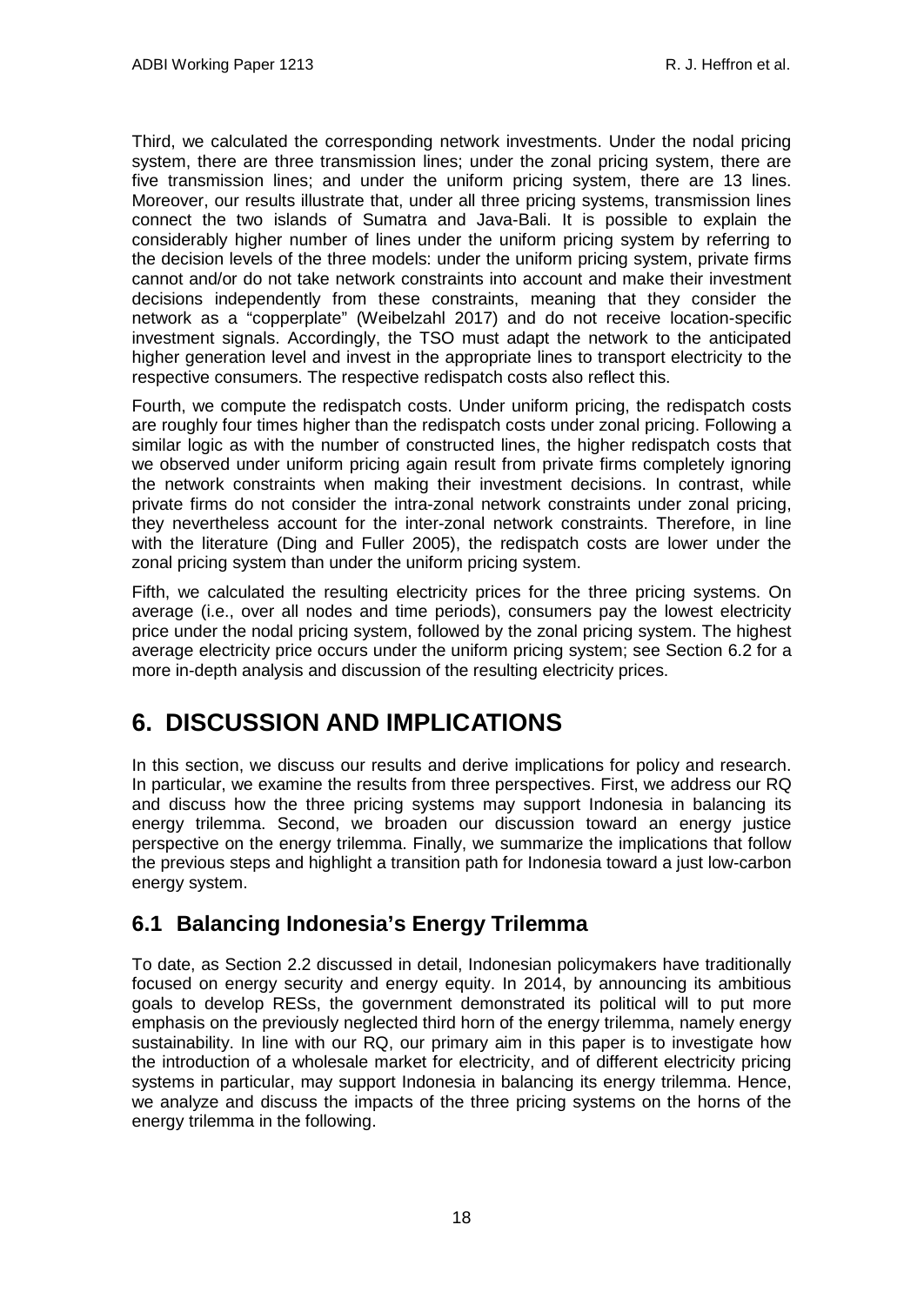## **6.1.1 Energy Sustainability**

This horn of the energy trilemma emphasizes the impacts of all energy-related activities on the environment. Assuming that RESs in general have a less damaging impact on the environment than conventional power plants, for example through lower greenhouse gas (GHG) emissions, it would be preferable to choose the pricing system with (1) the most RESs and/or (2) the fewest conventional power plants. Based on the results that we derived from our models and using the simplified representation of the Sumatra and Java–Bali electricity systems, this would be the uniform pricing system. Compared with the nodal (zonal) pricing system, under the uniform pricing system, there is around 10,000 MW (8,000 MW) more RES capacity and around 12,000 MW (9,000 MW) less conventional capacity. Comparing nodal with zonal pricing indicates that the zonal pricing system would be the second-best option with respect to energy sustainability.

## **6.1.2 Energy Security**

This horn of the energy trilemma emphasizes that adequate generation capacity is available and that it is possible to transport the generated electricity reliably to the consumers. Our results indicate that all three pricing systems incentivize additional investments that are remunerated via prices: as Section 5 described, each pricing system allows the addition of both renewable and conventional generation capacities. Furthermore, under all three pricing systems, the TSO invests in the necessary network capacity to integrate the private investments in the best possible way into the overall system. As the private investments vary between the three pricing systems, the optimal network investments also depend on the respective market design. In particular, our results illustrate that, under nodal and zonal pricing, the TSO would build only three and five new lines, with an aggregated capacity of 3,000 MW and 4,400 MW, respectively, while, under uniform pricing, it would construct 13 new lines, with an aggregated capacity of 12,544 MW. Ultimately, all three systems contribute to energy security in the sense that they add new capacities to the system. However, what distinguishes the zonal and uniform pricing systems from the nodal pricing system with respect to energy security is that redispatch is necessary under the latter two systems. Here, it is important to implement redispatch appropriately, as blackouts or brownouts may otherwise occur.

### **6.1.3 Energy Equity**

This horn of the energy trilemma emphasizes the affordability of energy services, mainly from the perspective of consumers. Two indicators from our results allow us to draw conclusions regarding which pricing system seems to have advantages for this horn of the trilemma. First, comparing the electricity prices resulting under each pricing system reveals that the lowest average electricity price occurs under the nodal pricing system (i.e., 29.06 \$/MWh), with the zonal (i.e., 31.33 \$/MWh) and the uniform pricing system (i.e., 32.45 \$/MWh) in the second and third places, respectively. For a detailed discussion, please see Section 6.2. Second, the consumer surplus—indicating the realized monetary benefits for consumers—is higher under the nodal pricing system than under the zonal pricing system. The uniform pricing system is the one that yields the lowest consumer surplus.

To summarize, our results, which we presented in Section 5, indicate that, for the simplified representation of the Sumatra and Java–Bali energy system, there may be evidence that a nodal pricing system can support Indonesia in achieving energy equity (see Section 6.2); a uniform pricing system may support Indonesia in achieving energy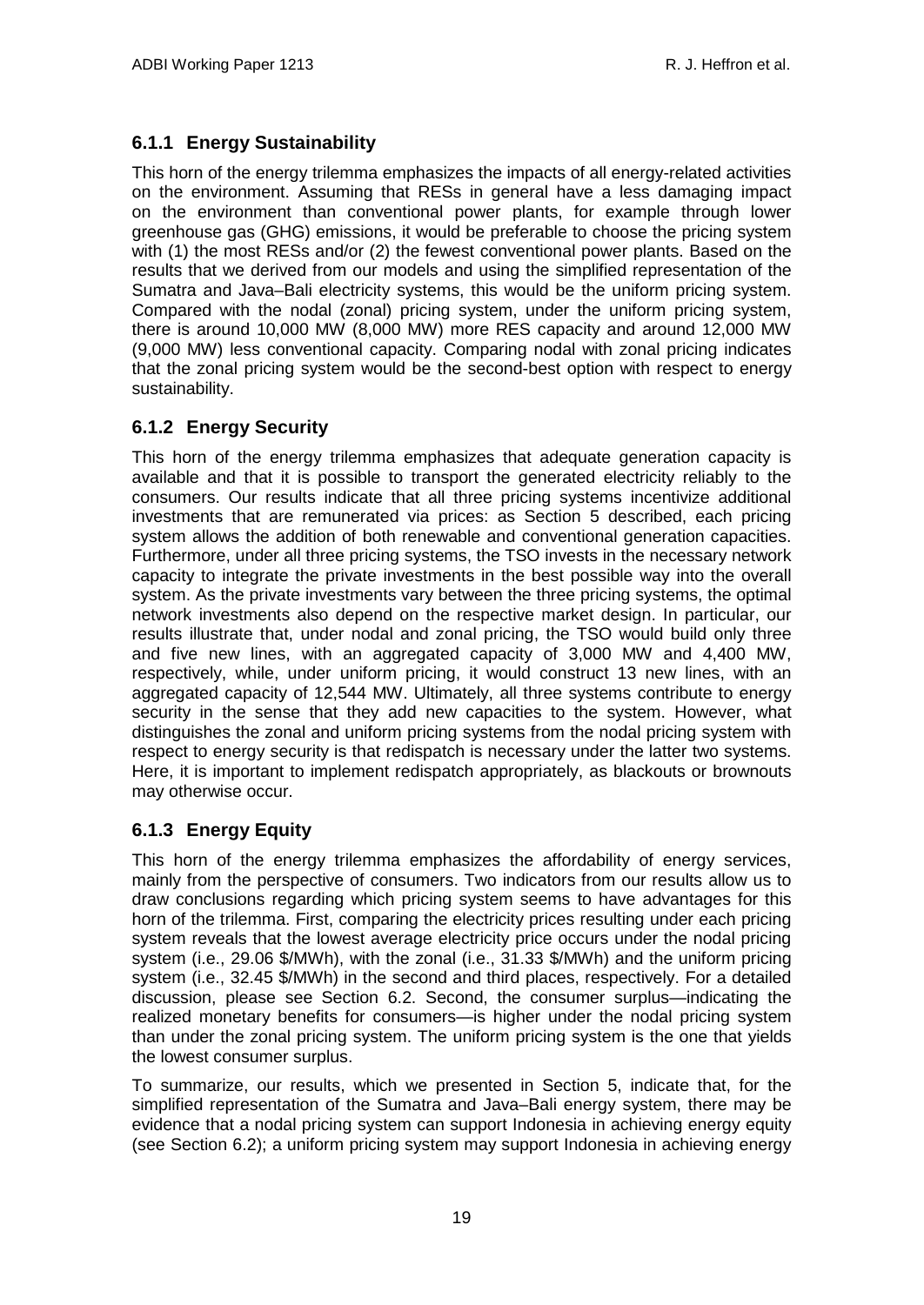sustainability under the given input parameters; and all three pricing systems may support Indonesia in achieving energy security but vary in the exact investment amounts. Nodal pricing produces the overall welfare optimum. However, we noted that the overall results for the model of the zonal pricing system are very similar to the results that we obtained under the nodal pricing system: in particular, welfare decreases only by 0.66 percentage points under the zonal pricing system compared with the nodal pricing system. As we discussed in Section 2.1, a nodal pricing system may yield greater complexity than a zonal pricing system. Accordingly, when deciding which pricing system to implement, policymakers' decisions may also reflect this circumstance. Hence, for our simplified representation, zonal pricing might actually have advantages over nodal pricing. Finally, the above results underline our discussion of the three pricing systems in Section 2.1: considering the three horns of the energy trilemma that policymakers focus on, no "best" pricing system exists; rather, the three pricing systems have quite different impacts. When considering the three pricing systems, policymakers may therefore reflect on which horn(s) of the energy trilemma their country needs to focus on in the future. Furthermore, policymakers may take the concept of energy justice into account, and the following section discusses this further.

## <span id="page-23-0"></span>**6.2 An Energy Justice Perspective on Indonesia's Energy Trilemma**

As a consequence of the challenges that the previous section discussed, literature has highlighted the possibility of resolving the problem of balancing the energy trilemma through energy justice; see, for example, Heffron, McCauley, and Sovacool (2015) or Heffron, McCauley, and Rubens (2018). In particular, Maulidia et al. (2019) recently proposed this approach for Indonesia. In brief, energy justice is about the application of human rights across the energy life cycle; in particular, there are five forms of justice at its core: distributive, procedural, recognition, restorative, and cosmopolitan justice (Heffron and McCauley 2017). Given these five forms of energy justice, applying a distribution justice perspective to our results in particular promises valuable additional insights. Subsequently, we therefore focused our analysis on the distributional effects of the three pricing systems. However, we will also briefly address the remaining four forms of energy justice below and describe how they may relate to our results in the context of introducing a wholesale market for electricity in Indonesia.

Distributive justice emphasizes the distribution of benefits and drawbacks resulting from the energy sector (Heffron and McCauley 2017). Against this background and based on our results in Section 5, we highlight the distributional effects for consumers as a result of the electricity prices that they have to pay under each pricing system. First, if policymakers in Indonesia were to decide to introduce a nodal price system, they would have to consider that the resulting electricity prices may vary significantly for consumers at different nodes; see also Table 3 for an overview of the average electricity prices that consumers would have to pay at each node under the three pricing systems. For instance, as Table 3 illustrates, under the nodal pricing system, consumers located at nodes 1–7 and 9 on Sumatra would have to pay 25.83 \$/MWh on average, while consumers located at node 8 would have to pay 29.24 \$/MWh. This means that consumers at node 8 would have to pay a price for electricity that is 13.2% higher than the price that consumers at node 6 have to pay on average. Although such price spreads reflect the inherent logic of a nodal pricing system and lead to overall economic efficiency, it might be difficult for policymakers to explain the necessity of such price spreads to consumers. As a consequence, consumers might perceive the differences in electricity prices to be unfair and acceptance problems may arise.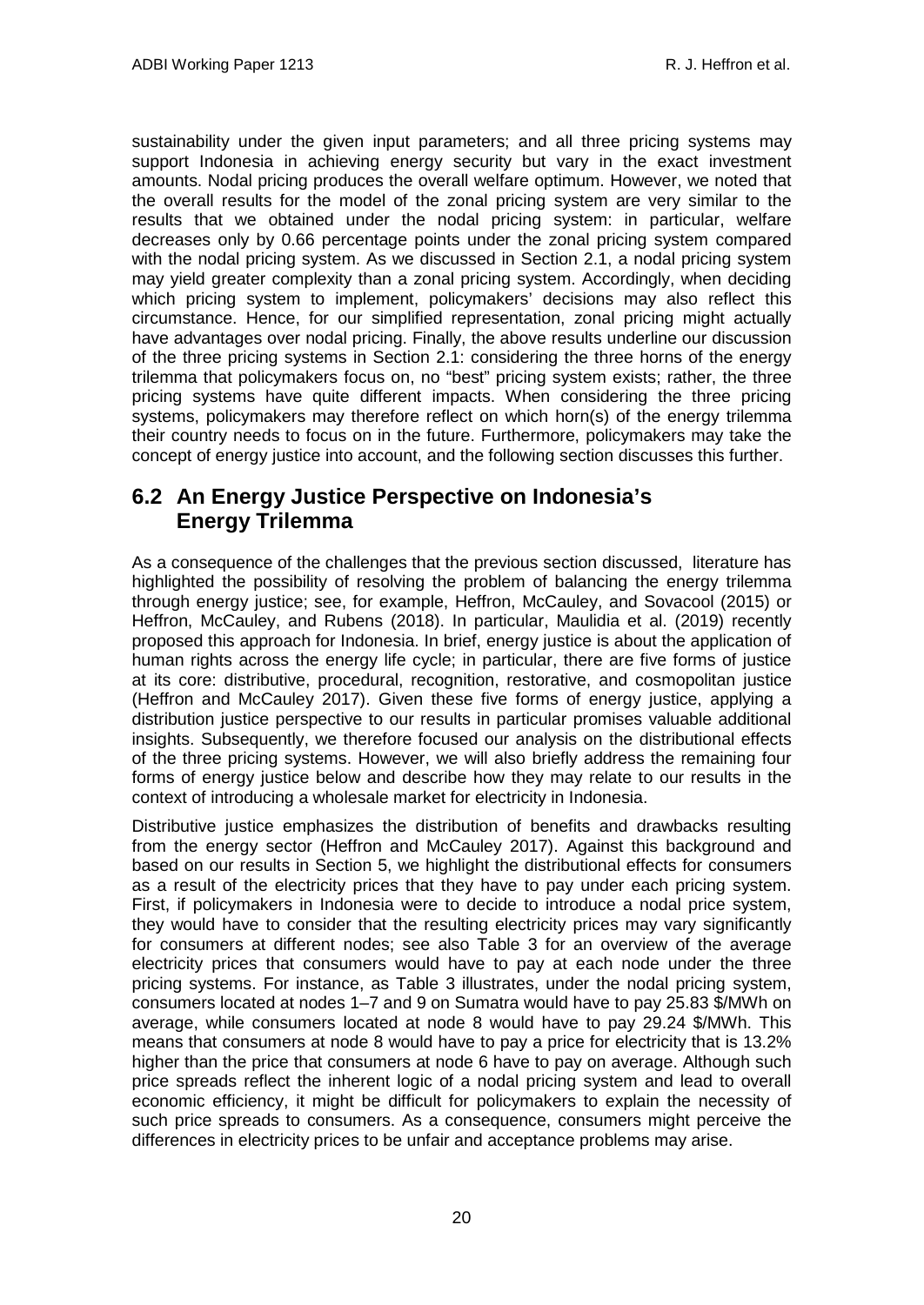Second, while the discussion in Section 6.1 demonstrated that a zonal pricing system yields the lowest average electricity price, and this may be favorable in terms of energy equity, distributive justice focuses the perspective on the different prices for consumers in "Sumatra" and "Java–Bali." In fact, consumers in "Sumatra" on average only pay 26.21 \$/MWh, while consumers in "Java–Bali" pay 32.72 \$/MWh. This means that consumers in "Java–Bali" pay 24.8% more than consumers in "Sumatra." For consumers in "Java–Bali," therefore, a uniform pricing system would actually be more attractive than the zonal pricing system, as they would pay a lower price.

Third, with the uniform pricing system, we could reverse the first argument with respect to nodal pricing. All consumers pay the same price (i.e., 32.45 \$/MWh in our case); therefore, at least from the consumers' point of view, there is no reason to feel that they are being treated unequally. However, the overall economic efficiency of the energy system suffers significantly from the fact that prices incentivize inefficient investments on the generation side.

|             | <b>Pricing System</b> |       |                |  |  |  |  |
|-------------|-----------------------|-------|----------------|--|--|--|--|
| <b>Node</b> | <b>Nodal</b>          | Zonal | <b>Uniform</b> |  |  |  |  |
| 1           | 25.83                 | 30.28 | 32.45          |  |  |  |  |
| 2           | 25.83                 | 30.28 | 32.45          |  |  |  |  |
| 3           | 25.83                 | 30.28 | 32.45          |  |  |  |  |
| 4           | 25.83                 | 30.28 | 32.45          |  |  |  |  |
| 5           | 25.83                 | 30.28 | 32.45          |  |  |  |  |
| 6           | 25.83                 | 30.28 | 32.45          |  |  |  |  |
| 7           | 25.83                 | 30.28 | 32.45          |  |  |  |  |
| 8           | 29.24                 | 30.28 | 32.45          |  |  |  |  |
| 9           | 25.83                 | 30.28 | 32.45          |  |  |  |  |
| "Sumatra"   | 26.21                 | 30.28 | 32.45          |  |  |  |  |
| 10          | 32.77                 | 32.69 | 32.45          |  |  |  |  |
| 11          | 32.69                 | 32.69 | 32.45          |  |  |  |  |
| 12          | 32.69                 | 32.69 | 32.45          |  |  |  |  |
| 13          | 32.77                 | 32.69 | 32.45          |  |  |  |  |
| 14          | 32.77                 | 32.69 | 32.45          |  |  |  |  |
| 15          | 32.69                 | 32.69 | 32.45          |  |  |  |  |
| 16          | 32.69                 | 32.69 | 32.45          |  |  |  |  |
| "Java–Bali" | 32.72                 | 32.69 | 32.45          |  |  |  |  |

### **Table 3: Average Electricity Prices for Consumers in Each Pricing System** (\$/MWh)

Abbreviation: MWh = megawatt-hour.

Source: Authors' creation.

Furthermore, we reflect that the overall results for nodal and zonal pricing (see Table 2) do not differ significantly. Hence, when reflecting only the zonal and uniform pricing systems, the electricity prices in Table 3 indicate that the difference between the zonal and the uniform electricity prices for "Java–Bali" is rather small. Consequently, regarding distributive justice, policymakers may consider whether to implement zonal pricing—from which consumers in "Sumatra" benefit significantly—or uniform pricing which would entail higher RES investments for the whole system.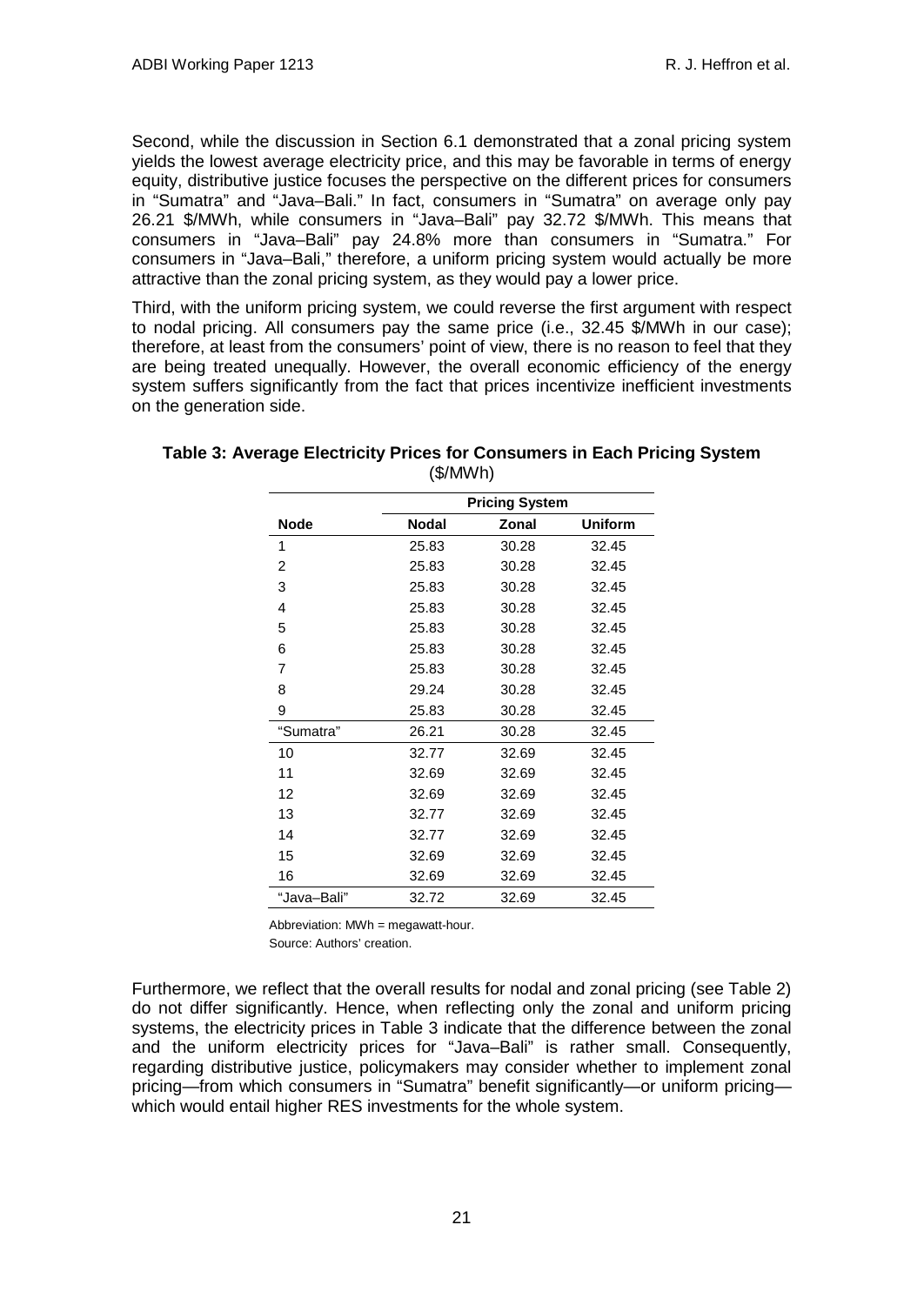To conclude, the previous examples illustrate that introducing a new electricity pricing system may have significant distributional implications. Clearly, some consumers benefit from a certain pricing system (i.e., they pay relatively low prices for electricity) while others may suffer (i.e., they pay relatively high prices for electricity). Past experience in various countries illustrates that reforms of pricing mechanisms (e.g., introducing a nodal, zonal, or uniform pricing system) can have various adverse effects, including inflicting hardship on the poor and vulnerable (Rentschler and Bazilian 2017). In Indonesia, past subsidy reform attempts and the resulting increases in fuel prices have triggered widespread protests and rioting (Gunningham 2013). It is therefore necessary for policymakers to consider carefully the distributional impacts of introducing one of the three pricing systems. In particular, additional measures, such as compensating vulnerable households, may accompany the implementation process (Rentschler and Bazilian 2017).

As we noted above, the concept of energy justice comprises four more forms of justice that may guide Indonesian policymakers when considering a major reform such as liberalization of the electricity sector. While further information is available from Heffron and McCauley (2017), in the following, we will briefly address the four forms of justice in the light of our case study. First, procedural justice emphasizes compliance with the law while preparing and implementing reforms. It includes ensuring that the needs and concerns of all stakeholders (e.g., citizens, firms, or PLN in Indonesia) are heard equally (Heffron and McCauley 2017). For example, it is important to prevent an interest group from being able to influence political decisions to its own advantage, which has been a major challenge for Indonesia in the past. In 2017, the domestic coal industry's lobbying made the Indonesian Government reverse its plans to put a cap on coal production (Clark, Zucker, and Urpelainen 2020). In line with procedural justice, it is necessary to prevent such unilateral influence.

Second, recognition justice emphasizes the recognition of rights for different groups in Indonesia (Heffron and McCauley 2017). In particular, all individuals must have fair representation and complete and equal political rights (Heffron, McCauley, and Sovacool 2015). For instance, this may entail Indonesian policymakers considering poor and vulnerable households in particular when choosing a certain pricing system.

Third, restorative justice emphasizes the rectification of any injustices that the energy sector causes (Heffron and McCauley 2017). Such a major reform of the energy system as we examine in this paper offers policymakers in Indonesia the opportunity to correct historically grown injustices in the energy system.

Finally, cosmopolitan justice emphasizes that the people of Indonesia consider themselves as citizens of the world and considers the effects of its energy policy beyond Indonesia and in a global context (Heffron and McCauley 2017). This means that the reforms of the Indonesian energy system are important not only for Indonesia itself but also for the rest of the world and vice versa: climate change is a global problem, and, if Indonesia does not succeed in reducing the emission of GHGs from its electricity production, other countries will also suffer from the environmental damage.

To conclude, complementing the discussion of our results with an energy justice perspective on introducing a new electricity pricing system broadens the perspective toward the socially just aspects of an electricity market reform.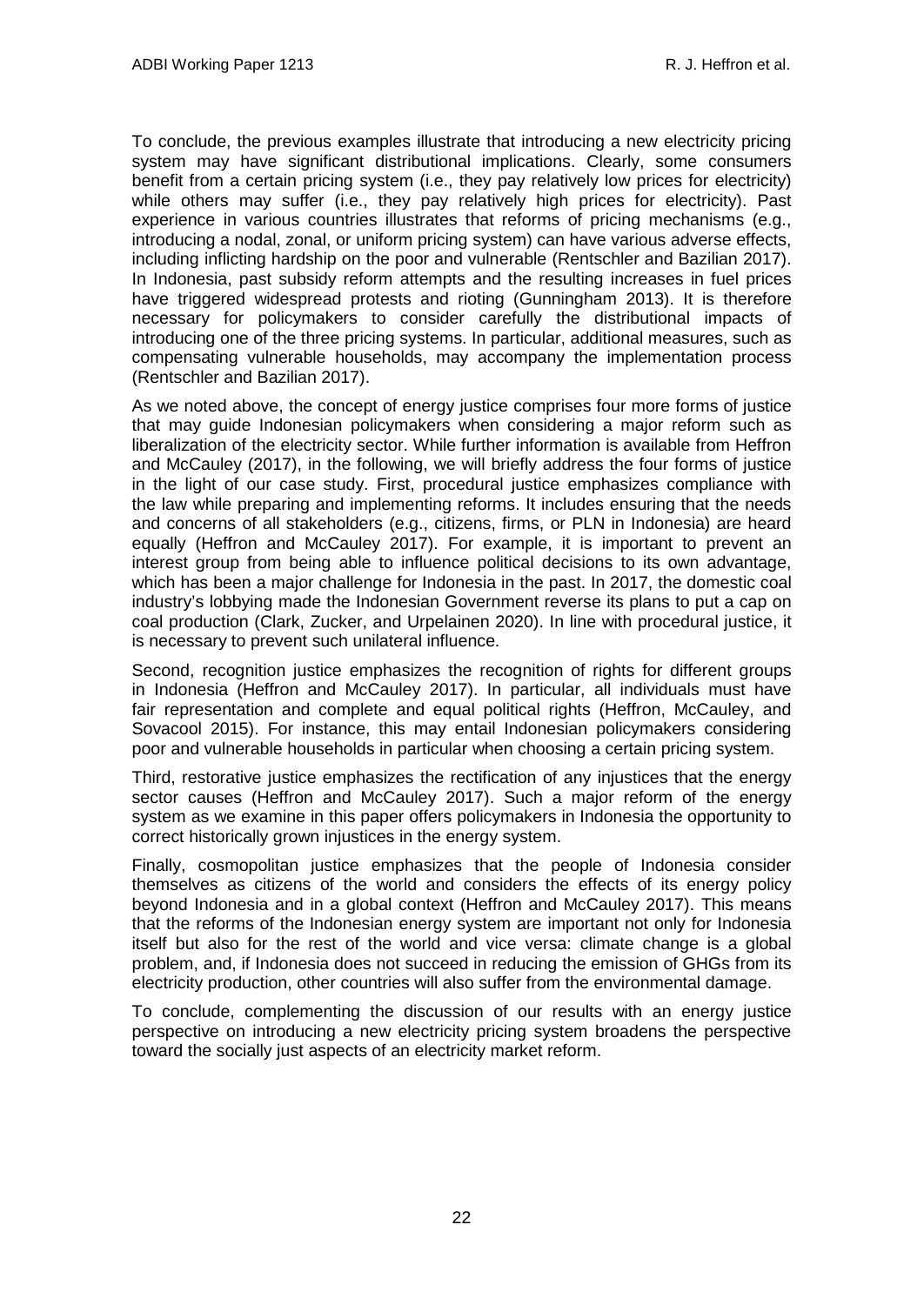## <span id="page-26-0"></span>**6.3 Policy Implications and Transition Pathway**

In this section, we summarize the general policy implications that result from the discussion in the previous sections. Additionally, we outline a first transition pathway indicating when and how policymakers in Indonesia can implement the reforms necessary for introducing one of the three pricing systems that this paper discusses.

Existing research has highlighted that electricity markets remain a work in progress in South East Asia (Eberhard and Godinho 2017). As Section 2.2 discussed, policymakers in Indonesia face challenges in providing all citizens with electricity reliably and affordably while also increasing the share of RESs in the energy mix. What they need to cope with these challenges is a clear policy direction (Taghizadeh-Hesary and Yoshino 2019). In our paper, we have suggested and investigated a major reform of the Indonesian energy system, that is, the introduction of a wholesale market for electricity with one of three corresponding electricity pricing systems. From the results that Sections 5, 6.1, and 6.2 discussed, we derive the following implications for Indonesian policymakers.

There is no electricity pricing system that addresses all three horns of the energy trilemma equally. Rather, each pricing system may support Indonesia in achieving a specific horn. Therefore, policymakers must first decide which horn(s) they want to focus on and, based on this decision, then choose the appropriate pricing system. For example, given that Indonesia is lagging behind in terms of reaching its RES targets for 2025 and beyond, the uniform pricing system may be an appropriate option. If, however, the focus of policymakers remains on the affordability of electricity, the nodal pricing system might be preferable. Given our results, a zonal pricing system might be the right choice if policymakers aim to achieve a balance between energy sustainability and energy equity.

Building on the previous sections and the above implications, in the following, we briefly outline a transition pathway through which Indonesia may introduce one of the three pricing systems and thereby ultimately move toward a more just energy transition. We build on Rotmans, Kemp, and van Asselt (2001), who considered four phases of transition: (1) the pre-development phase, (2) the take-off phase, (3) the acceleration phase, and (4) the stabilization phase. In the pre-development phase, a country is in a dynamic equilibrium in which the status quo does not visibly change. As Section 2.2 discussed in detail, Indonesia is indeed in such a pre-development phase with respect to liberalizing its energy system. To progress to the take-off phase (i.e., the process of change commences because the state of the system begins to shift), government and energy policymakers need to start the reform process. In our context, this means that policymakers take the first steps to introduce a wholesale market for electricity and implement one of the three pricing systems that we discussed throughout the paper. Based on our discussion in the previous sections, policymakers should first decide what their actual goal is with respect to achieving the three horns of the energy trilemma. Next, they may choose the corresponding and appropriate electricity pricing system and implement it. Exemplary steps that will be necessary during implementation comprise reducing the level of state control in the energy system, opening the market to independent and private parties, and establishing a power exchange with corresponding permissions. During this take-off phase, in particular, it is important that procedural and recognition justice are present. In the acceleration phase (i.e., visible structural changes take place through an accumulation of socio-cultural, economic, ecological, and institutional changes that reflect each other), it will be important for policymakers to be oriented toward set goals, for example in the form of milestones with exact due dates. An exemplary milestone may relate to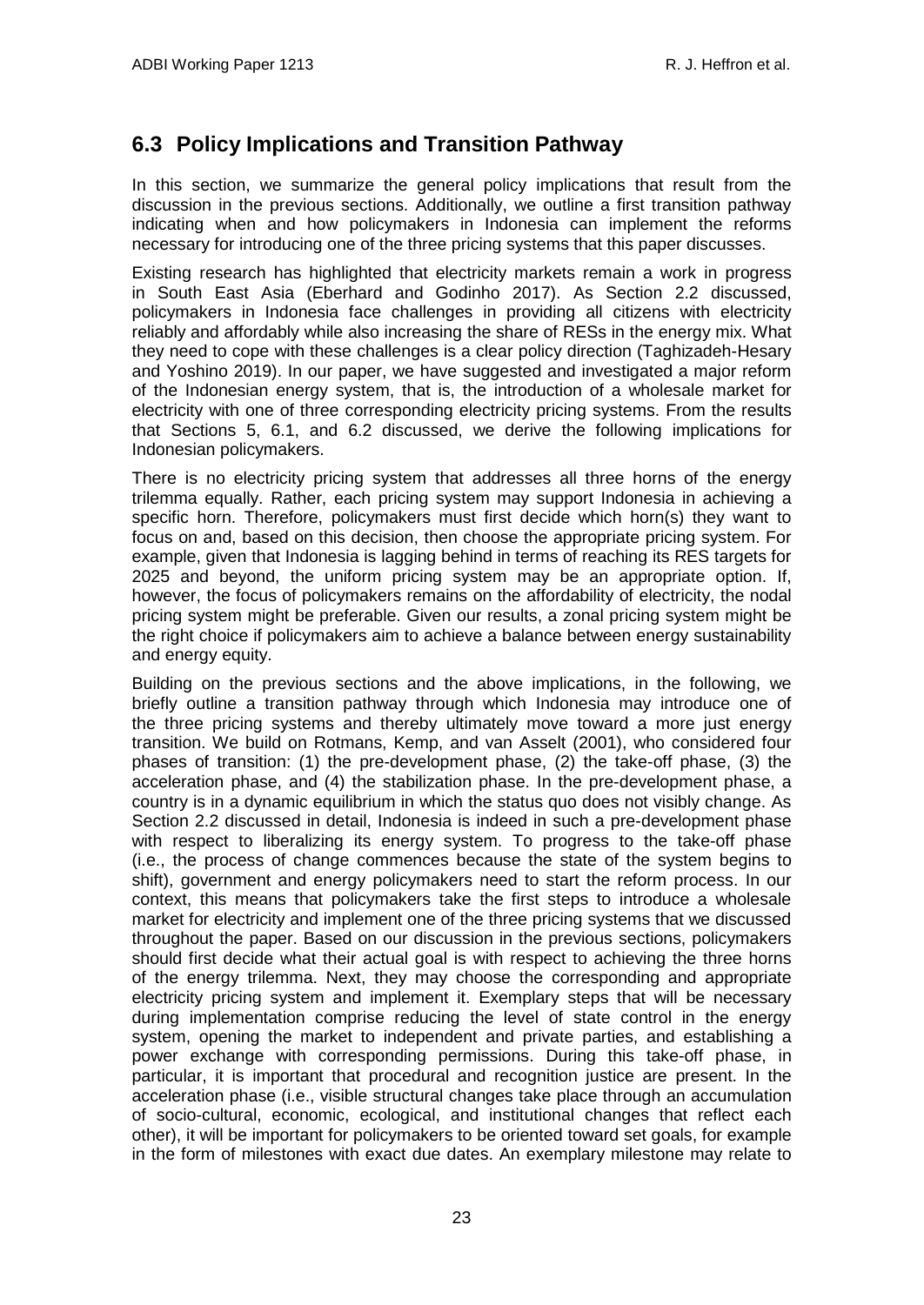the question of when a power exchange starts its operation. Finally, the stabilization phase is the phase in which Indonesia will successfully liberalize its energy system and adequately address the energy trilemma through the newly introduced market mechanisms. During all of these four phases, it is particularly important that those who are responsible for the reform as well as the future market participants acquire know-how on how a liberalized wholesale market for electricity functions and how they can organize it efficiently. Against this background, it will be essential to build actively on the experience that countries around the world have gained in introducing the different pricing systems (see Section 2.1).

# <span id="page-27-0"></span>**7. CONCLUSION**

In this paper, we analyzed an electricity market reform concerning the introduction of a wholesale market for electricity with respect to balancing the energy trilemma. We developed three generic models that allow policymakers to analyze the impact of introducing a nodal, a zonal, or a uniform pricing system on the three horns of the energy trilemma in their country. We evaluated our approach using a simplified network representation of the Indonesian electricity system with first real-world data; in particular, we focused on the electricity systems of Sumatra and Java–Bali. The results of our evaluation indicate that none of the pricing systems is able to balance all three horns of the trilemma in Indonesia equally. However, we found that each of the pricing systems is able to foster specific horns of the energy trilemma. Among others, we found that a nodal pricing system maximizes welfare in Indonesia, whereas a uniform pricing system supports energy sustainability (i.e., an increase in RESs). Furthermore, our paper offered relevant implications for both research and practice. Our results indicate the need for a connection of the two islands of Sumatra and Java–Bali as our evaluation shows that, under each of the three pricing systems, it is possible to build corresponding transmission lines. According to our results, policymakers may first consider which horn of the energy trilemma they want to focus on and then implement the appropriate electricity pricing system in the next step. Moreover, we broadened the discussion of our results toward an energy justice perspective on Indonesia's energy trilemma. In particular, we discussed the fact that it is always necessary to consider the choice of a certain electricity pricing system under its distributional effects. For example, we stated that policymakers may consider whether to foster RES investments within the whole system (i.e., the introduction of uniform pricing) or whether to introduce zonal pricing under which consumers in Sumatra benefit while consumers in Java–Bali are not significantly inferior. Based on these implications, we ultimately illustrated a transformation pathway that may guide (Indonesian) policymakers in introducing a wholesale market for electricity including one of the three pricing systems that we discussed in the paper.

Although our approach is in line with the current literature, there are inherent limitations that we want to outline briefly here. First, the results of our evaluation are limited to the electricity networks of Sumatra and Java–Bali, while the general applicability of our developed models holds for any other country or region. Second, due to a lack of realworld data, the data that our evaluation uses contain several assumptions, for example regarding exact network capacities. Third, our models are limited regarding further policy instruments like network fees, which they do not consider. Furthermore, we note that developing Indonesia's current single-buyer model to a wholesale market model may entail practical challenges that we did not consider in our paper, for example Indonesia's political economy.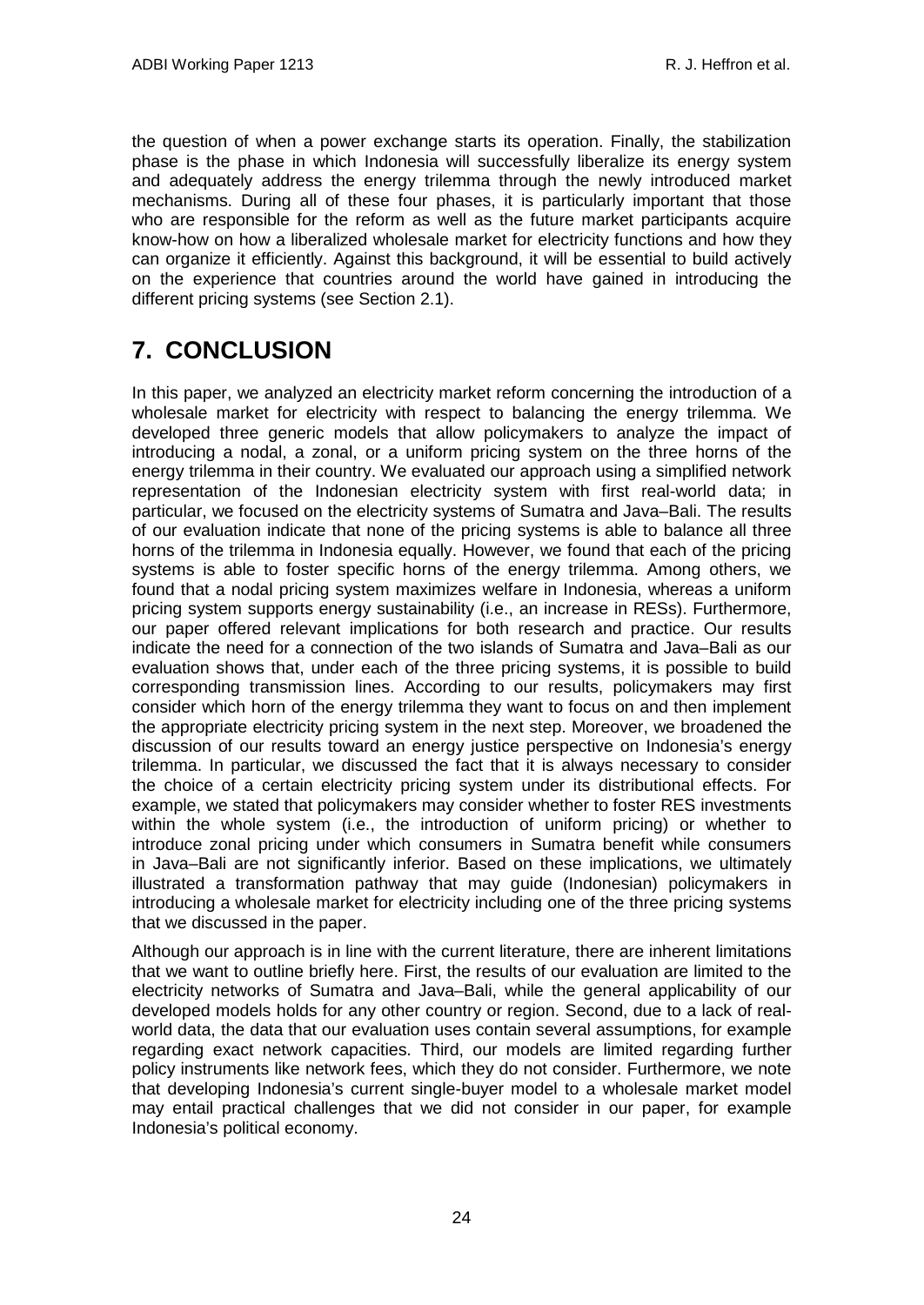Future research may focus, for example, on the integration of storage into our model, which may be of relevance with respect to energy security. Moreover, research may extend our model by considering the concept of demand side flexibility and its possible effects on electricity price peaks. Of course, future research may also enhance our data set and extend the evaluation to all the regions of Indonesia. In summary, the models that we developed in this paper provide a manifold foundation for research and practice regarding the analysis of impacts concerning the introduction of a wholesale market for electricity in Indonesia. In particular, our evaluation results and respective discussions may serve as a valuable basis for policymakers regarding the successful implementation of electricity market reforms.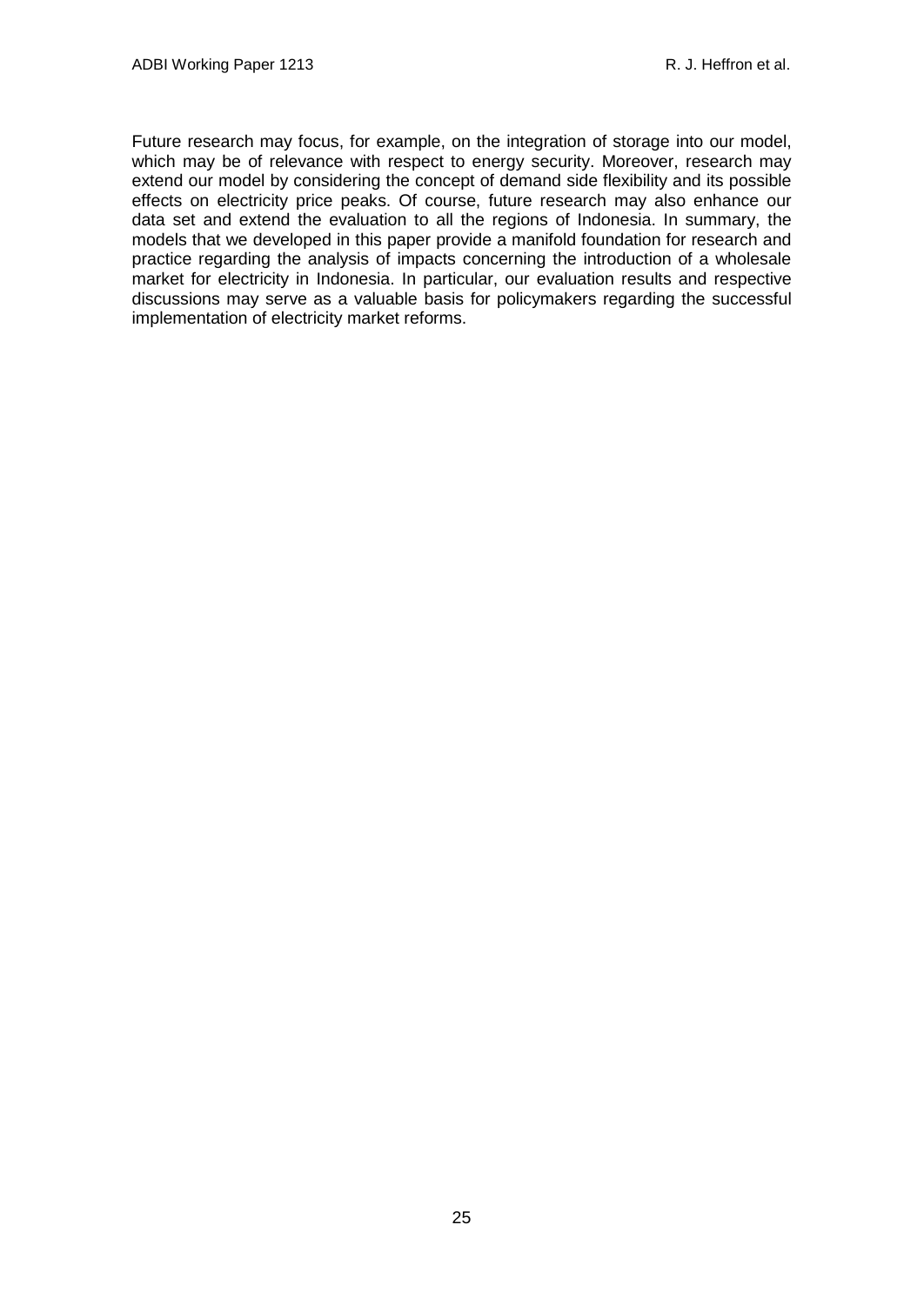# <span id="page-29-0"></span>**REFERENCES**

- Asian Development Bank (ADB). 2019. *Renewable Energy Financing Schemes for Indonesia*. Manila, Philippines.
- Batih, H., and C. Sorapipatana. 2016. "Characteristics of Urban Households' Electrical Energy Consumption in Indonesia and Its Saving Potentials." *Renewable and Sustainable Energy Reviews* 57: 1160–73. doi:10.1016/j.rser.2015.12.132.
- Bjørndal, M., and K. Jørnsten. 2001. "Zonal Pricing in a Deregulated Electricity Market." *The Energy Journal* 22 (1). doi:10.5547/ISSN0195-6574-EJ-Vol22-No1-3.

-. 2007. "Benefits from Coordinating Congestion Management—The Nordic Power Market." *Energy Policy* 35 (3): 1978–91. doi:10.1016/j.enpol.2006.06.014.

- Bjørndal, M., K. Jørnsten, and V. Pignon. 2003. "Congestion Management in the Nordic Power Market—Counter Purchases and Zonal Pricing." *Competition and Regulation in Network Industries* 4 (3): 271–92. doi:10.1177/178359170300400302.
- Bohn, R. E., M. C. Caramanis, and F. C. Schweppe. 1984. "Optimal Pricing in Electrical Networks over Space and Time." *RAND Journal of Economics* 15 (3): 360. doi:10.2307/2555444.
- Boucher, J., and Y. Smeers. 2001. "Alternative Models of Restructured Electricity Systems, Part 1: No Market Power." *Operations Research* 49 (6): 821–38. doi:10.1287/opre.49.6.821.10017.
- Burke, P. J., and S. Kurniawati. 2018. "Electricity Subsidy Reform in Indonesia: Demand-Side Effects on Electricity Use." *Energy Policy* 116: 410–21. doi:10.1016/j.enpol.2018.02.018.
- Burke, P. J., J. Widnyana, Z. Anjum, E. Aisbett, B. Resosudarmo, and K. G. H. Baldwin. 2019. "Overcoming Barriers to Solar and Wind Energy Adoption in Two Asian Giants: India and Indonesia." *Energy Policy* 132: 1216–28. doi:10.1016/ j.enpol.2019.05.055.
- Burstedde, B. 2012. "From Nodal to Zonal Pricing: A Bottom-up Approach to the Second-Best." In *2012 9th International Conference on the European Energy Market*, 1–8. IEEE.
- Chang, Y., and Y. Li. 2015. "Renewable Energy and Policy Options in an Integrated ASEAN Electricity Market: Quantitative Assessments and Policy Implications." *Energy Policy* 85: 39–49. doi:10.1016/j.enpol.2015.05.011.
- Chao, H.-P., and S. Peck. 1996. "A Market Mechanism for Electric Power Transmission." *Journal of Regulatory Economics* 10 (1): 25–59. doi:10.1007/ BF00133357.
- Clark, R., N. Zucker, and J. Urpelainen. 2020. "The Future of Coal-Fired Power Generation in Southeast Asia." *Renewable and Sustainable Energy Reviews* 121: 109650. doi:10.1016/j.rser.2019.109650.
- Conejo, A. J., and R. Sioshansi. 2018. "Rethinking Restructured Electricity Market Design: Lessons Learned and Future Needs." *International Journal of Electrical Power & Energy Systems* 98: 520–30. doi:10.1016/j.ijepes.2017.12.014.
- Daxhelet, O., and Y. Smeers. 2007. "The EU Regulation on Cross-Border Trade of Electricity: A Two-Stage Equilibrium Model." *European Journal of Operational Research* 181 (3): 1396–1412. doi:10.1016/j.ejor.2005.12.040.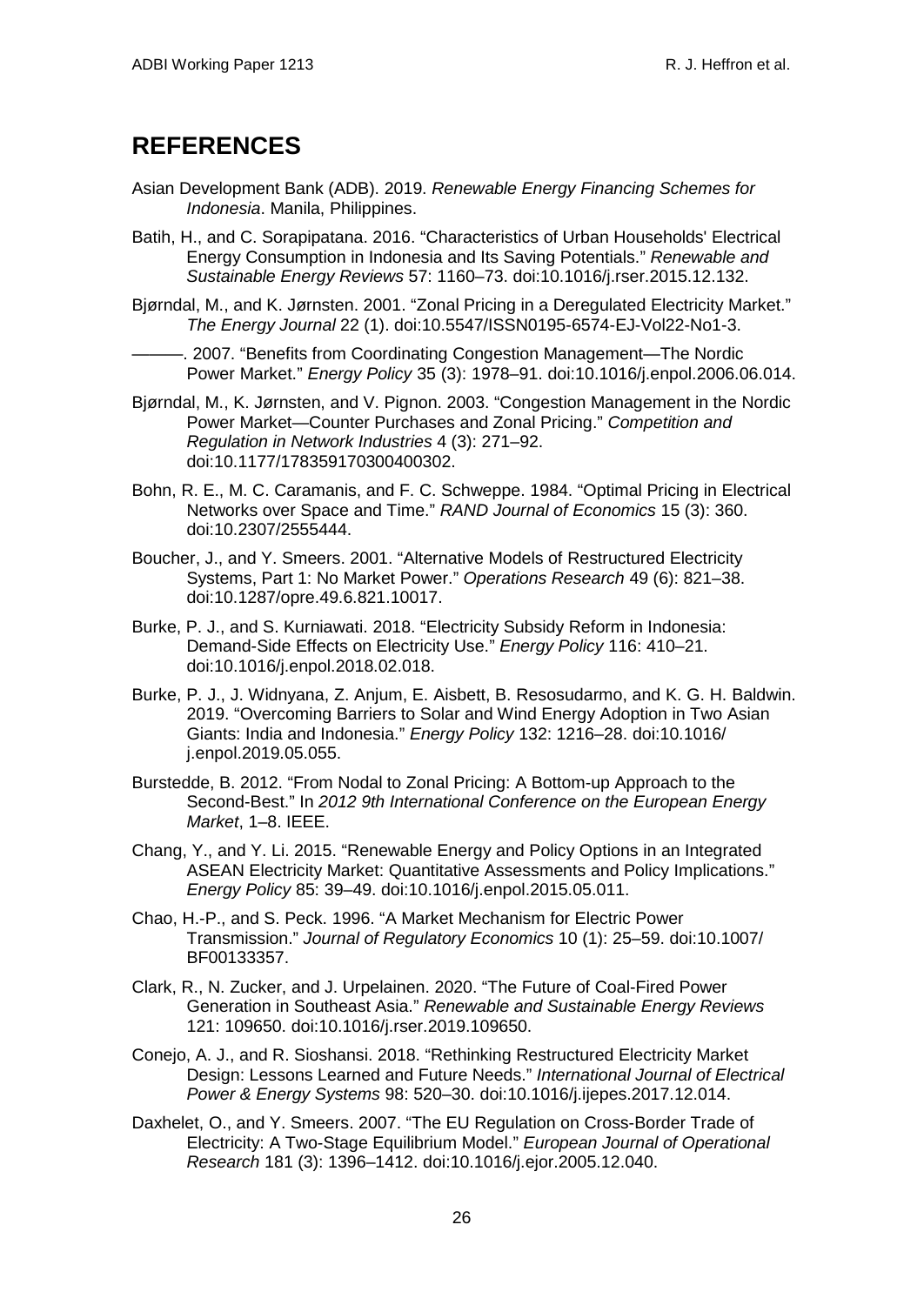- Ding, F., and J. D. Fuller. 2005. "Nodal, Uniform, or Zonal Pricing: Distribution of Economic Surplus." *IEEE Transactions on Power Systems* 20 (2): 875–82. doi:10.1109/TPWRS.2005.846042.
- Direktorat Jenderal Energi Baru Terbarukan Dan Konservasi Energi (Ditjen EBTKE). 2016. *Statistik EBTKE 2016*.

———. 2019. *LKJ Ditjen EBTKE 2018*.

- Dutu, R. 2016. "Challenges and Policies in Indonesia's Energy Sector." *Energy Policy* 98: 513–19. doi:10.1787/5js0cqqk42ls-en.
- Eberhard, A., and C. Godinho. 2017. *A Review and Exploration of the Status, Context and Political Economy of Power Sector Reforms in Sub-Saharan Africa, South Asia and Latin America*. UC Berkeley: Center for Effective Global Action. https://escholarship.org/uc/item/11k4210h. Accessed February 7, 2020.
- Egerer, J., J. Weibezahn, and H. Hermann. 2016. "Two Price Zones for the German Electricity Market—Market Implications and Distributional Effects." *Energy Economics* 59: 365–81.
- Ehrenmann, A., and Y. Smeers. 2005. "Inefficiencies in European Congestion Management Proposals." *Utilities Policy* 13 (2): 135–52. doi:10.1016/ j.jup.2004.12.007.
- Gan, D., and D. V. Bourcier. 2002. "Locational Market Power Screening and Congestion Management: Experience and Suggestions." *IEEE Transactions on Power Systems* 17 (1): 180–85.
- Gil, H. A., and J. Lin. 2013. "Wind Power and Electricity Prices at the PJM Market." *IEEE Transactions on Power Systems* 28 (4): 3945–53.
- Gleixner, A., M. Bastubbe, L. Eifler, T. Gally, G. Gamrath, R. L. Gottwald, G. Hendel et al. 2018. "The SCIP Optimization Suite 6.0." Technical Report. http://www.optimization-online.org/DB\_HTML/2018/07/6692.html.
- Global Energy Monitor. 2020. "Global Coal Plant Tracker." Accessed March 19, 2020. https://endcoal.org/tracker/.
- Grimm, V., A. Martin, M. Schmidt, M. Weibelzahl, and G. Zöttl. 2016. "Transmission and Generation Investment in Electricity Markets: The Effects of Market Splitting and Network Fee Regimes." *European Journal of Operational Research* 254 (2): 493–509. doi:10.1016/j.ejor.2016.03.044.
- Gunningham, N. 2013. "Managing the Energy Trilemma: The Case of Indonesia." *Energy Policy* 54: 184–93. doi:10.1016/j.enpol.2012.11.018.
- Handayani, K., Y. Krozer, and T. Filatova. 2017. "Trade-Offs between Electrification and Climate Change Mitigation: An Analysis of the Java–Bali Power System in Indonesia." *Applied Energy* 208: 1020–37. doi:10.1016/j.apenergy.2017.09.048.
- Heffron, R. J., and D. McCauley. 2017. "The Concept of Energy Justice across the Disciplines." *Energy Policy* 105: 658–67. doi:10.1016/j.enpol.2017.03.018.
- Heffron, R. J., D. McCauley, and G. Z. de Rubens. 2018. "Balancing the Energy Trilemma through the Energy Justice Metric." *Applied Energy* 229: 1191–1201. doi:10.1016/j.apenergy.2018.08.073.
- Heffron, R. J., D. McCauley, and B. K. Sovacool. 2015. "Resolving Society's Energy Trilemma through the Energy Justice Metric." *Energy Policy* 87: 168–76. doi:10.1016/j.enpol.2015.08.033.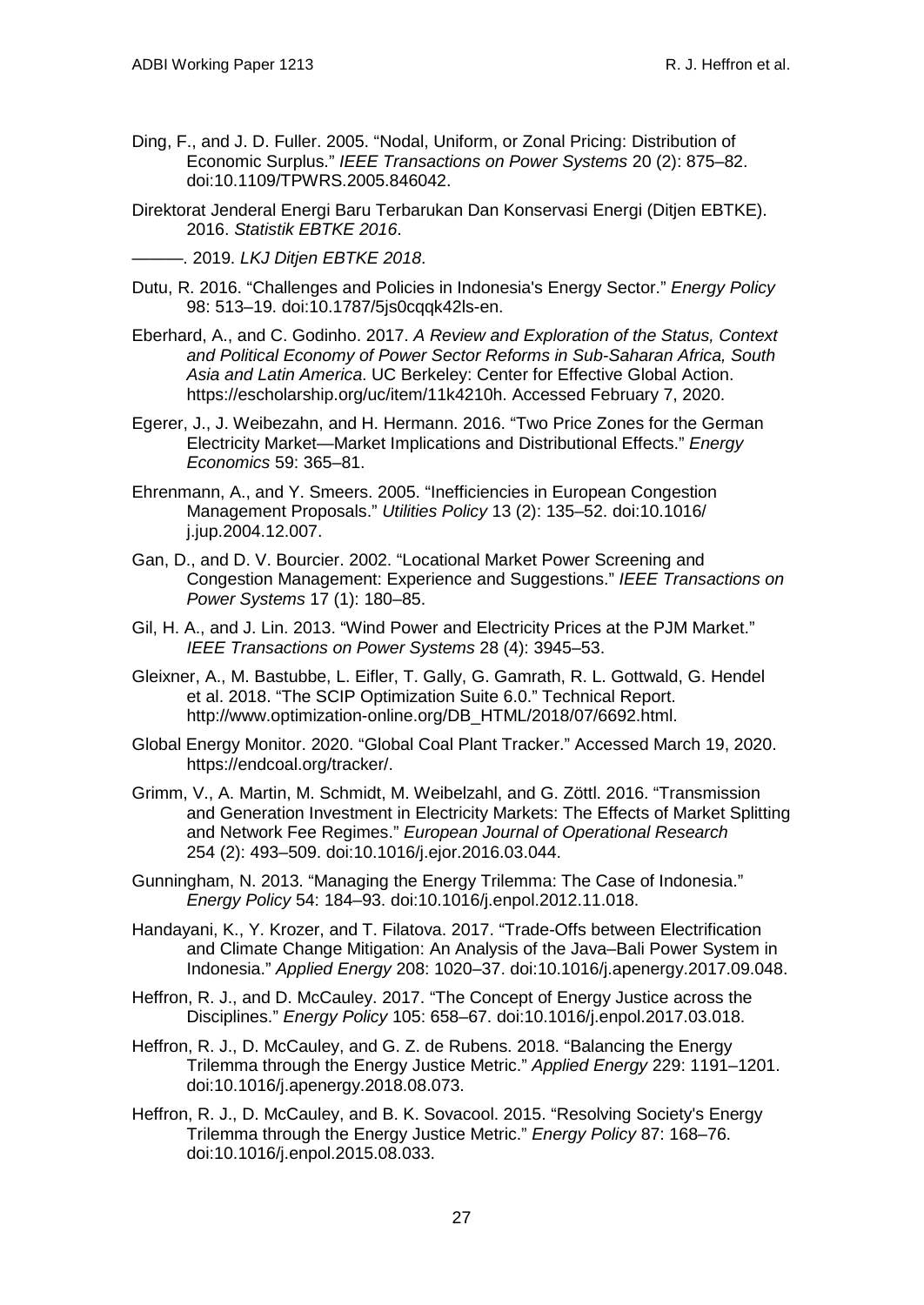- Hogan, W. W. 1992. "Contract Networks for Electric Power Transmission." *Journal of Regulatory Economics* 4 (3): 211–42. doi:10.1007/BF00133621.
	- ———. 2002. "Electricity Market Restructuring: Reforms of Reforms." *Journal of Regulatory Economics* 21 (1): 103–32.
- IBM. 2019. "IBM ILOG CPLEX Optimization Studio." IBM. Accessed March 20, 2020. https://www.ibm.com/products/ilog-cplex-optimization-studio.
- Institute for Essential Services Reform (IESR). 2019a. "A Roadmap for Indonesia's Power Sector: How Renewable Energy Can Power Java-Bali and Sumatra." Unpublished manuscript, last modified March 4, 2020. http://iesr.or.id/pustaka/ technical-report-a-roadmap-for-indonesias-power-sector/.
	- -. 2019b. "Calculator of Levelized Cost of Electricity for Power Generation Technologies." Accessed March 19, 2020. http://iesr.or.id/lcoe-tools/.
- Kahn, A. E., P. C. Cramton, R. H. Porter, and R. D. Tabors. 2001. "Uniform Pricing or Pay-as-Bid Pricing: A Dilemma for California and Beyond." *Electricity Journal* 14 (6): 70–79.
- Kennedy, S. F. 2018. "Indonesia's Energy Transition and Its Contradictions: Emerging Geographies of Energy and Finance." *Energy Research & Social Science* 41: 230–37. doi:10.1016/j.erss.2018.04.023.
- Koch, T. 2004. *Rapid Mathematical Prototyping*.
- Leuthold, F., H. Weigt, and C. von Hirschhausen. 2008. "Efficient Pricing for European Electricity Networks—The Theory of Nodal Pricing Applied to Feeding-in Wind in Germany." *Utilities Policy* 16 (4): 284–91.
- Liebman, A., A. Reynolds, D. Robertson, S. Nolan, M. Argyriou, and B. Sargent. 2019. "Green Finance in Indonesia." In *Handbook of Green Finance*, Vol. 98, edited by Jeffrey Sachs, Wing T. Woo, Naoyuki Yoshino, and Farhad Taghizadeh-Hesary, 1st ed., 1–30. Singapore: Springer Singapore.
- Lovei, L. 2000. *The Single-Buyer Model: A Dangerous Path Toward Competitive Electricity Markets*.
- Maulidia, M., P. Dargusch, P. Ashworth, and F. Ardiansyah. 2019. "Rethinking Renewable Energy Targets and Electricity Sector Reform in Indonesia: A Private Sector Perspective." *Renewable and Sustainable Energy Reviews* 101: 231–47. doi:10.1016/j.rser.2018.11.005.
- Ministry of Energy and Mineral Resources (MEMR). 2013. Peraturan Menteri ESDM No. 17 Tahun 2013 Tentang Pembelian Tenaga Listrik Oleh PT Perusahaan Listrik Negara (Persero) Dari Pembangkit Listrik Tenaga Surya Fotovoltaik. MEMR. 2013. Accessed March 28, 2020. https://jdih.esdm.go.id/index.php/ web/result/803/detail.
	- . 2016. Peraturan Menteri ESDM No. 19 Tahun 2016 Tentang Pembelian Tenaga Listrik Dari Pembangkit Listrik Tenaga Surya Fotovoltaik Oleh PT Perusahaan Listrik Negara (Persero). MEMR. 2016. Accessed March 28, 2020. https://jdih.esdm.go.id/index.php/web/result/1535/detail.
	- . 2017a. Peraturan Menteri Energi Dan Sumber Daya Mineral Nomor 50 Tahun 2017 Tentang Pemanfaatan Sumber Energi Terbarukan Untuk Penyediaan Tenaga Listrik. MEMR. 2017a. Accessed March 28, 2020. https://jdih.esdm.go.id/index.php/web/result/1698/detail.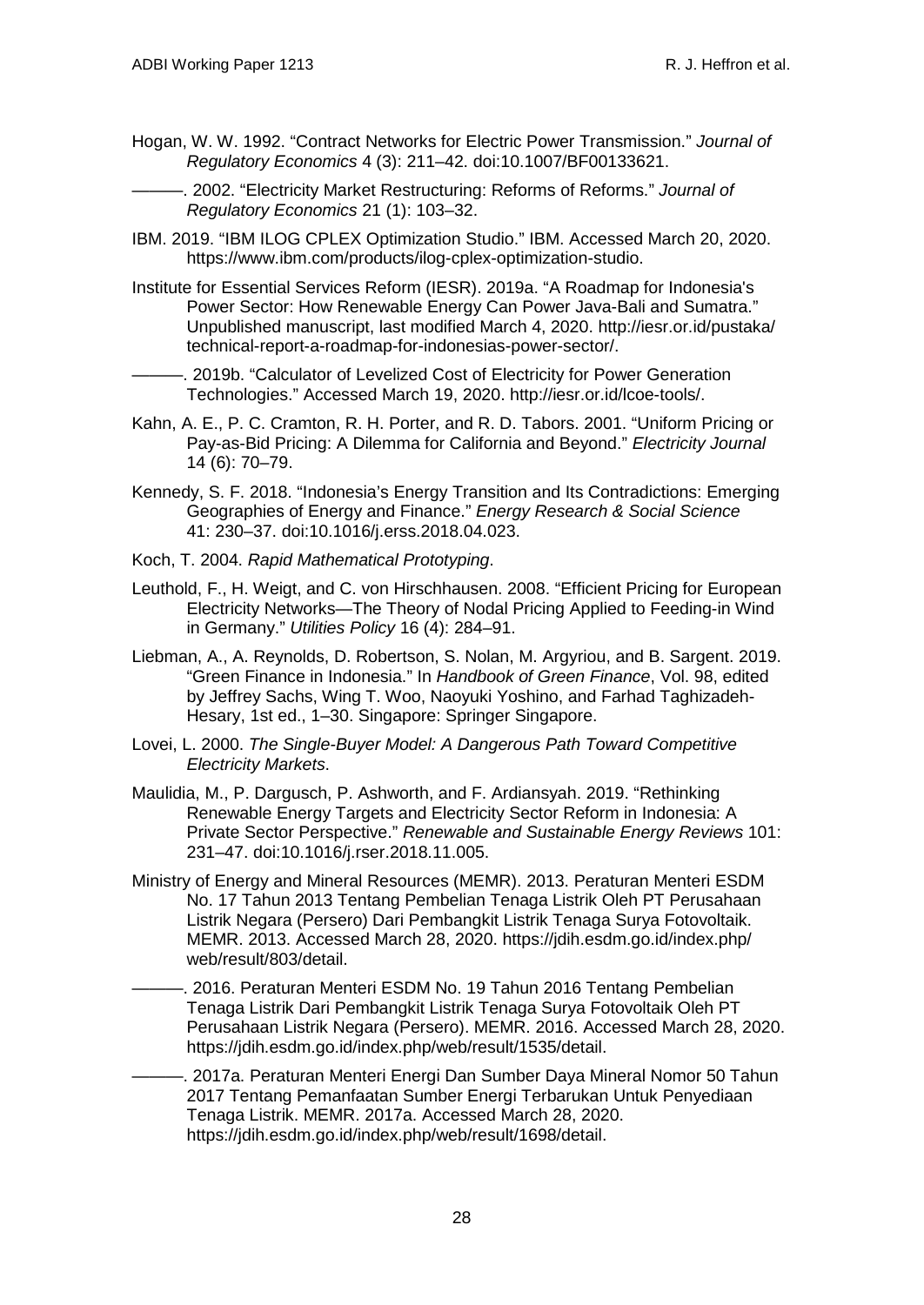- ———. 2017b. Peraturan Menteri ESDM No. 12 Tahun 2017 Tentang Pemanfaatan Sumber Energi Terbarukan Untuk Penyediaan Tenaga Listrik. MEMR. 2017b. Accessed March 28, 2020. https://jdih.esdm.go.id/index.php/web/result/ 1621/detail.
- ———. 2019. *Rencana Umum Ketenagalistrikan Nasional 2019–2038*.
- Müsgens, F., A. Ockenfels, and M. Peek. 2014. "Economics and Design of Balancing Power Markets in Germany." *International Journal of Electrical Power & Energy Systems* 55: 392–401.
- Oggioni, G., and Y. Smeers. 2013. "Market Failures of Market Coupling and Counter-Trading in Europe: An Illustrative Model Based Discussion." *Energy Economics* 35: 74–87. doi:10.1016/j.eneco.2011.11.018.
- Pechan, A. 2017. "Where Do All the Windmills Go? Influence of the Institutional Setting on the Spatial Distribution of Renewable Energy Installation." *Energy Economics* 65: 75–86. doi:10.1016/j.eneco.2017.04.034.
- Pollitt, M. G. 2012. "The Role of Policy in Energy Transitions: Lessons from the Energy Liberalisation Era." *Energy Policy* 50: 128–37. doi:10.1016/j.enpol.2012.03.004.
- PT Perusahaan Listrik Negara (PT PLN). 2018. *Rencana Usaha Penyediaan Tenaga Listrik PT PLN (Persero) 2018–2027*.

———. 2019a. *PLN Statistics 2018*.

- ———. 2019b. *Rencana Usaha Penyediaan Tenaga Listrik PT PLN (Persero) 2019–2028*.
- Rentschler, J., and M. Bazilian. 2017. "Reforming Fossil Fuel Subsidies: Drivers, Barriers and the State of Progress." *Climate Policy* 17 (7): 891–914. doi:10.1080/14693062.2016.1169393.
- Rotmans, J., R. Kemp, and M. van Asselt. 2001. "More Evolution Than Revolution: Transition Management in Public Policy." *Foresight—The Journal of Future Studies, Strategic Thinking and Policy* 3 (1): 15–31.
- Sakya, I. M. R., U. R. Simanjutak, P. H. Schavemaker, and L. van Sluts der. 2006. "Experience with Internal Competition Using the Single Buyer Model in Jawa Bali— Indonesia." In *2006 Eleventh International Middle East Power Systems Conference*.
- Schweppe, Fred C., Michael C. Caramanis, Richard D. Tabors, and Roger E. Bohn. 1988. *Spot Pricing of Electricity*. The Kluwer International Series in Engineering and Computer Science, Power Electronics & Power Systems. Boston, MA: Springer.
- Singh, H., S. Hao, and A. Papalexopoulos. 1998. "Transmission Congestion Management in Competitive Electricity Markets." *IEEE Transactions on Power Systems* 13 (2): 672–80. doi:10.1109/59.667399.
- Tabrizian, S. 2019. "Technological Innovation to Achieve Sustainable Development— Renewable Energy Technologies Diffusion in Developing Countries." *Sustainable Development* 27 (3): 537–44. doi:10.1002/sd.1918.
- Taghizadeh-Hesary, F., and N. Yoshino. 2019. "The Way to Induce Private Participation in Green Finance and Investment." *Finance Research Letters* 31: 98–103. doi:10.1016/j.frl.2019.04.016.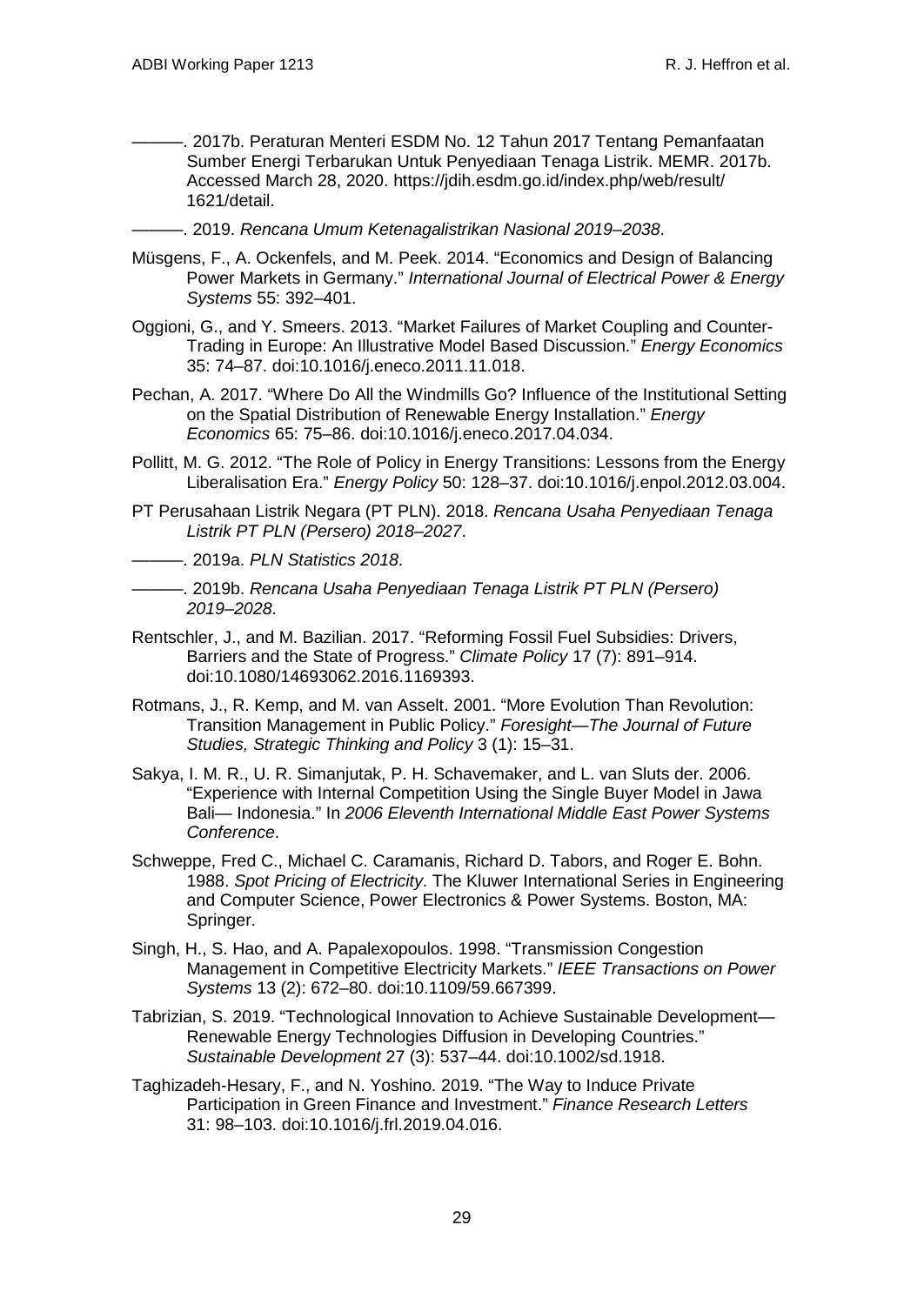- Vogelsang, I. 2006. "Electricity Transmission Pricing and Performance-Based Regulation." *The Energy Journal* 27 (4): 97–126.
- Weibelzahl, M. 2017. "Nodal, Zonal, or Uniform Electricity Pricing: How to Deal with Network Congestion." *Frontiers in Energy* 11 (2): 210–32. doi:10.1007/s11708- 017-0460-z.
- Weibelzahl, M., and A. Märtz. 2020. "Optimal Storage and Transmission Investments in a Bilevel Electricity Market Model." *Annals of Operations Research* 287 (2): 911–40. doi:10.1007/s10479-018-2815-1.
- World Bank. 2019a. "Gross Domestic Product 2018." Unpublished manuscript, last modified February 7, 2020. https://datacatalog.worldbank.org/dataset/gdpranking.
- ———. 2019b. "Population 2018." Unpublished manuscript, last modified February 27, 2020. https://databank.worldbank.org/data/download/POP.pdf.
- ———. 2020a. "Access to Electricity (% of Population)—Indonesia." Unpublished manuscript, last modified February 7, 2020. https://data.worldbank.org/indicator/ EG.ELC.ACCS.ZS?locations=ID&name\_desc=false.
- -. 2020b. "Poverty Headcount Ratio at \$1.90 a Day (2011 PPP) (% of Population)." Unpublished manuscript, last modified February 8, 2020. https://data.worldbank.org/topic/poverty?locations=ID.

. 2020c. "World Bank Country and Lending Groups." https://datahelpdesk.worldbank.org/knowledgebase/articles/906519-world-bankcountry-and-lending-group.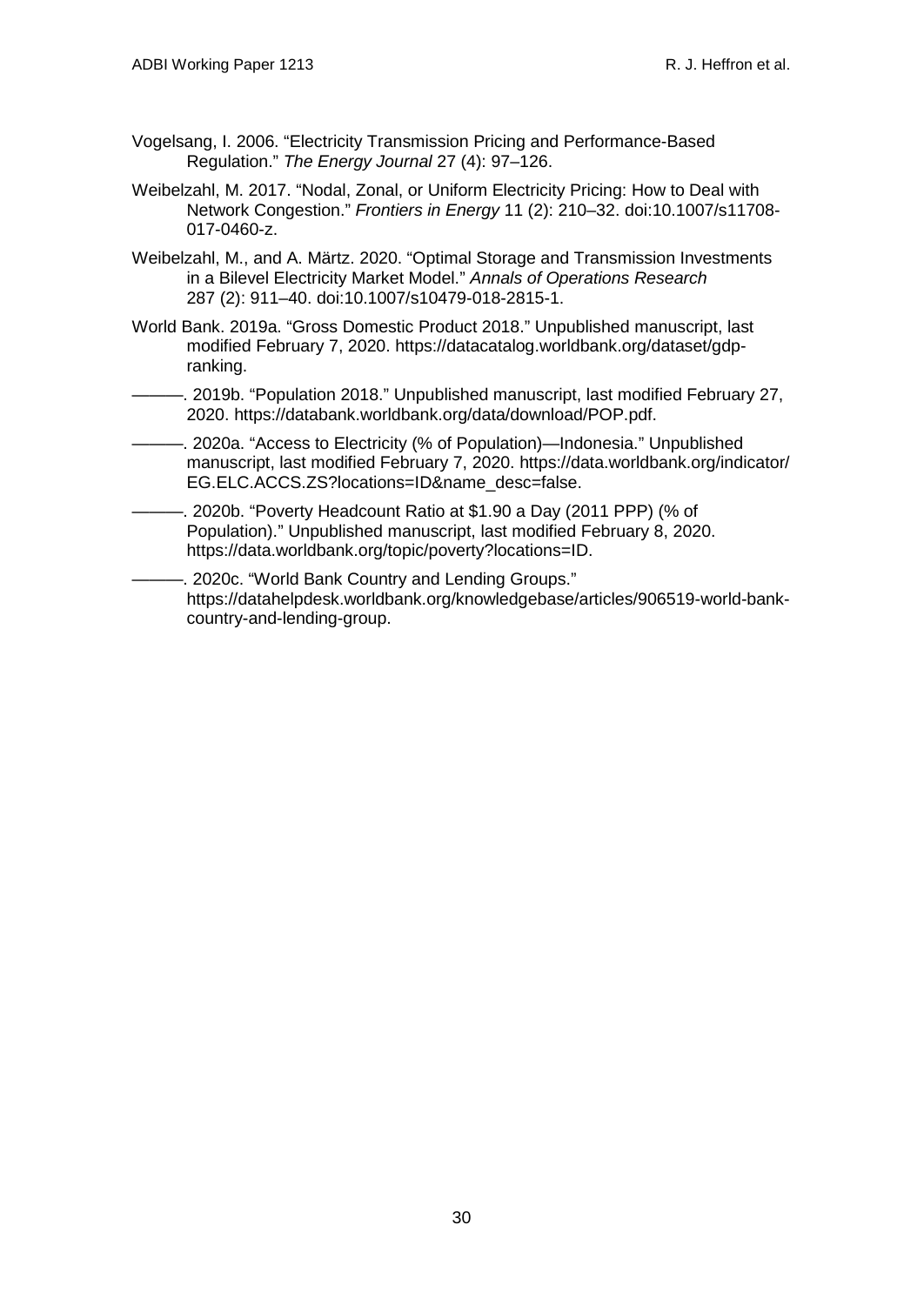# <span id="page-34-0"></span>**APPENDIX 1: SETS, PARAMETERS, AND VARIABLES**

<span id="page-34-1"></span>This appendix presents a summary of the main sets, parameters, and variables that we used in our models.

| Symbol                       | <b>Description</b>                                 |
|------------------------------|----------------------------------------------------|
| Ģ                            | Electricity network                                |
| N                            | Set of network nodes                               |
| $C \subseteq N$              | Set of consumer nodes                              |
| L                            | Set of transmission lines                          |
| $L^{ex} \subseteq L$         | Set of existing transmission lines                 |
| $L^{\text{new}} \subseteq L$ | Set of candidate transmission lines                |
| Т                            | Set of time periods                                |
| Z                            | Set of given price zones                           |
| G                            | Set of conventional generators                     |
| $G_n \subseteq G$            | Set of conventional generators located at node $n$ |
| $G^{ex} \subseteq G$         | Set of existing conventional generators            |
| $G^{\text{new}} \subseteq G$ | Set of new conventional generators                 |
| R                            | Set of renewable generators                        |
| $R_n \subseteq R$            | Set of renewable generators located at node $n$    |
| $R^{ex} \subset R$           | Set of existing renewable generators               |
| $R^{\text{new}} \subseteq R$ | Set of new renewable generators                    |

**Table 4: Sets**

<span id="page-34-2"></span>Source: Authors' creation.

#### **Table 5: Parameters**

| Symbol         | <b>Description</b>                             | Unit                |
|----------------|------------------------------------------------|---------------------|
| $a_{ct}$       | Intercept of demand function $c$ in period $t$ | \$/MWh              |
| $b_c$          | Slope of demand function c                     | \$/MWh <sup>2</sup> |
| $v_g$          | Variable production cost of generator g        | \$/MWh              |
| $v_r$          | Variable production cost of generator r        | \$/MWh              |
| $\bar{x}_r$    | Maximum power output of generator r            | <b>MW</b>           |
| $\bar{y}_g$    | Maximum power output of generator g            | <b>MW</b>           |
| Ŧī.            | Transmission capacity of line l                | MWh                 |
| $B_l$          | Susceptance of line l                          | MWh                 |
| l <sub>I</sub> | Line investment cost for $l \in L^{new}$       | S                   |
| k              | Number of price zones                          | 1                   |
| $l_g$          | Generation investment cost for g               | \$/MWh              |
| $l_{r}$        | Generation investment cost for r               | \$/MWh              |

Abbreviations: MWh = megawatt-hour, MWh<sup>2</sup> = megawatt-hour squared, MW = megawatt. Source: Authors' creation.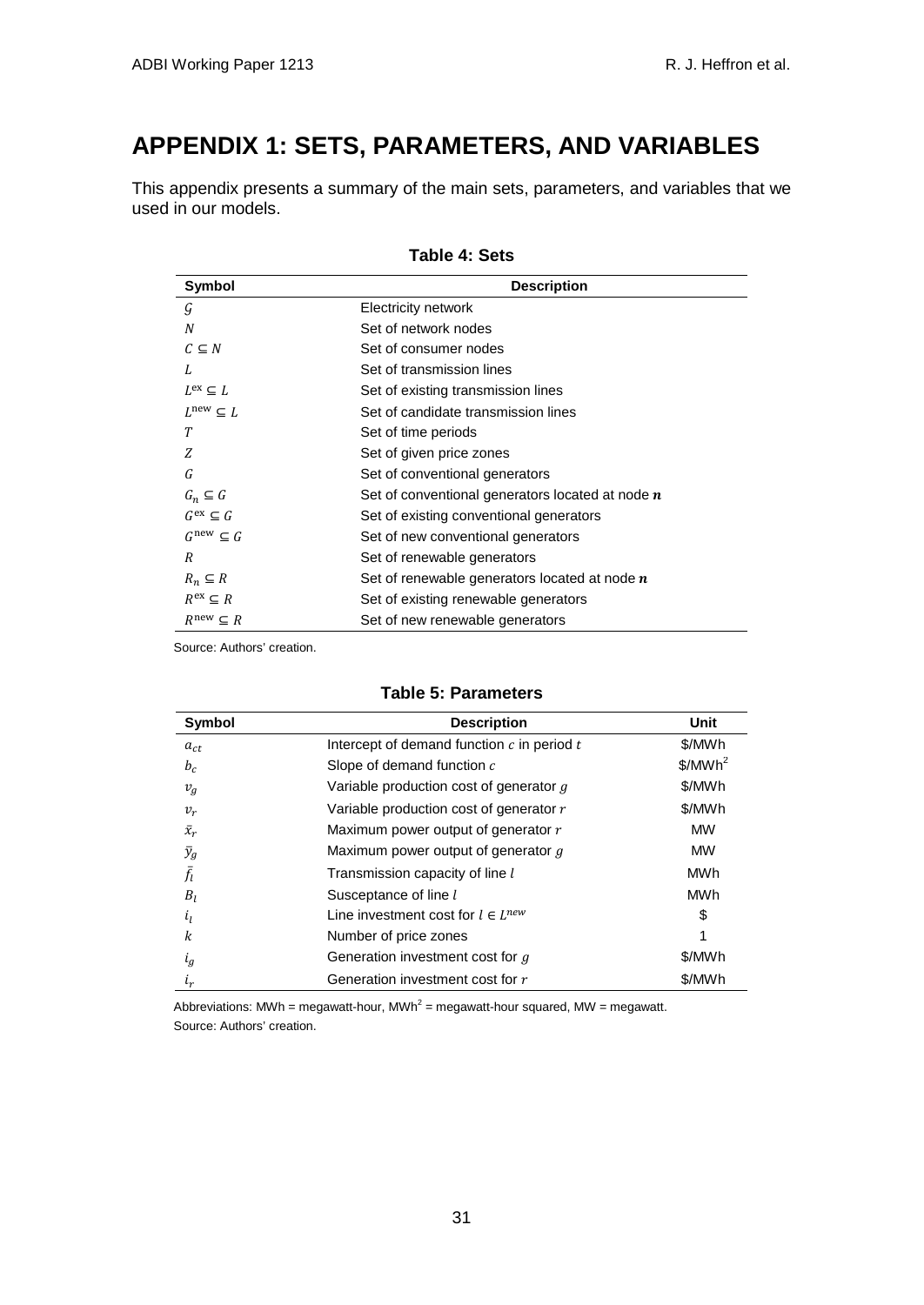<span id="page-35-0"></span>

| Symbol        | <b>Description</b>                                         | Unit      |
|---------------|------------------------------------------------------------|-----------|
| $d_{ct}$      | Electricity demand at node $c$ in period $t$               | MWh       |
| $x_{rt}$      | Electricity generation of generator $r$ in period $t$      | MWh       |
| $y_{gt}$      | Electricity generation of generator $g$ in period $t$      | MWh       |
| $\bar{x}_r$   | Invested generation capacity of generator r                | <b>MW</b> |
| $\bar{y}_g$   | Invested generation capacity of generator $q$              | <b>MW</b> |
| $f_{lt}$      | Power flow on line $l$ in period $t$                       | MWh       |
| $\Theta_{nt}$ | Phase angle value at node $n$ in period $t$                | rad       |
| $W_l$         | Line extension variable for candidate line $l \in L^{new}$ | ${0, 1}$  |

### **Table 6: Variables and Derived Quantities**

Abbreviations:  $MWh = megawatt-hour$ ,  $MW = megawatt$ , rad = radiant. Source: Authors' creation.

32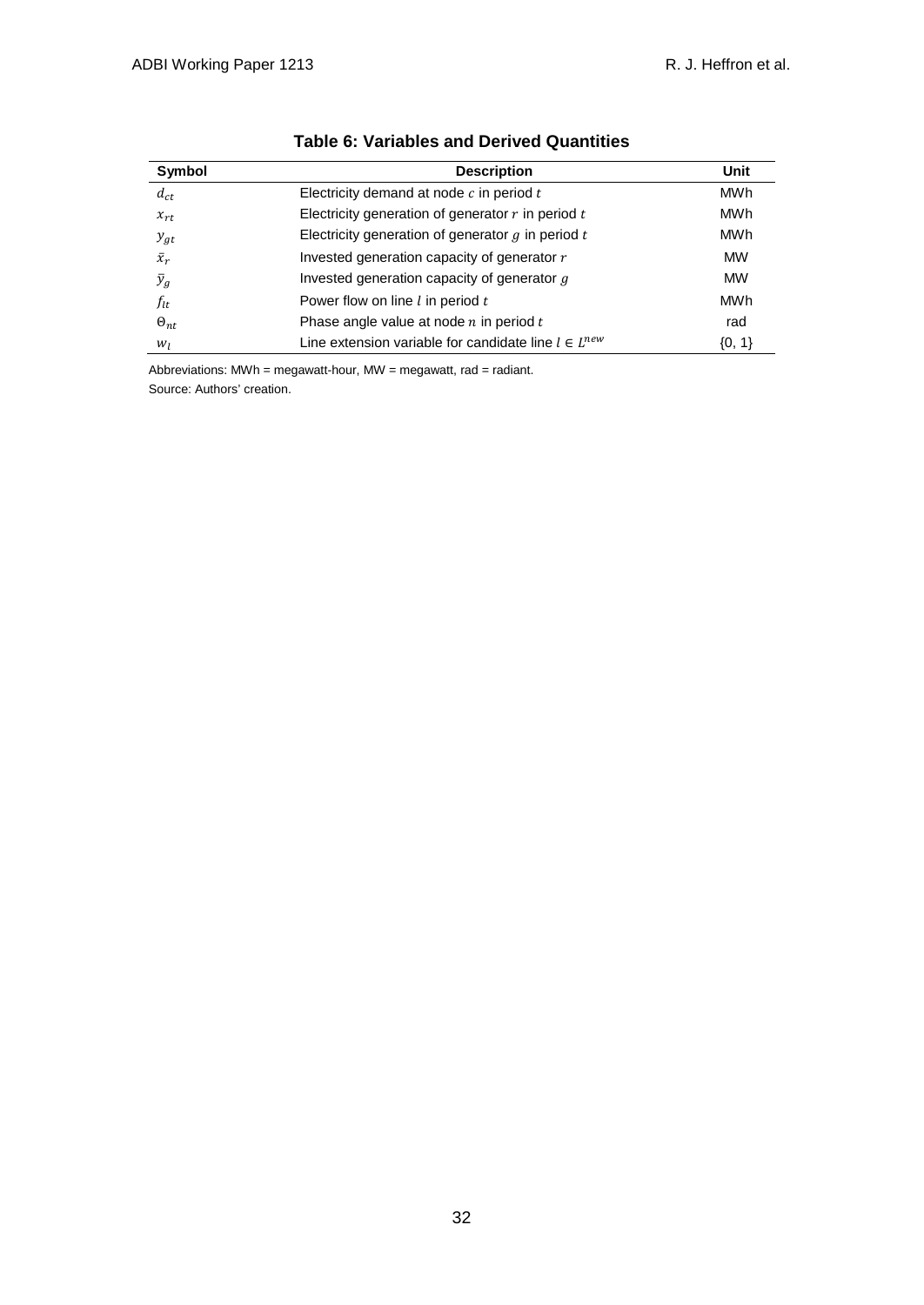# <span id="page-36-0"></span>**APPENDIX 2: DATA DESCRIPTION**

In this appendix, we present more detailed information on the model inputs that we used.

### **Table 7: Overview of Nodes (Provinces of Sumatra and Java–Bali) of the Considered Network**

| Name                      | ID |
|---------------------------|----|
| Sumatra                   |    |
| Aceh                      | 1  |
| North Sumatra             | 2  |
| Riau (incl. Riau Islands) | 3  |
| West Sumatra              | 4  |
| Jambi                     | 5  |
| Bengkulu                  | 6  |
| South Sumatra             | 7  |
| Bangka Belitung           | 8  |
| Lampung                   | 9  |
| Java                      |    |
| Jakarta                   | 10 |
| <b>Banten</b>             | 11 |
| West Java                 | 12 |
| Central Java              | 13 |
| Yogyakarta                | 14 |
| East Java                 | 15 |
| Lesser Sunda Islands      |    |
| Bali                      | 16 |

Abbreviation:  $ID =$  identification number. Source: Authors' creation.

#### **Table 8: Overview of the Existing Generation Capacities**  (MW)

<span id="page-36-1"></span>

|              |          |          |               |              |            |      | Solar |                |              |
|--------------|----------|----------|---------------|--------------|------------|------|-------|----------------|--------------|
| ID           | Coal     | Gas      | <b>Diesel</b> | <b>Hydro</b> | Geothermal | Wind | PV    | <b>Biomass</b> | <b>Total</b> |
|              | 220      | 380      | 96.2          |              |            |      |       |                | 696.2        |
| 2            | 800      | 1,286.4  | 270.6         | 520.9        | 350        |      |       |                | 3,227.9      |
| 3            | 249      | 432.2    | 420.58        | 114          |            |      |       | 0.9            | 1,216.68     |
| 4            | 406.5    |          | 63.09         | 286.5        |            |      |       |                | 756.09       |
| 5            | 12       | 359.2    | 10.4          |              |            |      |       |                | 381.6        |
| 6            |          |          | 41.7          | 236.3        |            |      |       |                | 278          |
| 7            | 1,277    | 863.9    | 25            | 23.7         |            |      |       |                | 2,189.6      |
| 8            | 93       | 75       | 126.5         |              |            |      |       | 11             | 305.5        |
| 9            | 454      | 160      | 0.4           | 174.3        | 210        |      |       |                | 998.7        |
| 10           |          | 3,539    |               |              |            |      |       |                | 3,539        |
| 11           | 6,201.3  | 740      |               |              |            |      |       |                | 6,941.3      |
| 12           | 2,700    | 2,452    |               | 1,985.5      | 1,198.7    |      |       |                | 8,336.2      |
| 13           | 5,390    |          | 1,396.4       | 305.7        | 60         |      |       |                | 7,152.1      |
| 14           |          |          |               |              |            |      |       |                |              |
| 15           | 6,070    | 3,004.6  | 124.88        | 274.9        |            |      |       |                | 9,474.38     |
| 16           | 426      |          |               |              |            | 0.75 | 0.03  |                | 426.78       |
| <b>Total</b> | 24,298.8 | 13,292.3 | 2,575.75      | 3,685.3      | 1,818.7    | 0.75 | 0.03  | 11.9           |              |

Abbreviations:  $MW = megawatt$ ,  $ID = identification number$ ,  $PV = photovoltaics$ .

Source: Authors' creation based on PT PLN (2018).